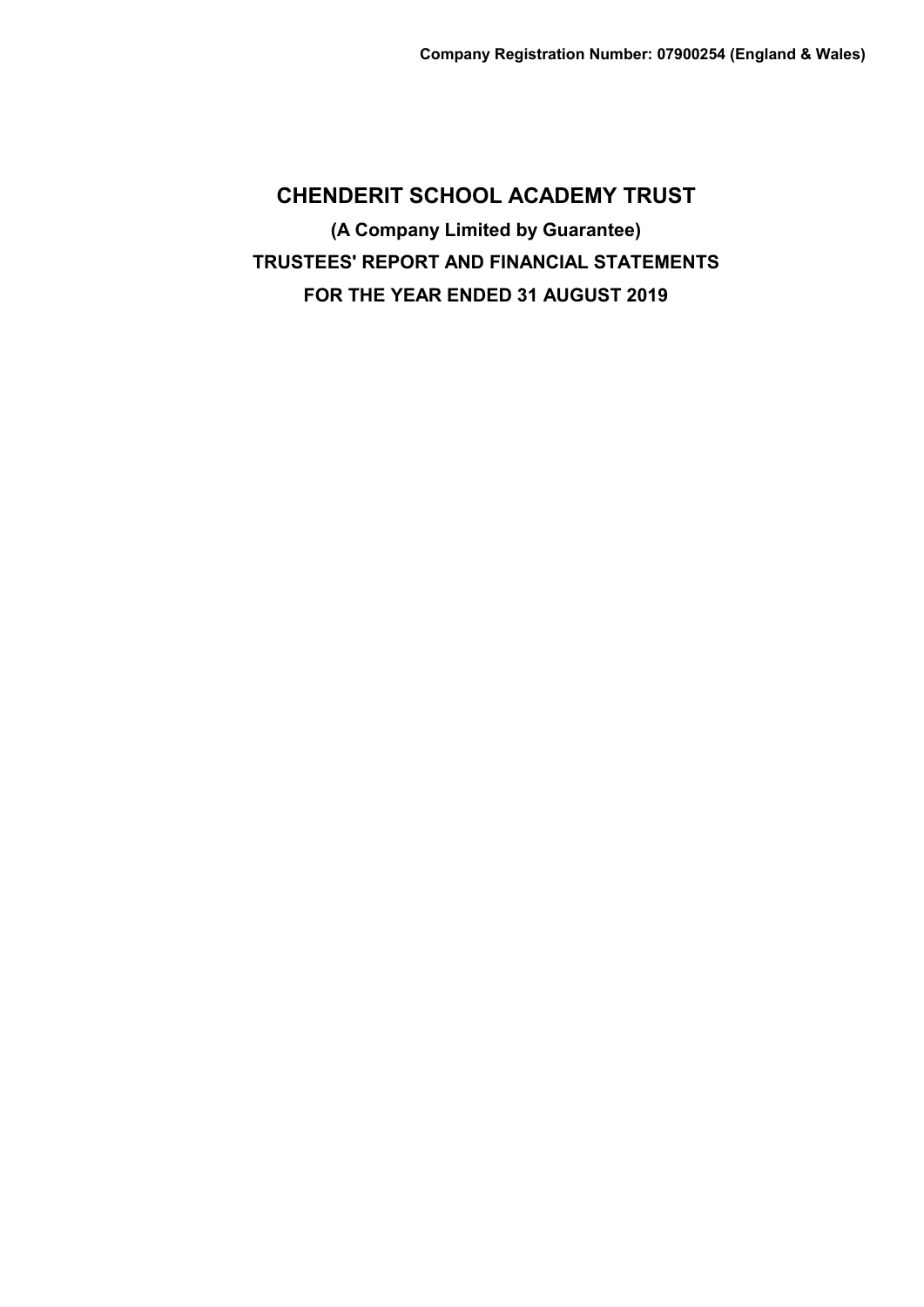## **(A Company Limited by Guarantee)**

## **CONTENTS**

|                                                                                       | Page      |
|---------------------------------------------------------------------------------------|-----------|
| <b>Reference and Administrative Details</b>                                           | $1 - 2$   |
| <b>Trustees' Report</b>                                                               | $3 - 15$  |
| <b>Governance Statement</b>                                                           | $16 - 20$ |
| <b>Statement on Regularity, Propriety and Compliance</b>                              | 21        |
| <b>Statement of Trustees' Responsibilities</b>                                        | 22        |
| <b>Independent Auditor's Report on the Financial Statements</b>                       | $23 - 25$ |
| <b>Independent Reporting Accountant's Report on Regularity</b>                        | $26 - 27$ |
| <b>Statement of Financial Activities Incorporating Income and Expenditure Account</b> | $28 - 29$ |
| <b>Balance Sheet</b>                                                                  | $30 - 31$ |
| <b>Statement of Cash Flows</b>                                                        | 32        |
| <b>Notes to the Financial Statements</b>                                              | $33 - 59$ |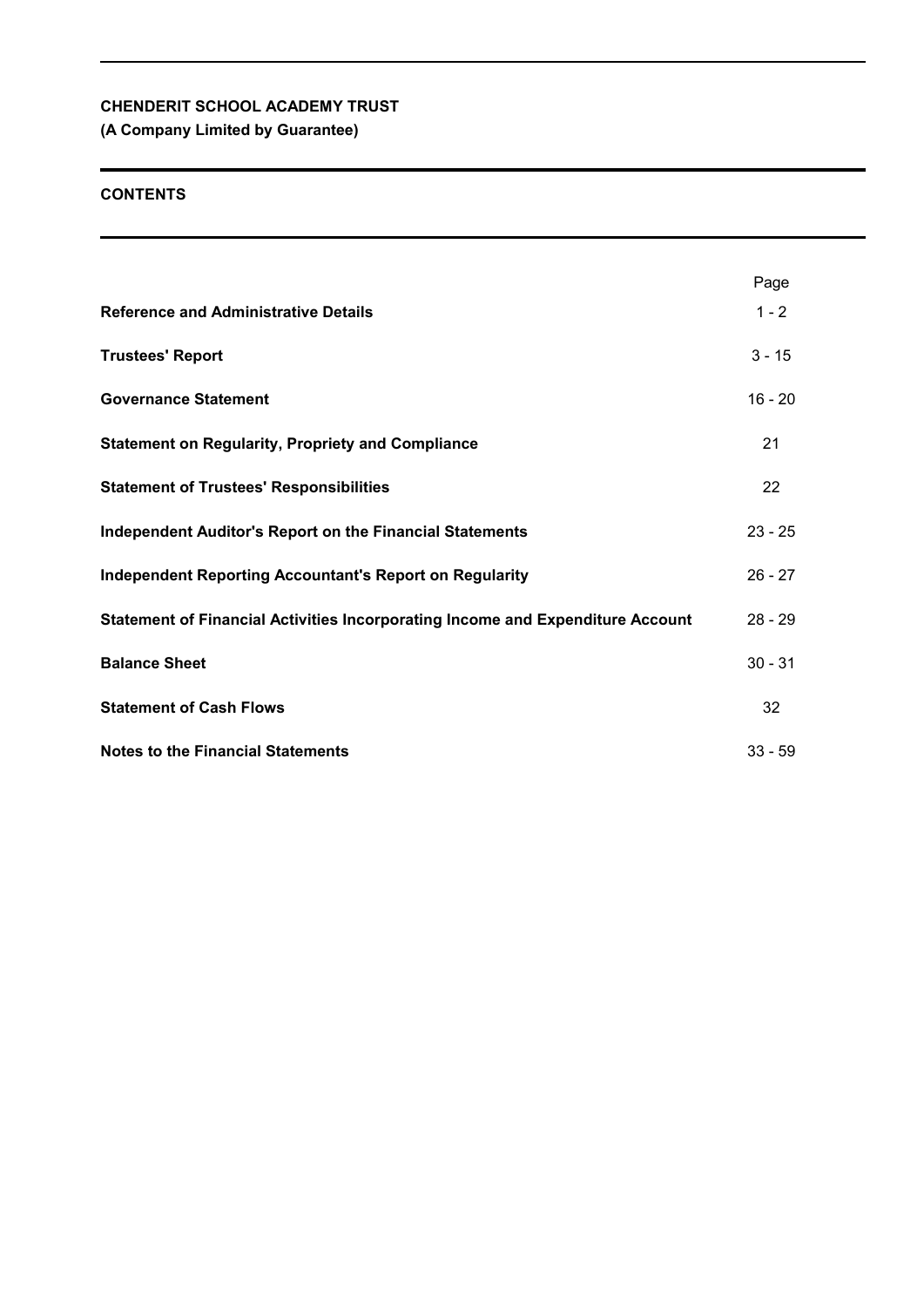## **(A Company Limited by Guarantee)**

## **REFERENCE AND ADMINISTRATIVE DETAILS**

| <b>Members</b>                            | Mr Roger Bell (resigned 9 September 2019)<br>Mrs Nicola Bell (resigned 3 December 2018)<br>Mrs Lisa Davis<br>Mr Steven Meacham<br>Mrs Alexandra Pope<br>Mr Ian Walker (appointed 9 September 2019)<br>Mr Doug Scott (appointed 9 September 2019)                                                                                                                                                                                                                                                                                                                                                                                                                                                                                                                                                                                                                                                                                                                                                                                                                                                                                                                                                                                |
|-------------------------------------------|---------------------------------------------------------------------------------------------------------------------------------------------------------------------------------------------------------------------------------------------------------------------------------------------------------------------------------------------------------------------------------------------------------------------------------------------------------------------------------------------------------------------------------------------------------------------------------------------------------------------------------------------------------------------------------------------------------------------------------------------------------------------------------------------------------------------------------------------------------------------------------------------------------------------------------------------------------------------------------------------------------------------------------------------------------------------------------------------------------------------------------------------------------------------------------------------------------------------------------|
| <b>Trustees</b>                           | Mr Roger Bell, Chair of Governors (resigned 9 September 2019)1,3<br>Mrs Nicola Bell (resigned 3 December 2018)2<br>Mrs Lisa Davis, Chair of Resources Committee1<br>Mrs Jane Cartwright, Headteacher and Accounting Officer1<br>Mr Doug Scott1<br>Mr Steven Meacham2<br>Mrs Joanne Dowden3<br>Dr Polly Davies (resigned 25 June 2019)3<br>Mrs Marian Carter (resigned 28 June 2019)2<br>Mr Ian Walker, Chair of Governors from 9 September 20191<br>Mrs Alexandra Pope3<br>Ms Sophie Wilson1<br>Mr Euan McCall (resigned 22 January 2019)2<br>Mrs Anna Greening (resigned 24 September 2018)2<br>Mr Phil Marchington (appointed 1 September 2018)2<br>Mr Anthony Pitchfork (appointed 1 September 2018, resigned 31 August 2019)3<br>Mrs Claire Marchand (appointed 5 December 2018, resigned 12 November 2019)2<br>Mrs Catherine Wilke (appointed 14 March 2019)2<br>Mrs Rachael O'Connor-Boyd (appointed 9 September 2019)<br>Mrs Danielle Frewin (appointed 9 September 2019)<br>Mrs Claire Moore (appointed 9 September 2019)<br>Mr David Walls (appointed 9 September 2019)<br><sup>1</sup> Resources Committee<br><sup>2</sup> Teaching and Learning Committee<br><sup>3</sup> Students, Families and Community Committee |
| <b>Company registered</b><br>number       | 07900254                                                                                                                                                                                                                                                                                                                                                                                                                                                                                                                                                                                                                                                                                                                                                                                                                                                                                                                                                                                                                                                                                                                                                                                                                        |
| <b>Company name</b>                       | <b>Chenderit School Academy Trust</b>                                                                                                                                                                                                                                                                                                                                                                                                                                                                                                                                                                                                                                                                                                                                                                                                                                                                                                                                                                                                                                                                                                                                                                                           |
| <b>Principal and registered</b><br>office | <b>Chenderit School</b><br><b>Archery Road</b><br><b>Middleton Cheney</b><br>Banbury<br>Oxfordshire<br><b>OX17 2QR</b>                                                                                                                                                                                                                                                                                                                                                                                                                                                                                                                                                                                                                                                                                                                                                                                                                                                                                                                                                                                                                                                                                                          |
| <b>Company secretary</b>                  | Mrs Joanne Davies                                                                                                                                                                                                                                                                                                                                                                                                                                                                                                                                                                                                                                                                                                                                                                                                                                                                                                                                                                                                                                                                                                                                                                                                               |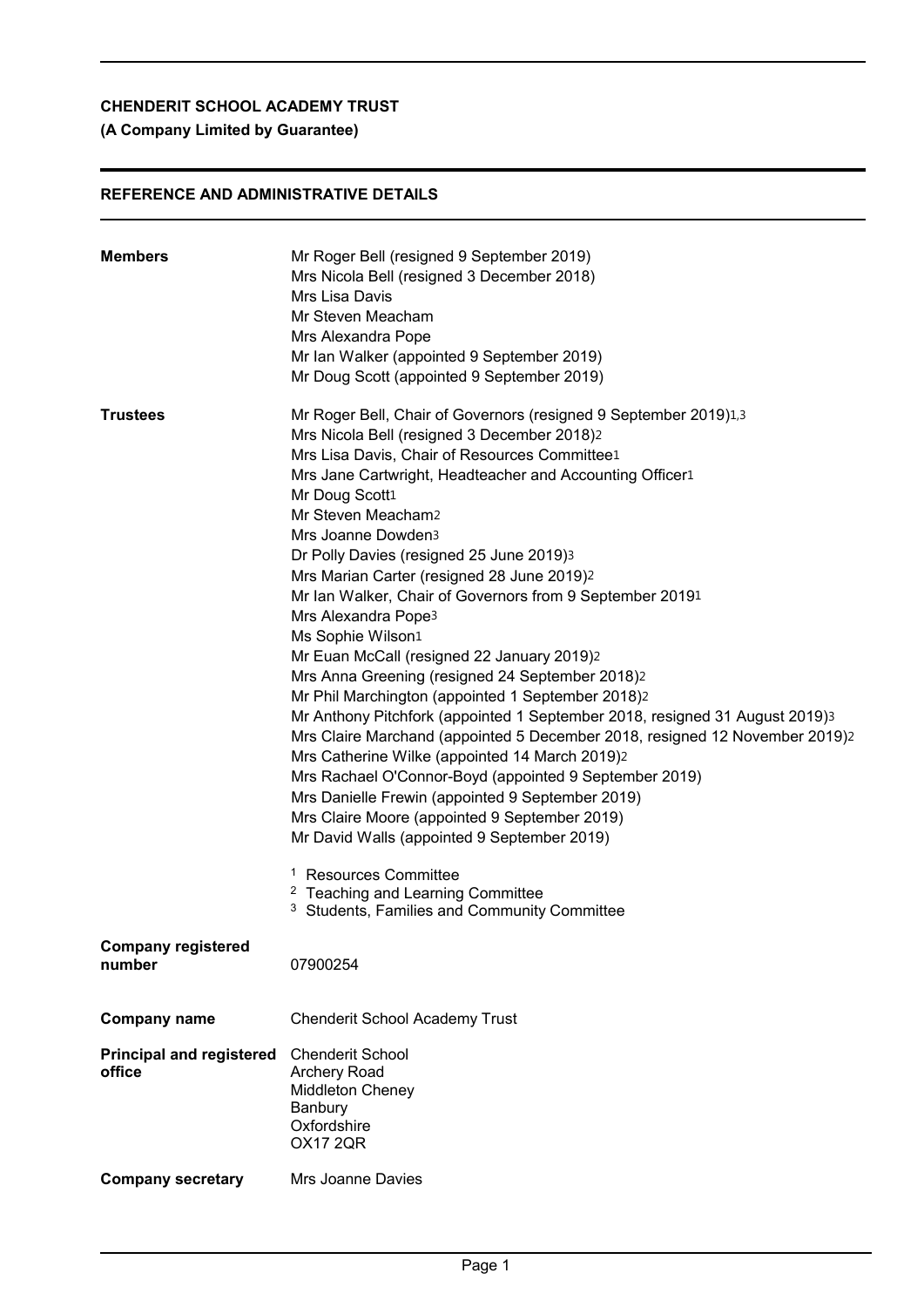## **(A Company Limited by Guarantee)**

### **REFERENCE AND ADMINISTRATIVE DETAILS (CONTINUED) FOR THE YEAR ENDED 31 AUGUST 2019**

| <b>Senior management</b><br>team | Mrs Jane Cartwright, Headteacher and Accounting Officer<br>Mr Roddy Lloyd-Jones, Deputy Headteacher<br>Mr Patrick Taylor, Deputy Headteacher<br>Mr Mark Woodcock, Assistant Headteacher / Head of Technology<br>Miss Natalie Dale, Assistant Headteacher / Head of English<br>Mr Andrew Williams, Assistant Headteacher / Head of Science |
|----------------------------------|-------------------------------------------------------------------------------------------------------------------------------------------------------------------------------------------------------------------------------------------------------------------------------------------------------------------------------------------|
| Independent auditor              | MHA MacIntyre Hudson<br><b>Chartered Accountants</b><br><b>Statutory Auditors</b><br>Peterbridge House<br>The Lakes<br>Northampton<br>NN4 7HB                                                                                                                                                                                             |
| <b>Bankers</b>                   | National Westminster Bank Plc<br>41 The Drapery<br>Northampton<br>NN <sub>1</sub> 2FY                                                                                                                                                                                                                                                     |
| <b>Solicitors</b>                | Browne Jacobson LLP<br>Mowbray House<br>Castle Meadow Road<br>Nottingham<br><b>NG2 1BJ</b>                                                                                                                                                                                                                                                |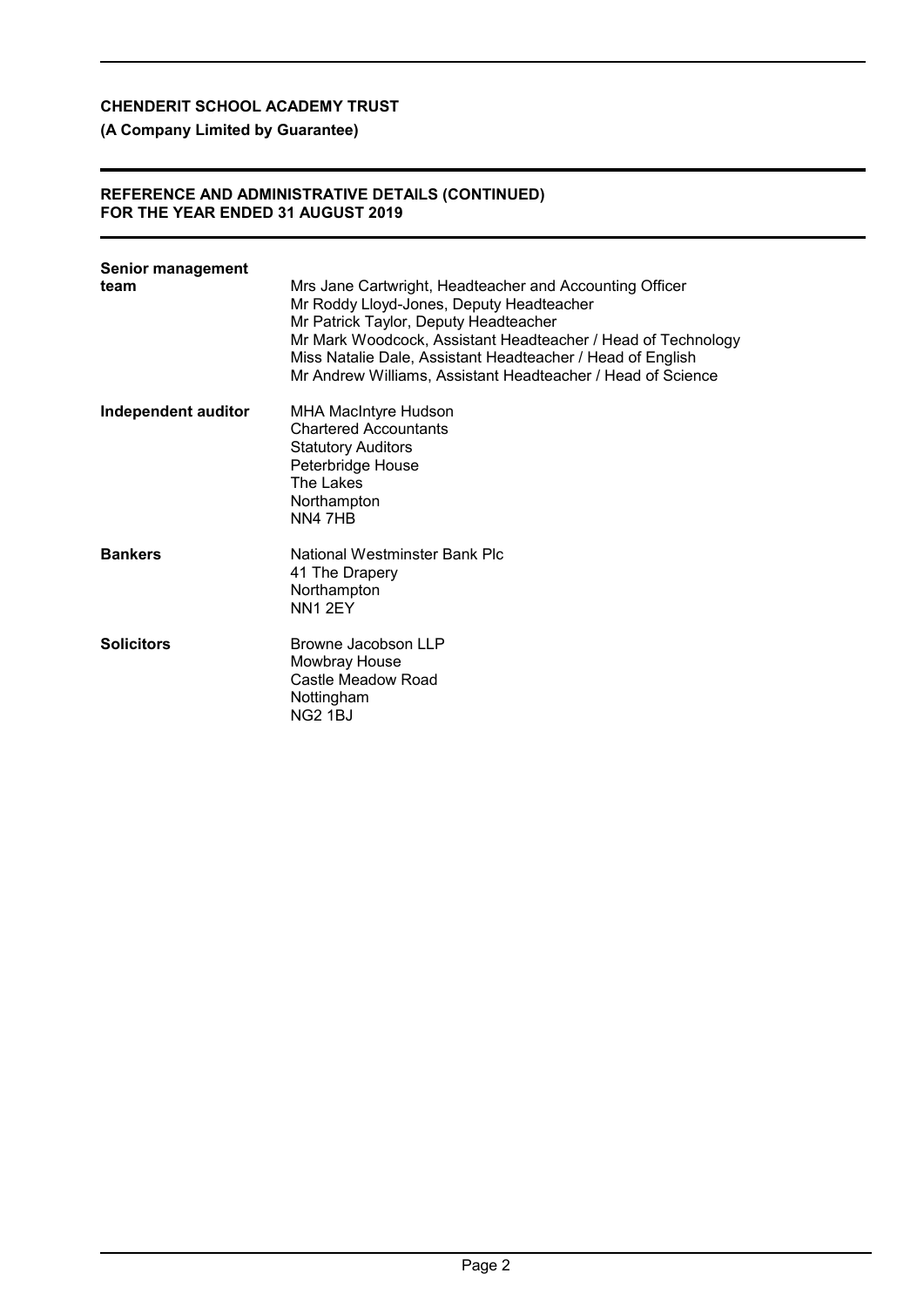### **(A Company Limited by Guarantee)**

#### **TRUSTEES' REPORT FOR THE YEAR ENDED 31 AUGUST 2019**

The Trustees present their annual report together with the financial statements and auditor's report of the charitable company for the year 1 September 2018 to 31 August 2019. The annual report serves the purposes of both a Trustees' report, and a directors' report under company law.

The Academy Trust operates an Academy for pupils aged 11 to 18 serving a catchment area in South Northamptonshire. It has a pupil capacity of 1,225 and had a roll of 1,041 in the school census of October 2018.

#### **Structure, governance and management**

#### **Constitution**

The Academy Trust is a company limited by guarantee and an exempt charity. The charitable company's memorandum and articles of association are the primary governing documents of the Academy Trust. The Trustees of Chenderit School Academy Trust Limited are also the directors of the charitable company for the purposes of company law. The charitable company operates as stand alone Academy.

Details of the Trustees who served during the year, and to the date these accounts are approved are included in the Reference and Administrative Details on page 1.

#### **Members' liability**

Each member of the charitable company undertakes to contribute to the assets of the charitable company in the event of it being wound up while they are a member, or within one year after they cease to be a member, such amount as may be required, not exceeding £10, for the debts and liabilities contracted before they ceased to be a member.

### **Trustees' indemnities**

Trustees benefit from indemnity insurance to cover the liability of the Trustees which by virtue of any rule of law would otherwise attach to them in respect of any negligence, default or breach of Trust or breach of duty of which they may be guilty in relation to the Academy Trust. Details of the costs can be found in note 11 to the financial statements.

### **Method of recruitment and appointment or election of Trustees**

The management of the Academy Trust is the responsibility of the Trustees who are elected and co-opted under the terms of the Articles of Association.

The board of Trustees is responsible for appointing Governors except for parent Governors and staff Governors who are elected by a secret ballot. Governors are subject to retirement by rotation but are eligible for re election at the meeting at which they retire. The term of office for any Governor shall be 4 years, save that this time limit shall not apply to the Principal. Subject to remaining eligible to be a particular type of Governor, any Governor may be re appointed or re elected.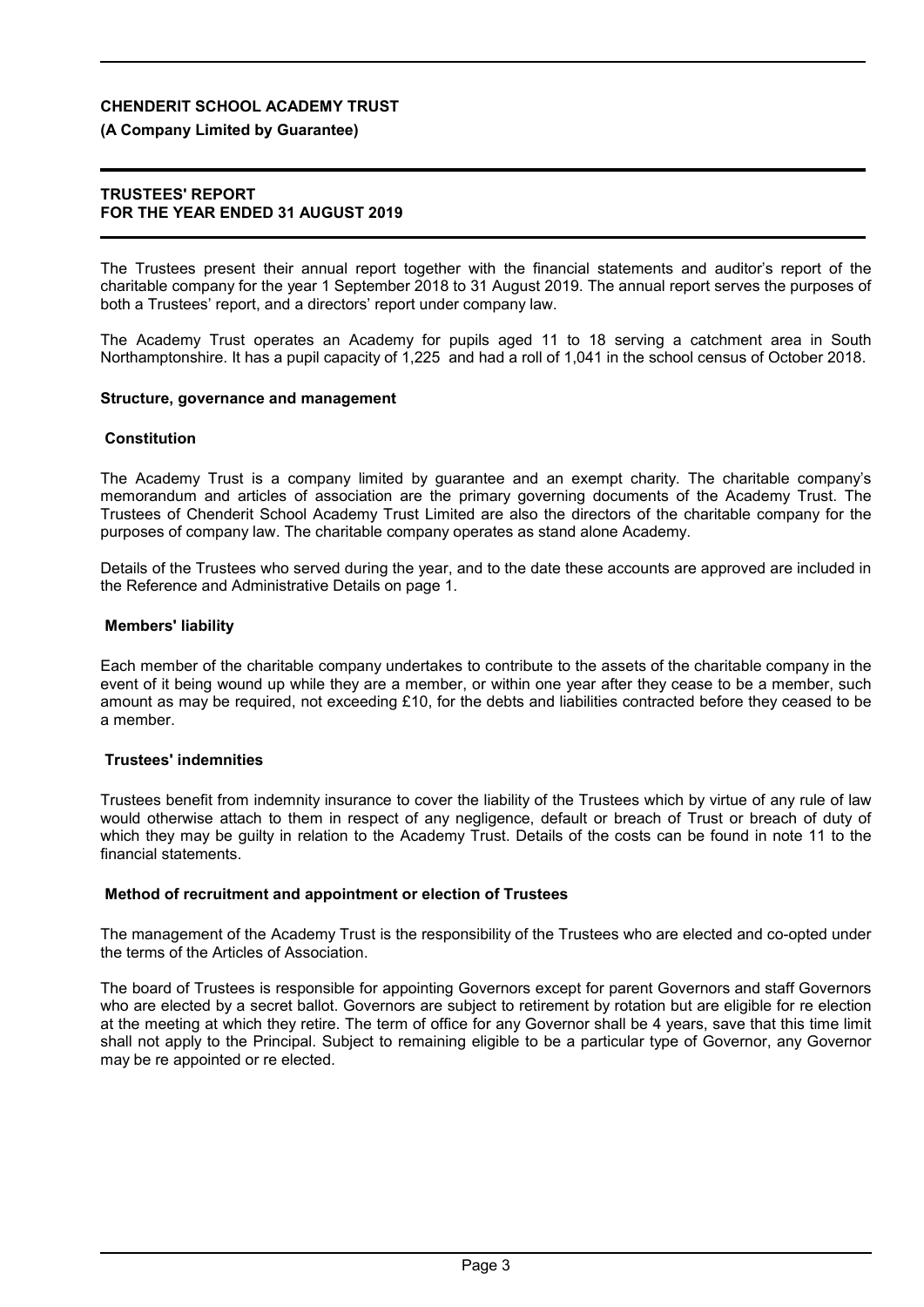#### **(A Company Limited by Guarantee)**

### **TRUSTEES' REPORT (CONTINUED) FOR THE YEAR ENDED 31 AUGUST 2019**

#### **Structure, governance and management (continued)**

#### **Policies adopted for the induction and training of Trustees**

The training and induction provided for new Governors depends on their existing experience. Where necessary induction provides training on charity and educational legal and financial matters. All new Governors are given a tour of the Academy and the chance to meet with staff and students. All Governors have access to copies of policies, procedures, minutes, accounts, budgets, plans and other documents that they will need to undertake their role as governors. As there are normally only two or three new governors a year, induction tends to be done informally and is tailored specifically to the individual but attention is given to more specific training requirements.

#### **Organisational structure**

Chenderit School Academy Trust has embedded its structure following the adjustment to its structure during 2014/15. The structure reflects changing priorities particularly in relation to the Ofsted framework, the latest Ofsted "good" judgement (May 2017) and the key priorities of the school, determined in the light of known best practice. Whilst the organisational structure is continually kept under review, it currently consists of a core Leadership Team comprising of the Head teacher (also known as Accounting Officer), two Deputy Heads (1. Student Progress and Curriculum 2. Pastoral, including Behaviour for Learning), an Assistant Head (Operations and with key Departmental responsibilities in DT), an Assistant Head (oversight of the basics at KS4, with key Departmental responsibilities in English) and an Assistant Head (responsible for DP and with key departmental responsibilities in Science). Other Leadership posts include a Head of Sixth Form, SENDCO, two Leading Practitioners, Heads of Department (curriculum) and Heads of Learning (pastoral) who provide additional support, as required.

The aim of the Leadership structure is to devolve responsibility and encourage involvement in decision making at all levels.

#### **Arrangements for setting pay and remuneration of key management personnel**

There is a published pay structure, agreed by the Governing Body and adhered to. There is a common approach to appraisal across the school, such that pay and remuneration is reviewed annually and uplifts granted for those eligible, if performance targets are met and the totality of performance is strong.

The Governors are responsible for setting general policy, adopting an annual plan and budget, monitoring the Academy by the use of budgets and making major decisions about the direction of the Academy, capital expenditure and senior staff appointments.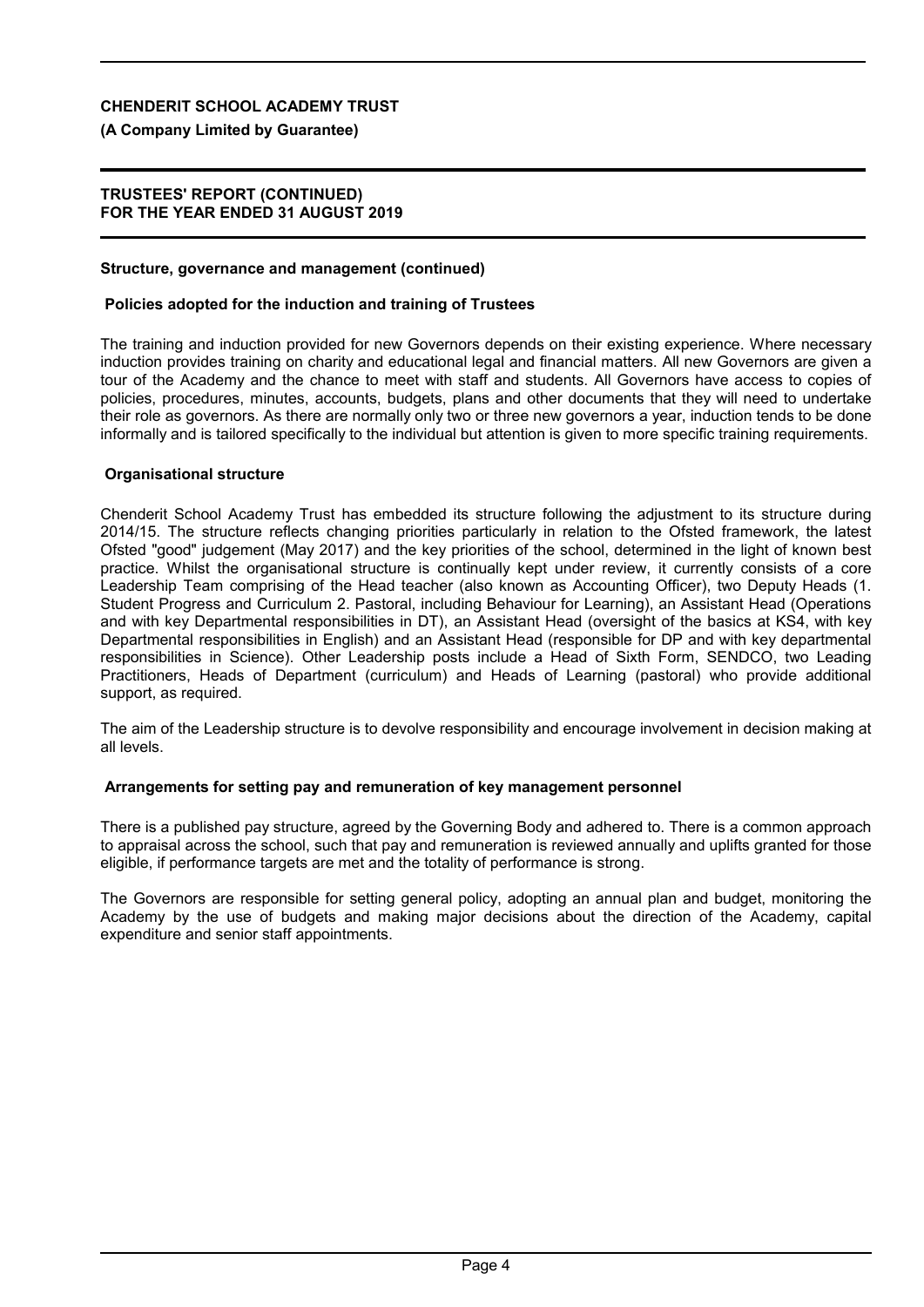### **(A Company Limited by Guarantee)**

### **TRUSTEES' REPORT (CONTINUED) FOR THE YEAR ENDED 31 AUGUST 2019**

| Structure, governance and management (continued)                                                              |                          |      |
|---------------------------------------------------------------------------------------------------------------|--------------------------|------|
| Trade union facility time                                                                                     |                          |      |
| <b>Relevant union officials</b>                                                                               |                          |      |
| Number of employees who were relevant union officials during the year<br>Full-time equivalent employee number | 4<br>4                   |      |
| Percentage of time spent on facility time                                                                     |                          |      |
| <b>Percentage of time</b>                                                                                     | Number of<br>employees   |      |
| $0\%$<br>1%-50%<br>51%-99%<br>100%                                                                            | 4                        |      |
| Percentage of pay bill spent on facility time                                                                 | £                        |      |
| Total cost of facility time<br>Total pay bill<br>Percentage of total pay bill spent on facility time          | 500<br>4,093,830<br>0.01 | $\%$ |
| Paid trade union activities                                                                                   |                          |      |
| Time spent on paid trade union activities as a percentage of total paid facility time<br>hours                | 1.40                     | $\%$ |

### **Related parties and other connected charities and organisations**

The Academy Trust benefits from its relationship with South West Area Northants (SWAN) Schools Network which enables key personnel from the school to share and benefit from consultation with other similar schools and academies. The Academy Trust also benefits from having two serving Ofsted inspectors on its Leadership Team.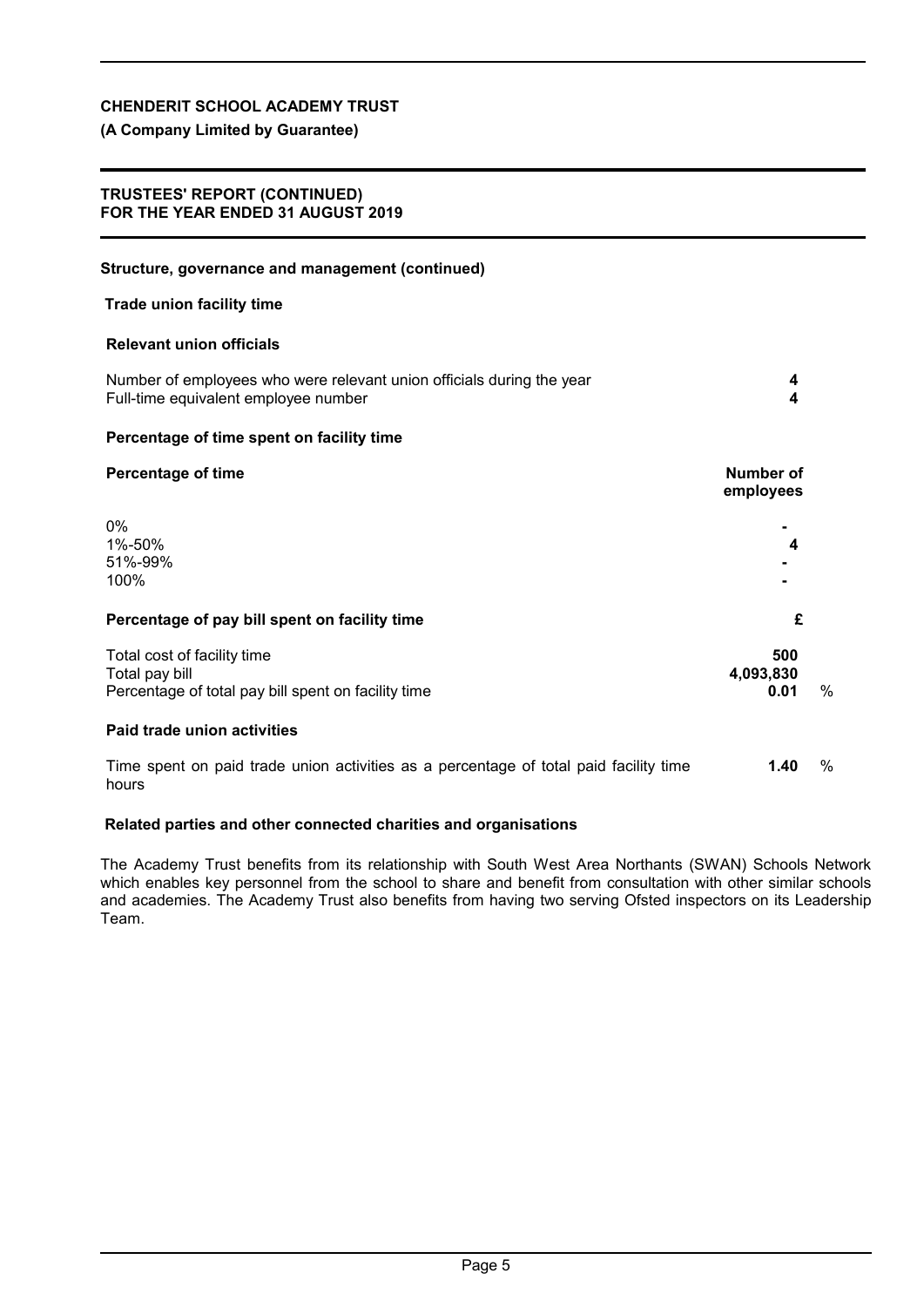### **(A Company Limited by Guarantee)**

### **TRUSTEES' REPORT (CONTINUED) FOR THE YEAR ENDED 31 AUGUST 2019**

### **Structure, governance and management (continued)**

#### **Objectives and activities**

#### **Objects and aims**

The objects and aims of the Governors and staff at Chenderit School are:

To pursue excellence academically and in all other spheres of school life.

To achieve this we strive to:

- inspire all students to engage in learning in the widest possible sense so that they develop the skills necessary to be successful in school, at work and in the wider community;
- support one another to become resilient, independent, curious, adaptable and resourceful learners and leaders whose successes are celebrated;
- develop ambitious students, staff and Governors who understand that we are in competition with the global community;
- foster community-wide respectful, trusting, compassionate, empathetic relationships through which students and staff enjoy and achieve;
- enable students, staff, Governors, parents and carers to embrace their role and to contribute effectively in supporting learning and progress; and
- develop a culture in which skilled and passionate staff draw on best local, national and global practice.

Our community continues to Aim High, Work Hard, Be Nice.

### **Objectives, strategies and activities**

Whole School Objectives 2017-2020

#### **1. To improve the quality of leadership and management at all levels**

- a) For leaders at all levels and Governors to ensure that more and most able students, including those who are disadvantaged, are more consistently challenged by their work and know how to achieve the highest grades;
- b) To ensure leaders at all levels and Governors improve the PSHE and tutor time programmes, insuring these are cohesive and well-taught and delivered across the school; and
- c) For leaders at all levels and Governors to build on developments to improve engagement and information sharing with parents so that all parents know who to approach with any issues they have and are confident in the school's systems for dealing with bullying and safeguarding issues.

#### **The objectives we set at the start of the three-year cycle were as follows:**

### **2. To improve the quality of Teaching and Learning (Curriculum)**

- a) To plan (and adapt plans) effectively for class and homework, using prior learning and on-going Assessment for Learning (AfL – especially differentiation through feedback and questioning), so that all groups of students including the more and most able students, particularly those who are disadvantaged, are more consistently challenged by their work;
- b) To secure good progress for all groups of students but especially the more and most able students, including those who are disadvantaged, by ensuring they know how to achieve the highest grades;
- c) To improve marking, assessment and feedback, ensuring that students' engagement and responses lead to faster progress for all groups of students especially the more and most able students, including those who are disadvantaged.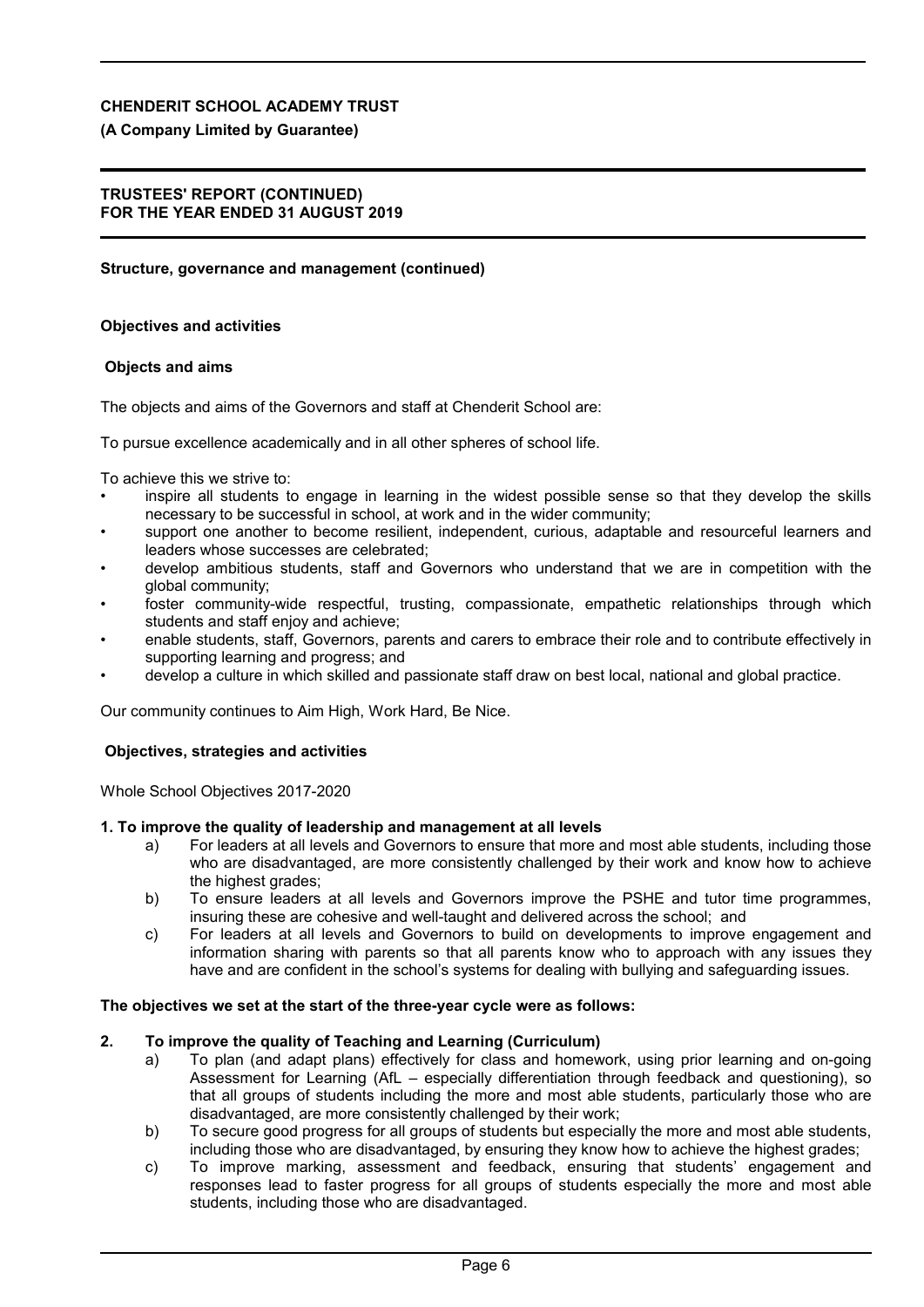### **(A Company Limited by Guarantee)**

#### **TRUSTEES' REPORT (CONTINUED) FOR THE YEAR ENDED 31 AUGUST 2019**

#### **Objectives and activities (continued)**

#### **To improve the quality of Teaching and Learning (Guidance/PSHE)**

- a) To plan and implement effective and cohesive tutorial and PSHE programmes, that are consistently well taught and delivered by all staff; and
- b) To identify potential underachievement (e.g. of boys, more and most able and DP students) early and put in place interventions plans that lead to good progress.

#### **In light of the new Ofsted framework (September 2019), we have now updated these objectives as follows:**

### **2. To improve the quality of education**

#### **Intent**

a) The curriculum is ambitious, coherently planned and sequenced towards cumulatively sufficient knowledge and skills for future learning and employment and adapted to meet the needs of all pupils, particularly disadvantaged pupils and pupils with SEND.

#### **Implementation**

- a) Teachers present subject matter clearly, check pupils' understanding systematically, identify misconceptions accurately and provide clear, direct feedback;
- b) Teaching is sequenced towards cumulatively sufficient knowledge (i.e. pupils to know more and remember more) and assessment helps pupils to embed and use knowledge fluently.

#### **Impact**

a) Pupils achieve well throughout school and in their end of course exams, consequently, they are ready for the next stage of education, employment or training.

### **The objectives we set at the start of the three-year cycle were as follows:**

### **3. To improve the quality of Behaviour for Learning (Curriculum)**

- a) To set high expectations which inspire, motivate and challenge students (Teachers' Standard 1);
- b) To manage behaviour effectively to ensure a good and safe learning environment (Teachers' Standard 7).

### **To improve the quality of Behaviour for Learning (Guidance)**

- a) To set high expectations which inspire, motivate and challenge students (Teachers' Standard 1);
- b) To manage behaviour effectively to ensure a good and safe learning environment (Teachers' Standard 7); and
- c) To lead support/intervention plans for students whose negative behaviour is impacting on themselves and/or others.

#### **In light of the new Ofsted framework, we have updated these objectives as follows:**

### **3. To improve students' behaviour and attitudes**

- a) Staff have high expectations for pupils' behaviour and conduct such that low-level disruption is not tolerated, pupils' behaviour does not disrupt lessons or the day-to-day life of the school and staff make sure that pupils follow appropriate routines.
- b) There is a positive and safe environment in which bullying, aggression, discrimination and derogatory language are not tolerated.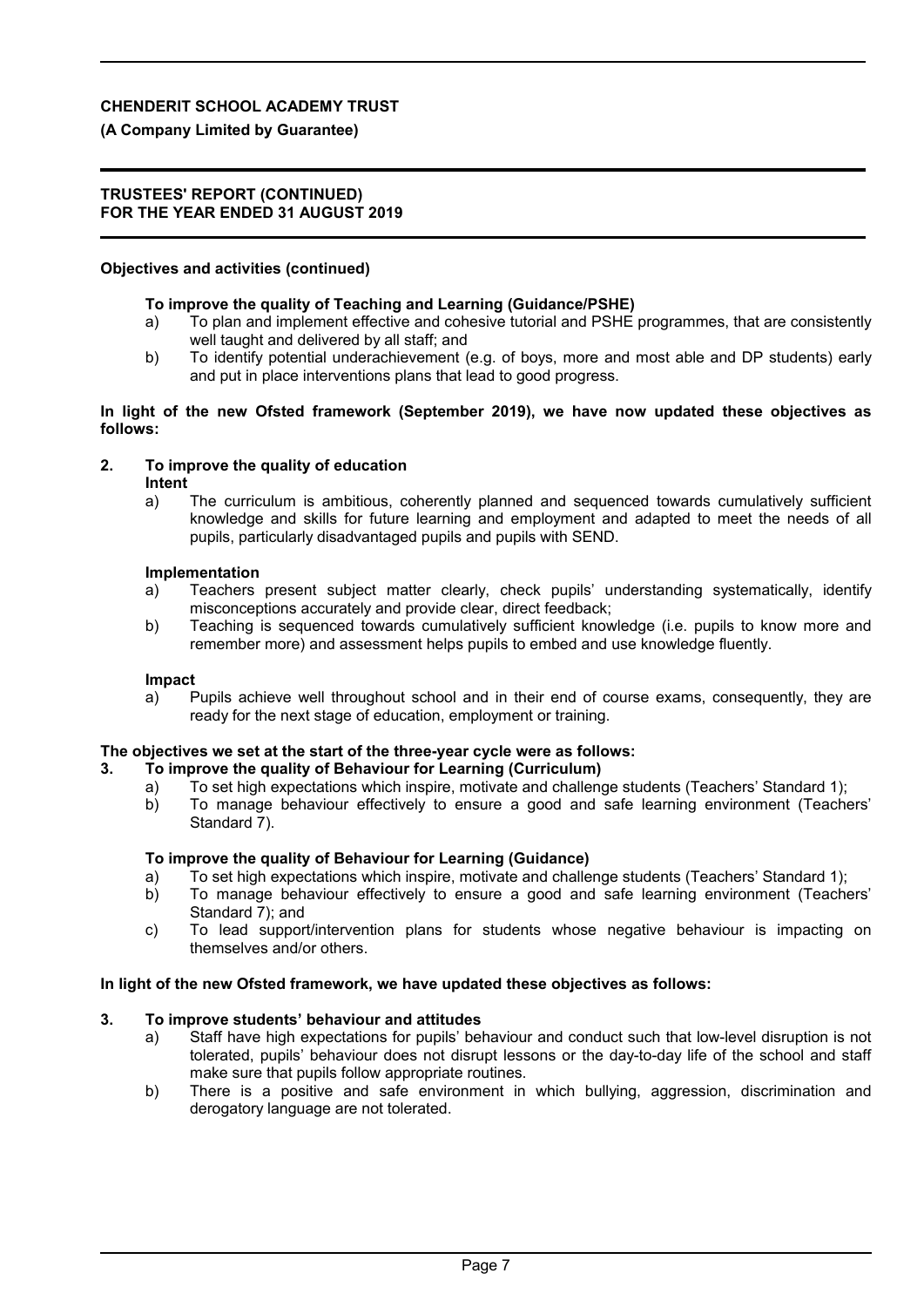### **(A Company Limited by Guarantee)**

### **TRUSTEES' REPORT (CONTINUED) FOR THE YEAR ENDED 31 AUGUST 2019**

### **Objectives and activities (continued)**

### **4. To improve students' personal development**

- a) Teaching of the curriculum for pupils' broader development (e.g. SMSC, LiMB, FBV) is of high quality, well-sequenced and leads to informed, healthy, confident, resilient, independent, responsible, respectful, tolerant pupils; and
- b) Pupils are prepared for future success in education, employment or training through an effective careers programme.

Our key performance indicators are:

#### I**mpact**

- 1. Progress 8 measure at GCSE to have a positive residual with the aspiration of 'above average' (broadly average 2016-2018).
- 2. English element of P8 to be above average (-0.2 in 2018).
- 3. Maths element of P8 to be above average (-0.3 in 2018);
- 4. EBacc element of P8 to remain above average (0.2 in 2018);
- 5. Open element of P8 to be above average (-0.2 in 2018);
- 6. Attainment 8 to be above national figures, taking into account the ability on entry of the cohurt (2018 47.97/national average = 44.26);
- 7. The percentage achieving a grade 5 or better in English and mathematics to be above national averages taking into account the ability on entry of the cohort (2018 43% above the national average of 40%);
- 8. Overall DP to improve from Progress 8 of -0.43 in 2018 (South East and East Midlands progress in 2018 =  $-0.7$ ; Chenderit 2017 =  $-0.76$ ). (NB IDSR: P8 was sig below the national for other pupils (0.13) in 2018/2017 for overall disadvantaged);
- 9. Minimise differences between groups at GCSE so that the achievement of boys, middle, higher ability pupils and disadvantaged students is in line with or above national average for all students by 2020;
- 10. English and maths progress score for resit GCSE (Y12/13) to remain above average (progress in English and maths was at least  $\frac{3}{4}$  of a grade above average in 2018);
- 11. Average grade per entry to improve from C grade in 2018 by 2020; and
- 12. Overall ALPS grade 1-3 at A level.

### **Quality of Education**

- 13. Quality of education (intent and implementation) in most (80%-96%) lessons is good or better;
- 14. Achievement (impact) in most (80%-96%) of lessons is good or better;<br>15. Almost no (0%-3%) lessons show quality of education to be inadequa
- Almost no (0%-3%) lessons show quality of education to be inadequate and where this is the case, swift intervention in support of improvement is in place;
- 16. Almost no (0%-3%) lessons show achievement to be inadequate and where this is the case, swift intervention in support of improvement is in place; and
- 17. PSHE is consistently well taught and delivered across school.

### **Attendance**

- 18. Maintain % of students in sustained education, employment and training at 98% or better for all (national average = 94%), and improve % of DP to be in line with national average for non-DP (96% in 2018);
- 19. Improve absence from 4.90% in 2018 (National average = 5.5% in 2018) and ensure DP absence improves from 7.9% (national average = 8.1% in 2018);
- 20. Improve PA from 12% in 2018 (national average = 13.9% in 2018); and
- 21. Improve Sixth Form attendance from 90.7% (Easter 2016) baseline data.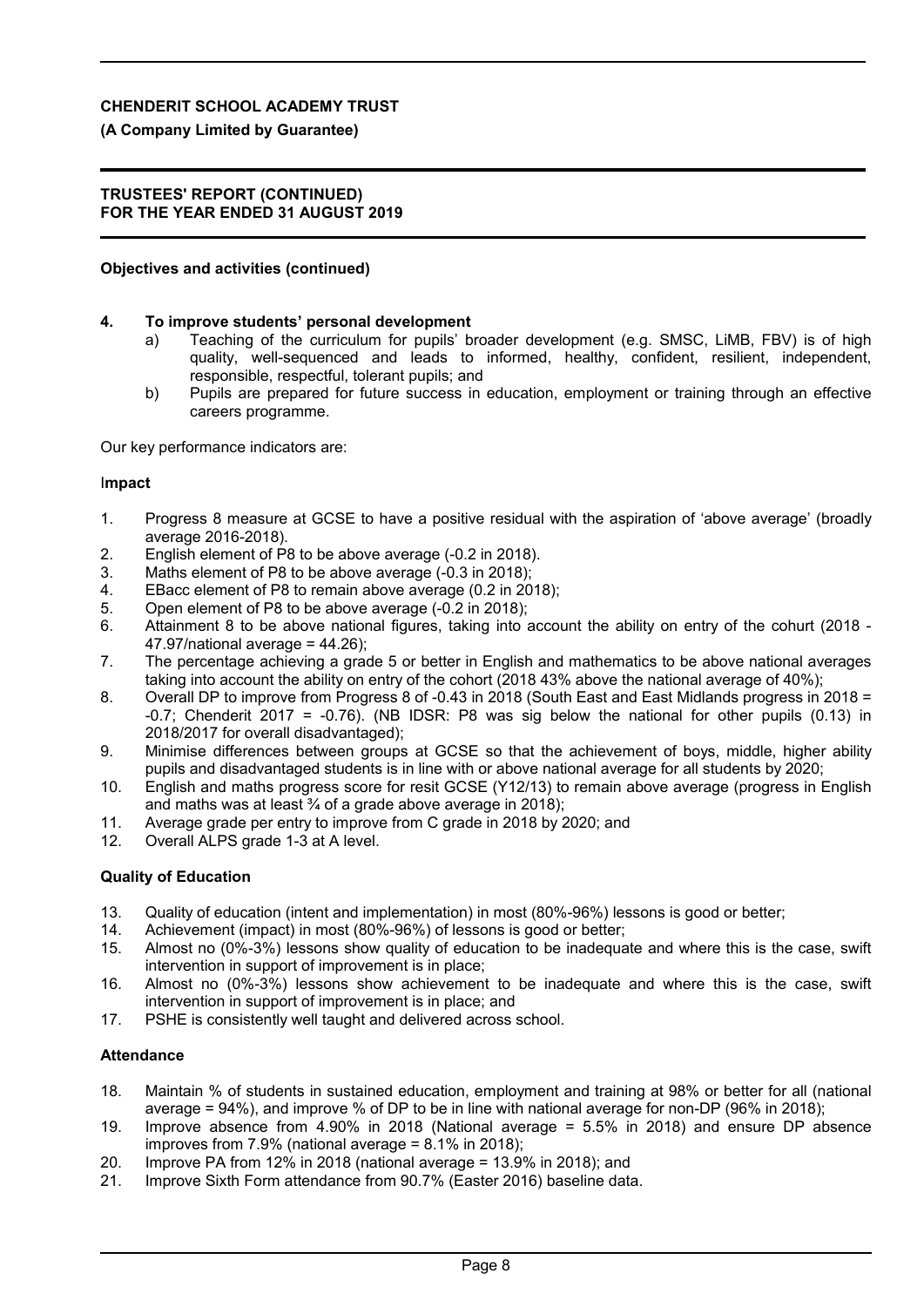## **(A Company Limited by Guarantee)**

### **TRUSTEES' REPORT (CONTINUED) FOR THE YEAR ENDED 31 AUGUST 2019**

## **Objectives and activities (continued)**

## **Behaviour and Exclusions**

- 22. To reduce the % of repeat exclusions from 1.22% in 2017 (national average for similar schools = 0.95%);
- 23. To reduce the number of permanent exclusion from 3 in 2016/17 (national average = 2).

## **Number on roll**

- 24. Ensure there are 180 students in each year group (Y7-11); and
- 25. Improve Sixth Form numbers from 194 (October 2018 census).

## **Perceptions of school**

- 26. Improve staff perception of school from baseline data of October 2018;
- 27. Improve parent perception of school from baseline data of October 2018; and<br>28. Improve student perception of school from baseline data of April 2019
- Improve student perception of school from baseline data of April 2019.

## **Public benefit**

The Academy Trust promotes education for the benefit of the local community of Middleton Cheney and the surrounding area and offers recreational facilities to a variety of local community groups outside of school hours for the benefit of the general public.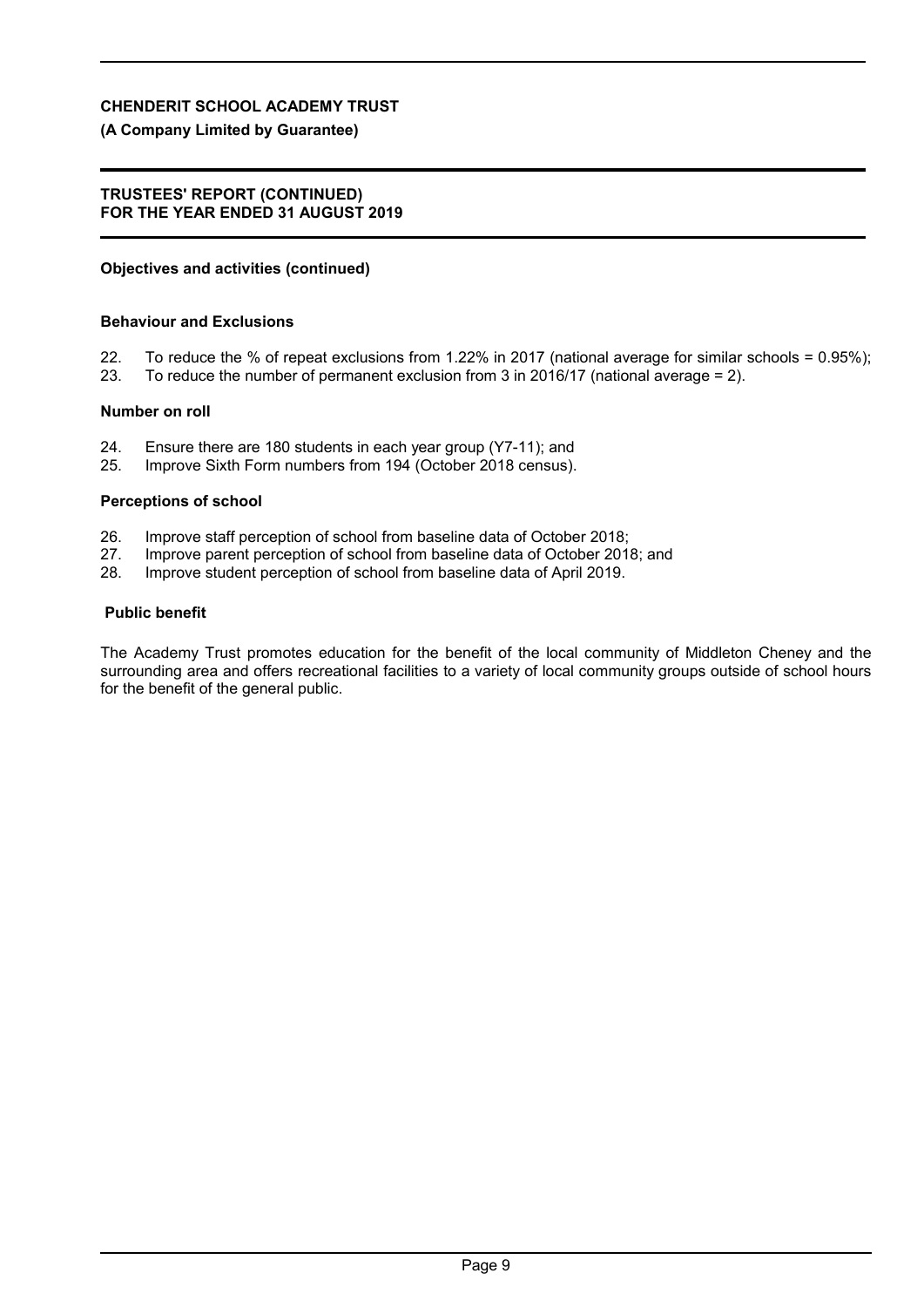### **(A Company Limited by Guarantee)**

#### **TRUSTEES' REPORT (CONTINUED) FOR THE YEAR ENDED 31 AUGUST 2019**

### **Strategic report**

#### **Achievements and performance**

In May 2017, following a Section 8 Ofsted Inspection, the school received notification that "this school continues to be good".

In the summer of 2019, at A level, 22% of all results were graded A\* or A, 42% of all results were graded A\* - B and the school achieved an overall pass rate of 98%. This represents strong performance that is consistent with that seen in recent years.

At GCSE, Governors and leaders at the school were very pleased to see further increases in the attainment of students compared with 2018's data:

|                                                               | 2019  | 2018<br>(155 students) (148 students) |
|---------------------------------------------------------------|-------|---------------------------------------|
| <b>Attainment 8</b>                                           | 49.14 | 47.96                                 |
| Students achieving a strong pass (9-5) in English and maths   | 45%   | 43%                                   |
| Students achieving a standard pass (9-4) in English and maths | 75%   | 60%                                   |
| Students achieving a pass (9-1) in English and maths          | 98%   | 98%                                   |
| 5+ standard passes (9-4) including Eng and maths              | 69%   | 57%                                   |
| 5+ standard passes (9-4)                                      | 73%   | 61%                                   |
| Strong pass+ (9-5) in English                                 | 69%   | 62%                                   |
| Standard pass+ (9-4) in English                               | 87%   | 76%                                   |
| Strong pass+ (9-5) in maths                                   | 48%   | 47%                                   |
| Standard pass+ (9-4) in maths                                 | 77%   | 66%                                   |
| Standard pass+ (9-4) in two sciences                          | 78%   | 63%                                   |
| Standard pass+ (9-4) in a language                            | 60%   | 76%                                   |
| Standard pass+ (9-4) in a humanities                          | 77%   | 62%                                   |

### **Key performance indicators**

The Academy uses a number of financial key performance indicators to monitor financial success of the Academy Trust and progress. These figures are shared within the SWAN group for benchmarking.

| 2018/19 | 2017/18 | 2016/17 |                                                         |
|---------|---------|---------|---------------------------------------------------------|
| 78%     | 77%     | 77%     | Payroll % of Income (Excluding Capital)                 |
| 18%     | 18%     | 18%     | Non Payroll Expenditure % of Income (Excluding Capital) |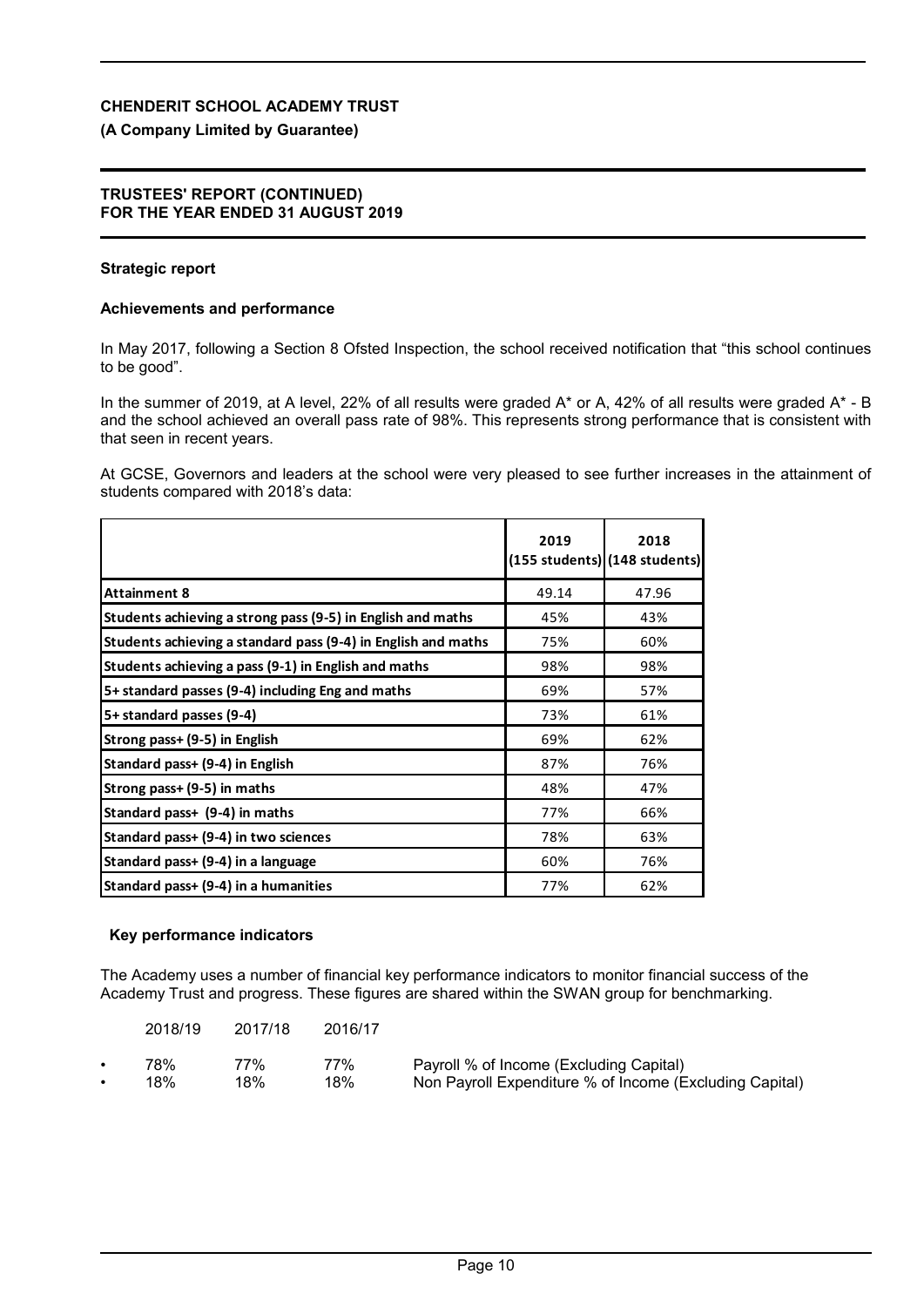### **(A Company Limited by Guarantee)**

#### **TRUSTEES' REPORT (CONTINUED) FOR THE YEAR ENDED 31 AUGUST 2019**

### **Strategic report (continued)**

### **Achievements and performance (continued)**

The Academy Trust also uses a number of non financial key performance indicators to monitor its performance. These include:

- GCSE percentage of grade 4+ in English and maths;
- GCSE progress 8 and attainment 8 measures;
- A level pass rates at  $A^*$  B and  $A^*$  E;
- Recruitment and retention rates of students moving from Y11 into our Sixth Form;
- KS3 and KS4 attendance rates:
- The number of permanent and fixed term exclusions.

### **Going concern**

After making appropriate enquiries, the board of Trustees has a reasonable expectation that the Academy Trust has adequate resources to continue in operational existence for the foreseeable future. For this reason it continues to adopt the going concern basis in preparing the financial statements. Further details regarding the adoption of the going concern basis can be found in the accounting policies.

#### **Financial review**

Most of the Academy Trust's income is obtained from the DfE in the form of recurrent grants disbursed via the Education and Skills Funding Agency (ESFA), the use of which is restricted to particular purposes. The grants received from the DfE during year ended 31 August 2019 and the associated expenditure are shown as restricted funds in the statement of financial activities.

The Academy Trust also received grants for fixed assets from the ESFA and other funding bodies. In accordance with the Charities Statement of Recommended Practice, 'Accounting and Reporting by Charities' (SORP 2005), such grants are shown in the Statement of Financial Activities as restricted income in the fixed asset fund. The restricted fixed asset fund balance is reduced by annual depreciation charges over the expected useful life of the assets concerned.

During the year to 31 August 2019, revenue expenditure (excluding restricted fixed asset funds) of £5,133,217 (2018 - £5,018,721) was covered by recurrent grant funding from the DfE together with other incoming resources. The excess of income over expenditure for the year (excluding restricted fixed asset funds and pension adjustment) was £132,824 (2018 - £80,200).

At 31 August 2019 the net book value of fixed assets was £9,626,473 (2018 - £9,056,233) and movements in tangible fixed assets are shown in note 12 to the financial statements. The assets were used exclusively for providing education and the associated support services to the pupils of the Academy.

During 2018/19 the Academy has continued to improve the learning environment and the tools available for students and teachers, and also increased capital expenditure to improve the teaching and learning environment. The Academy will continue with a rolling program of capital improvements.

The Academy's risk management procedures are outlined below. The Trustees believe that its risk management procedures mitigate as far as reasonably possible the principal risks and uncertainties facing the Academy Trust.

The Academy Trust does not have significant trade debtors as invoiced income is a minor ancillary activity. Lettings income is minimal and very much linked to the School's community responsibilities to encourage local organisations particularly where school pupil involvement is encouraged. Cash flow is monitored daily by the Academy Trust and budgets presented to the Governing Body consider cash flow and liquidity in detail.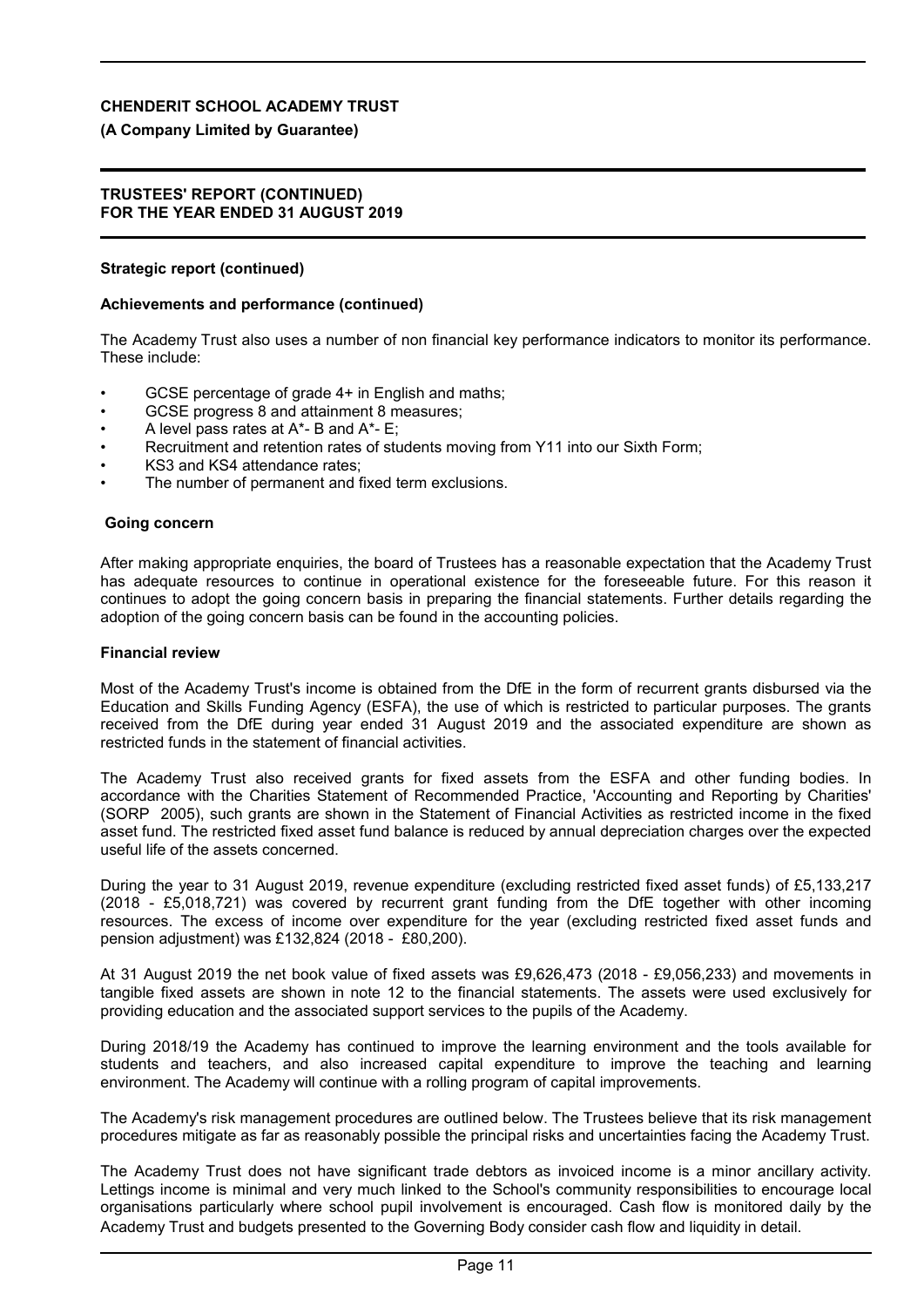## **(A Company Limited by Guarantee)**

### **TRUSTEES' REPORT (CONTINUED) FOR THE YEAR ENDED 31 AUGUST 2019**

## **Strategic report (continued)**

## **Reserves policy**

Keeping an appropriate level of financial reserves is essential to protect against:

- Income reduction due to government funding changes;
- Known reduction in sixth form numbers
- Maintaining the school premises at an acceptable level against asset management plans and taking account of the age of the buildings
- Unplanned staffing costs

The governors review the reserve levels of the Academy annually.This review encompasses the nature of income and expenditure streams, the need to match income with commitments and the nature of reserves. The Academy's current level of free reserves (total funds less the amount held in fixed assets and restricted funds) is £102,355 (2018 - £69,678). The Academy intends to continue building up free reserves as required.

Included within restricted funds at 31st August 2019 is the Local Government Pension Scheme deficit of £1,168,000 (2018 - £553,000). The pension deficit is viewed as a long term debt and annual contributions are adjusted as necessary to mitigate the risk and reduce the deficit.

At 31 August 2019 the total funds comprised:

|              |                               | 10,634,064    |
|--------------|-------------------------------|---------------|
|              | Other                         | 1,006,114     |
|              | Pension reserve               | (1, 168, 000) |
|              | Restricted: Fixed asset funds | 10,693,595    |
| Unrestricted |                               | 102,355       |
|              |                               |               |

## **Investment policy**

The Governing Body has approved a treasury management statement as part of the Financial Procedures Manual, which documents the Academy Trust's investment policy.

The Trust's general investment policy, where possible, is to invest surplus cash reserves with High Street banks with a high credit rating where the capital invested is guaranteed. Investment returns are market tested periodically to ensure that returns are maximised whilst safeguarding the funds invested.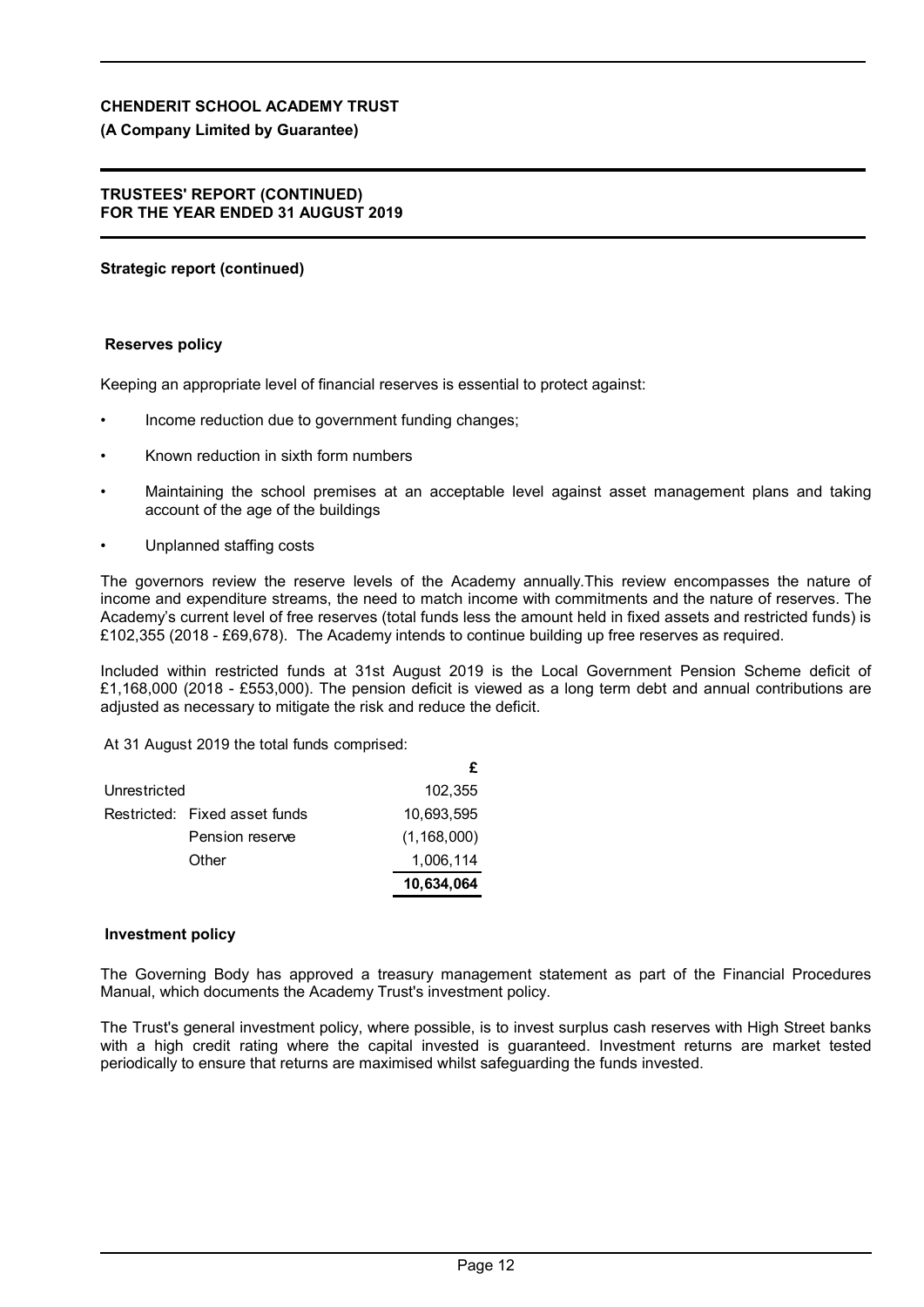### **(A Company Limited by Guarantee)**

#### **TRUSTEES' REPORT (CONTINUED) FOR THE YEAR ENDED 31 AUGUST 2019**

#### **Strategic report (continued)**

#### **(continued)**

#### **Principal risks and uncertainties**

Through the Academy Trust's risk management procedures, it has considered its principal risks and uncertainties and planned mitigating action wherever possible. The principal risks and uncertainties identified by the Governing Body are:

- Change in government funding regime the Academy receives over 90% of its income from Government agencies;
- Reduction in student numbers, for example through increased provision and therefore competition locally (i.e. the opening of a number of new providers, including sixth form providers, in the local area);

The actions being taken to mitigate these identified risks are as follows:

- Attendance at government funding agency conferences and participation in focus groups to keep up to date with and influence as far as possible Academy funding methodology;
- Appropriate organizational structure with several tiers of review;
- Internal quality assurance reviews and self assessments supported by external reviews;
- Newly formed governors' Marketing Strategy, ICT and Audit Groups

### **Fundraising**

The Academy is keen to support a range of good causes both locally, nationally and internationally and encourages involvement by students and the school community to raise funds periodically throughout the school year. The Student Council and sixth form committee consider good causes for support on an annual basis and these are agreed with senior leaders to ensure those charities are appropriate. Recent charities supported include BBC Children in Need, Katherine House Hospice, Pride and Royal British Legion Poppy appeal. Fundraising is generally through non-uniform days, cake sales and an annual sixth form charities week which, in recent years has raised money for British Heart Foundation, and Cancer Research, There is no obligation on students / parents or the community to support the charities.

Local businesses on occasion donate equipment or small cash donations to help towards specific projects or activities.

The Academy does not operate a regulated fund-raising scheme nor does it employ or use the services of a professional fund-raiser.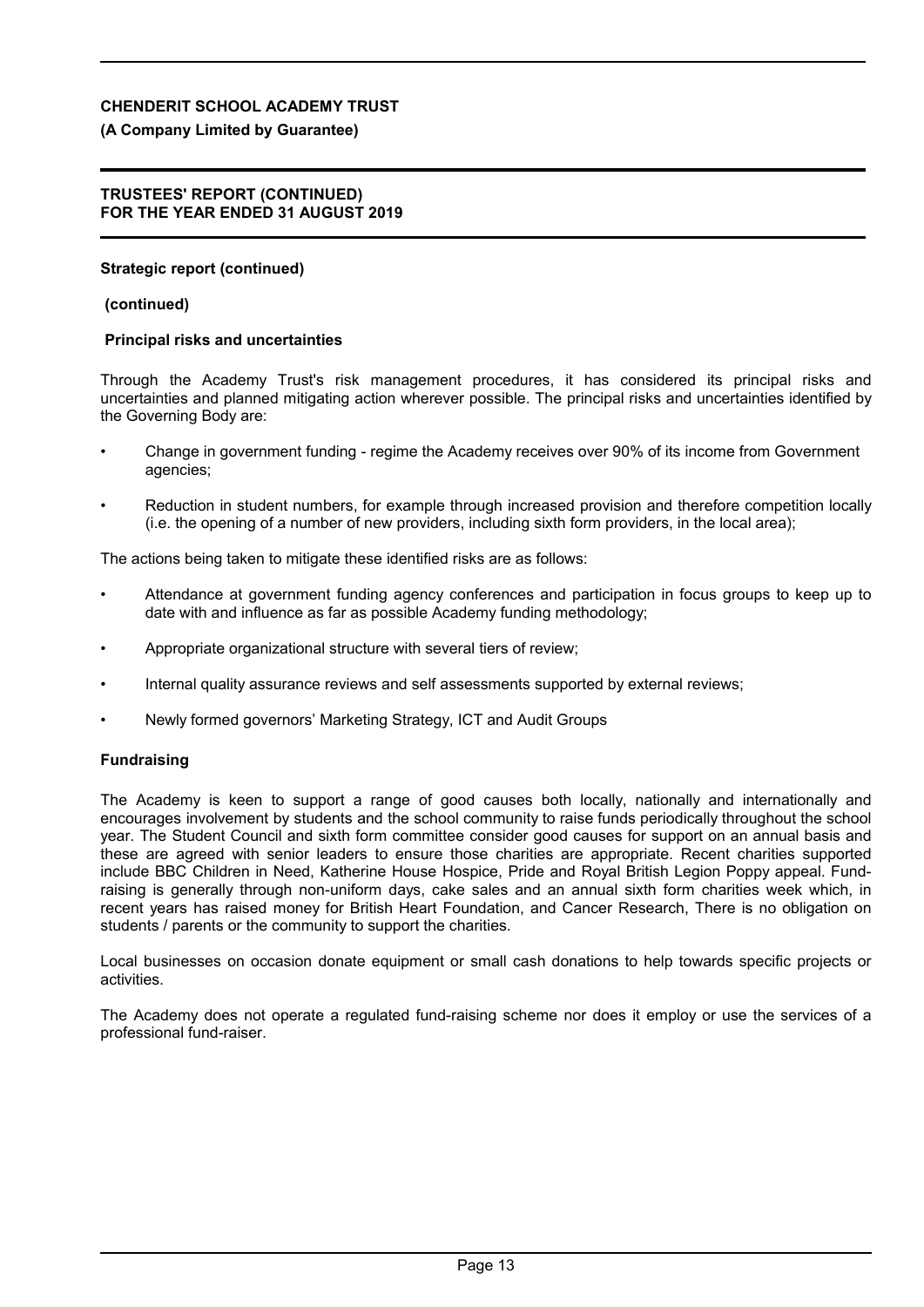### **(A Company Limited by Guarantee)**

#### **TRUSTEES' REPORT (CONTINUED) FOR THE YEAR ENDED 31 AUGUST 2019**

#### **Plans for future periods**

The Academy Trust will continue striving to improve the levels of performance of its students at all levels and will continue its efforts to ensure its students secure employment or a place in further or higher education once they leave.

The Academy Trust will also continue developing all aspects of local education by supporting its primary feeder schools and other schools through the SWAN group. The Academy Trust will continue bringing national best practice into its school through the two colleagues who were previously Additional Inspectors for SERCO and Tribal but are now contracted with Ofsted directly, as Ofsted Inspectors.

In May 2017, we had external validation from Ofsted, who said that "this school continues to be good".

#### Summary of key findings

- Leaders and governors share a clear understanding of what the school is trying to achieve.
- The school has a calm and purposeful feel, and pupils are keen to learn and do their best.
- Pupils are confident, friendly and engage well with visitors. They describe their school as 'close knit' and a 'friendly community'.
- There is a rigorous approach to monitoring the quality of teaching. Consequently, the quality of teaching, learning and assessment is now more consistent across the school.
- Pupils benefit from opportunities to take part in extra curricular activities, such as debating, sport and drama, which play a significant role in developing their confidence.
- The school is renowned for the quality of pupils' artwork and the gallery is an important, well regarded feature.
- The school's pastoral team provides effective support to pupils who, for whatever reason, need some extra support or a listening ear.
- The vast majority of pupils believe that bullying is rare and that it is dealt with effectively.
- Leaders have made good use of the funding for disadvantaged pupils to ensure that these pupils attend school and achieve well.
- Middle ability pupils are now more engaged with their work and making better progress.
- The school has had some success in engaging parents in the life of the school.
- Safeguarding is effective. The safeguarding team has effective systems in place to monitor all pupils about whom they have concerns.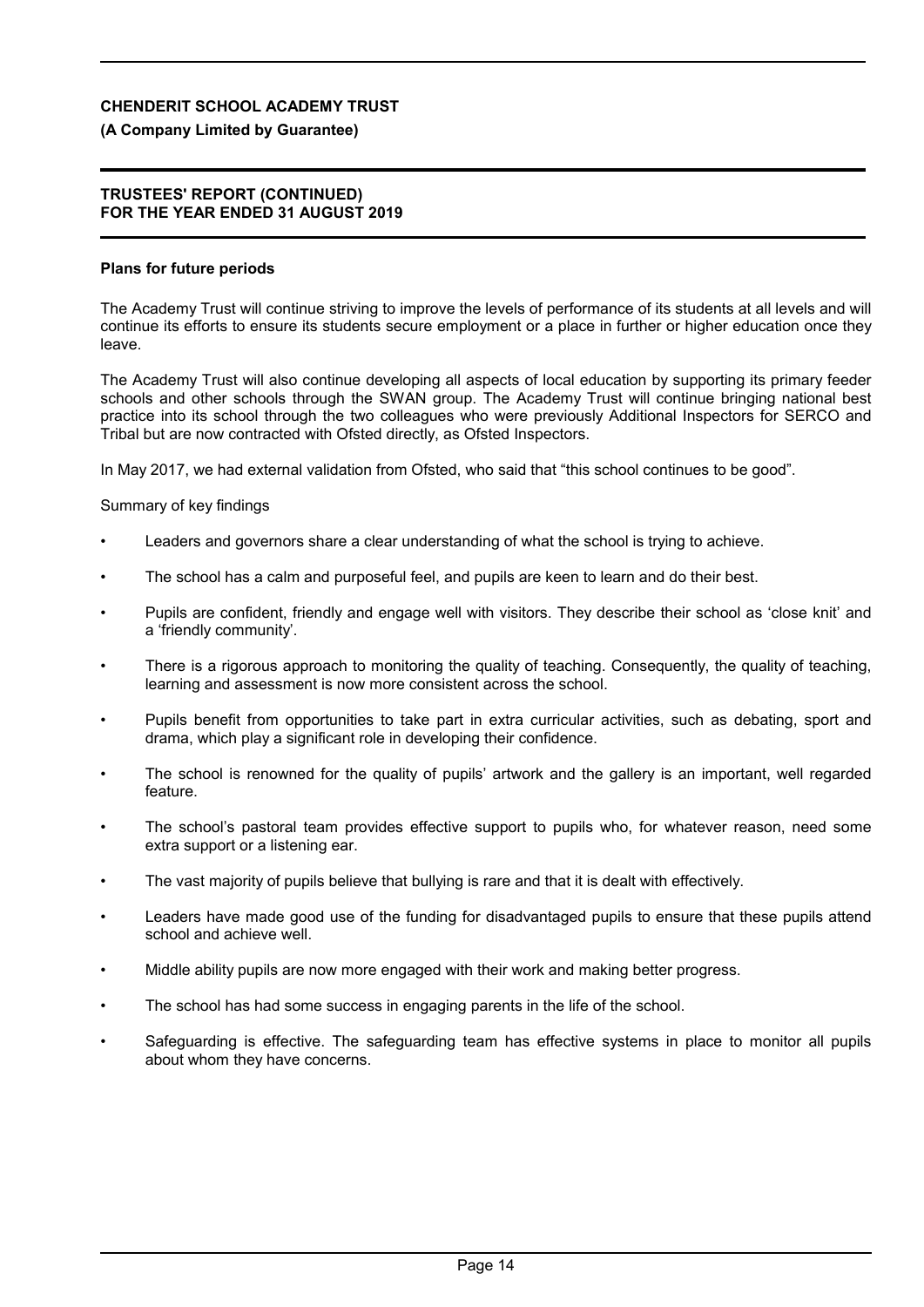### **(A Company Limited by Guarantee)**

#### **TRUSTEES' REPORT (CONTINUED) FOR THE YEAR ENDED 31 AUGUST 2019**

#### **Plans for future periods (continued)**

The three areas for improvement are:

Leaders and those responsible for governance should ensure that:

- the most able pupils, including those who are disadvantaged, are more consistently challenged by their work and know how to achieve the highest grades.
- PSHE is consistently well taught and delivered across school, and tutorial time is used well.
- They build on developments to improve engagement and information sharing with parents so that all parents know who to approach with any issues they have and are confident in the school's systems for dealing with bullying and safeguarding issues.

The Academy's most recent improvement plan, written in July 2017 following the Ofsted inspection, and updated annually, has addressed these three areas amongst others.

### **Disclosure of information to auditor**

Insofar as the Trustees are aware:

- there is no relevant audit information of which the charitable company's auditor is unaware, and
- that Trustees have taken all steps that they ought to have taken to make themselves aware of any relevant audit information and to establish that the auditor is aware of that information.

The Trustees' Report, incorporating a strategic report, was approved by order of the board of Trustees, as the company directors, on 2 December 2019 and signed on its behalf by:

................................................ **Mr Ian Walker** Chair of Trustees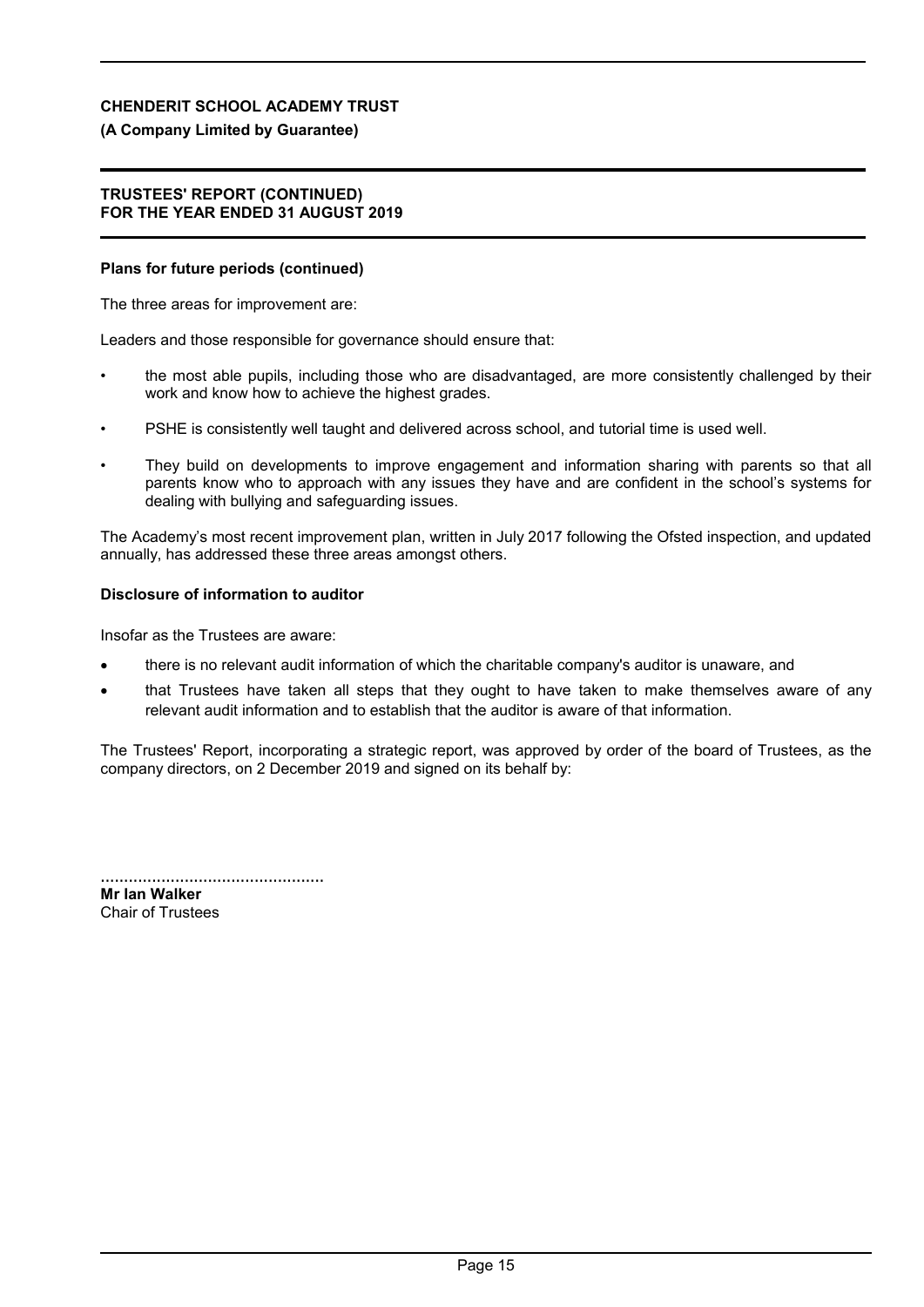## **(A Company Limited by Guarantee)**

## **GOVERNANCE STATEMENT**

### **Scope of responsibility**

As Trustees, we acknowledge we have overall responsibility for ensuring that Chenderit School Academy Trust has an effective and appropriate system of control, financial and otherwise. However, such a system is designed to manage rather than eliminate the risk of failure to achieve business objectives, and can provide only reasonable and not absolute assurance against material misstatement or loss.

The board of Trustees has delegated the day-to-day responsibility to the Headteacher, as Accounting Officer, for ensuring financial controls conform with the requirements of both propriety and good financial management and in accordance with the requirements and responsibilities assigned to it in the funding agreement between Chenderit School Academy Trust and the Secretary of State for Education. They are also responsible for reporting to the board of Trustees any material weaknesses or breakdowns in internal control.

#### **Governance**

The information on governance included here supplements that described in the Trustees' Report and in the Statement of Trustees' Responsibilities. The board of Trustees has formally met seven times during the year. Attendance during the year at meetings of the board of Trustees was as follows:

| <b>Trustee</b>                                                | Meetings attended | Out of a possible |
|---------------------------------------------------------------|-------------------|-------------------|
| Roger Bell, Chair of Governors (resigned 9<br>September 2019) | 6                 | 7                 |
| Mrs Nicola Bell (resigned 3 December 2018)                    | 2                 | 3                 |
| Mrs Marian Carter (resigned 28 June 2019)                     | 3                 | 6                 |
| Dr Polly Davies (resigned 24 June 2019)                       | 2                 | 6                 |
| Mrs Lisa Davis, Chair of Resources Committee                  | 7                 | 7                 |
| Mrs Joanne Dowden                                             | 3                 | $\overline{7}$    |
| Mrs Claire Marchand (appointed 5 December                     | $\overline{2}$    | 4                 |
| 2018, resigned 12 November 2019)                              |                   |                   |
| Mr Euan McCall (resigned 22 January 2019)                     | 2                 | 3                 |
| Mr Steven Meacham                                             | 5                 | 7                 |
| Mrs Alexandra Pope                                            | 7                 | 7                 |
| Mr Doug Scott                                                 | 7                 | $\overline{7}$    |
| Mr Ian Walker, Chair of Governors from 9<br>September 2019    | $\overline{7}$    | 7                 |
| Ms Sophie Wilson                                              | 7                 | 7                 |
| Mrs Anna Greening (resigned 24 September                      | 0                 | $\overline{2}$    |
| 2018)                                                         |                   |                   |
| Mr Phil Marchington (appointed 1 September                    | 7                 | 7                 |
| 2018)                                                         |                   |                   |
| Mr Anthony Pitchfork (resigned 31 August 2019)                | 6                 | 7                 |
| Mrs Catherine Wilke (appointed 14 March 2019)                 | 2                 | 3                 |
| Cartwright, Headteacher<br>Mrs<br>Jane<br>and                 | 7                 | 7                 |
| <b>Accounting Officer</b>                                     |                   |                   |
| Mr David Walls                                                | 0                 | 0                 |

The academy trust did not carry out an external review in 2018-2019 but will consider undertaking such a review in the year 2019-2020.

Governing Body meetings take place at least six times a year.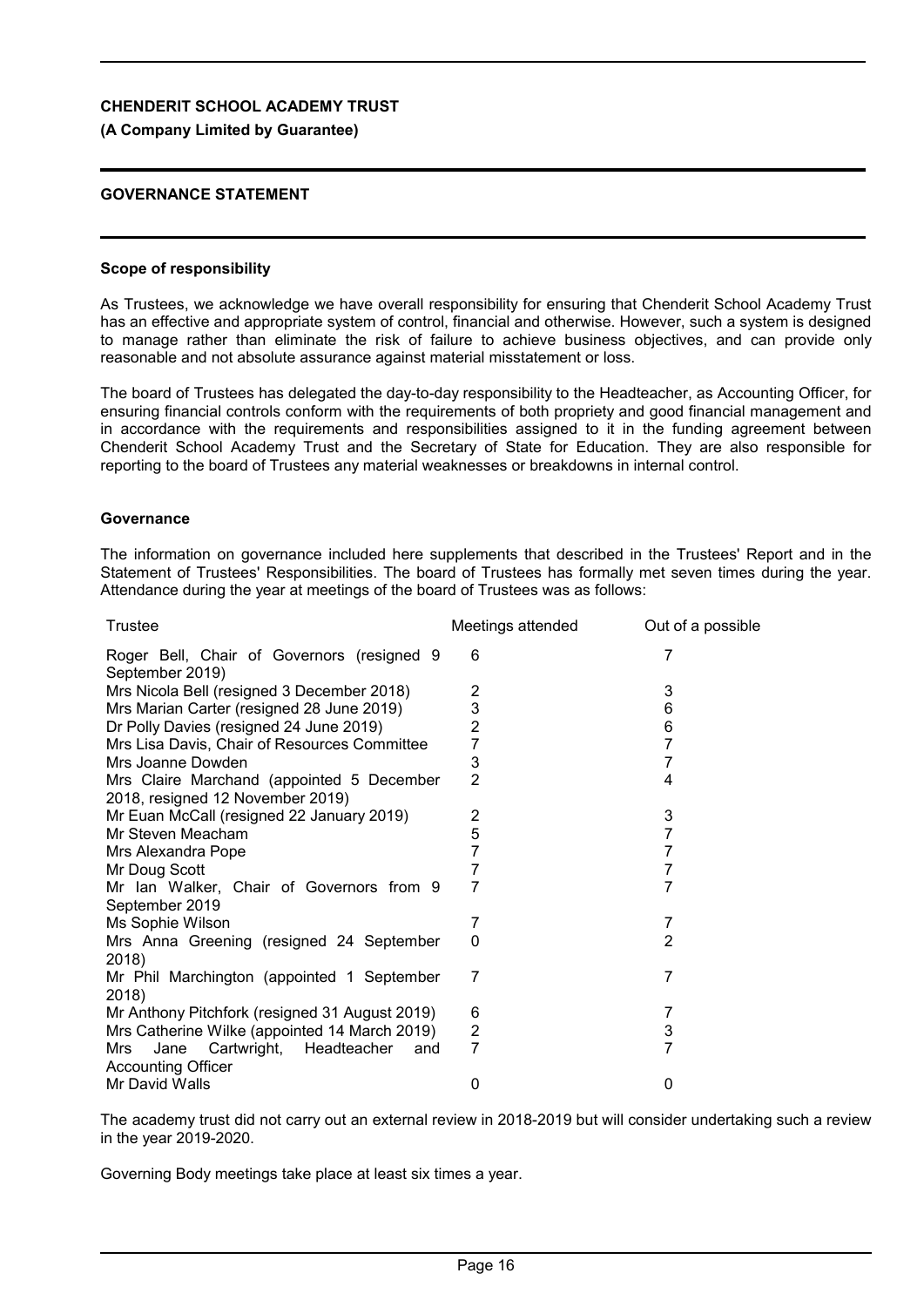### **(A Company Limited by Guarantee)**

### **GOVERNANCE STATEMENT (CONTINUED)**

#### **Governance (continued)**

The Resources Committee is a sub-committee of the main board of Trustees. Its purpose is to monitor and evaluate the use of and impact of the school's budget, recruitment and professional development of staff, and premises.

Attendance during the year at meetings was as follows:

| Trustee                | Meetings attended | Out of a possible |
|------------------------|-------------------|-------------------|
| Mr Roger Bell          |                   | 6                 |
| Mrs Lisa Davis (Chair) | 6                 | 6                 |
| Mr Doug Scott          | 5                 | 6                 |
| Mr Ian Walker          | 5                 | 6                 |
| Ms Sophie Wilson       | 6                 | 6                 |
| Mrs Jane Cartwright    | 6                 |                   |

The Teaching and Learning Committee is also a sub-committee of the main Governing Body. Its purpose is to monitor and evaluate pupil achievement and the quality of teaching, ensuring the school provides a high quality learning experience and delivers a broad and balanced curriculum in keeping with the school's aims, all pupil needs and legal requirements.

Attendance during the year at meetings was as follows:

| Meetings attended<br>Out of a possible |
|----------------------------------------|
|                                        |
|                                        |
|                                        |
|                                        |
| 3                                      |
| 5                                      |
| 5                                      |
|                                        |
| 5                                      |
|                                        |

The Students, Families and Community Committee, the third of the school's sub-committees, monitors and evaluates the school's contribution to pupil well-being, including the extent to which pupils feel safe, are helped to keep themselves safe, adopt healthy lifestyles and contribute to the school and wider community. The committee also monitors and evaluates attendance, punctuality and behaviour patterns and trends and the views of key pupils and parents.

Attendance at meetings in the year was as follows:

| Trustee              | Meetings attended | Out of a possible |  |
|----------------------|-------------------|-------------------|--|
| Mr Roger Bell        | 4                 | 5                 |  |
| Dr Polly Davies      | 2                 | 5                 |  |
| Mrs Joanne Dowden    | 4                 | 5                 |  |
| Mrs Alexandra Pope   | 4                 | 5                 |  |
| Mrs Anna Greening    | 0                 |                   |  |
| Mr Anthony Pitchfork | 4                 | 5                 |  |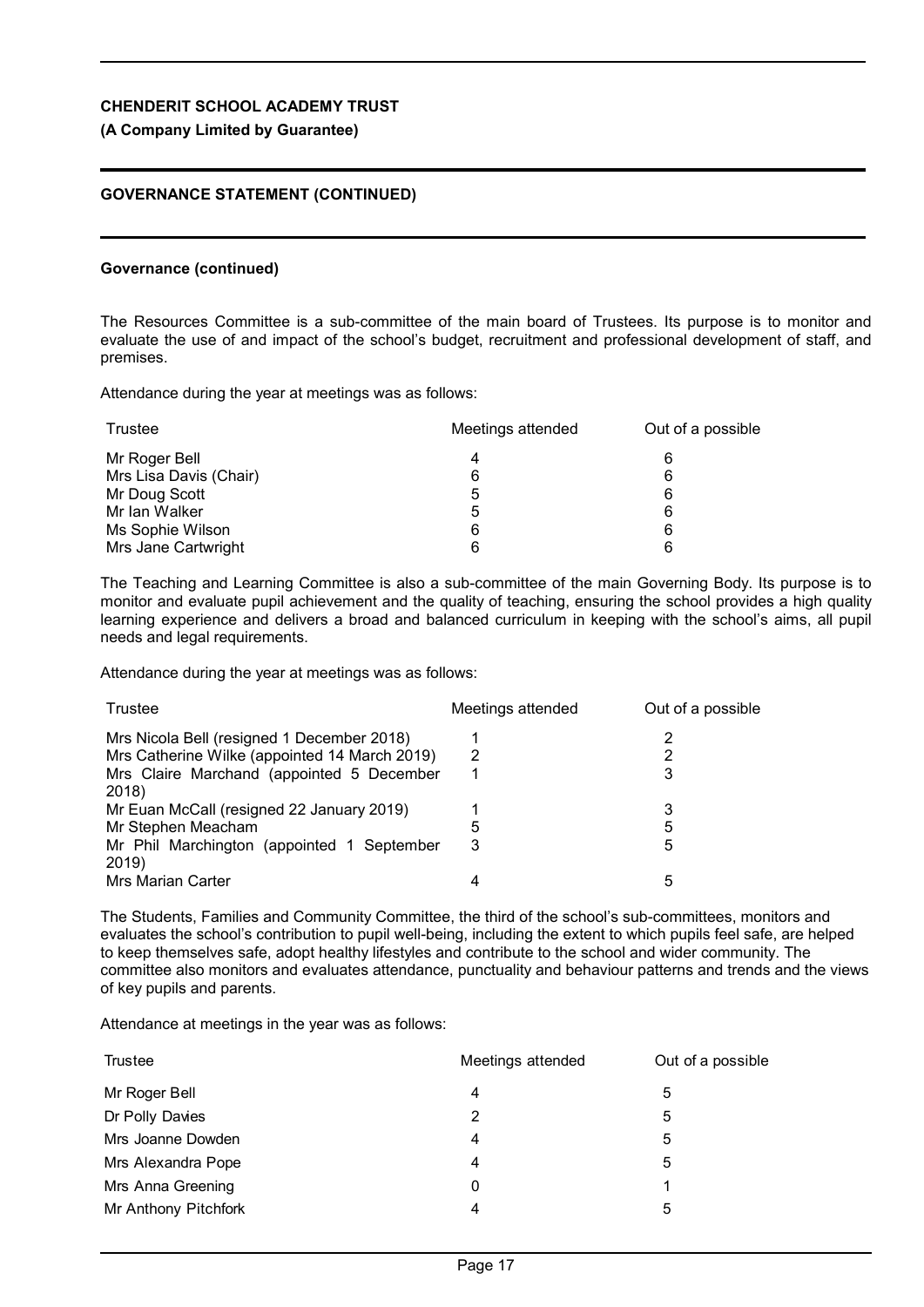### **(A Company Limited by Guarantee)**

### **GOVERNANCE STATEMENT (CONTINUED)**

#### **Review of value for money**

As Accounting Officer, the Headteacher has responsibility for ensuring that the Academy Trust delivers good value in the use of public resources. The Accounting Officer understands that value for money refers to the educational and wider societal outcomes achieved in return for the taxpayer resources received.

The Accounting Officer considers how the Academy Trust's use of its resources has provided good value for money during each academic year, and reports to the board of Trustees where value for money can be improved, including the use of benchmarking data where appropriate. The Accounting Officer for the Academy Trust has delivered improved value for money during the year by:

- Committing to providing all groups of students with the highest possible educational experience, supporting each and every individual student to achieve his or her full potential;
- Determining, with the full support of the Governing Body and Trustees;
	- o a clear vision statement;
	- o wide ranging key performance indicators which lead to impact upon the whole school community and which have been monitored regularly by the Governing Body; and
	- o a comprehensive school improvement plan which details ambitious whole school student targets in the key areas;
- Reviewing the curriculum to ensure it remained efficient and effective and met the needs of all students;
- Reviewing staffing structures regularly in line with curriculum demands, with high priority given to appointing best available, subject specialist, quality teachers. All vacancies have been advertised externally (e.g. via the website) with Chenderit being committed to complying with all aspects of the Equality Act and associated policies;
- Ensuring rigorous whole staff appraisal procedures to create a culture of personal and collaborative success through which strengths could be identified and areas of weaknesses addressed and maintaining a lean, loyal support staff complement that has been regularly reviewed to ensure appropriate and fully trained provision to meet increasing demands and analysis. Our policy has been to ensure that funding for students remains a priority.

Chenderit has taken great pride in ensuring that each student has been given the maximum opportunity to develop not just academically but in the widest possible sense through a broad range of activities. Student outcomes for the period were very positive.

Chenderit has built on its financial success as an Academy keeping a surplus excluding restricted fixed assets and actuarial losses whilst still ensuring all delegated funding is correctly targeted. Despite ageing premises student provision has been improved, with further improvements to classrooms, the roof and refurbished changing rooms. Regular monthly meetings with the Head of Resources along with detailed forecasting enables all areas of expenditure to be closely monitored. Savings have been achieved by negotiation of contracts giving both financial and operational benefits. The full Governing Body, supported by a Resources Committee are provided with regular detailed information and a recent review of internal controls and risk management has confirmed that financial procedures are fit for purpose, providing Governors with the appropriate level of involvement, whilst not being overly cumbersome or impractical for school leadership. Monthly meetings between the head of strategic resources and finance manager, along with the risk register, detailed forecasting and monthly management accounts continue to assist Governors with monitoring and improve all aspects of control and governance, whilst achieving the best possible educational and wider societal outcomes through economic, efficient and effective use of resources.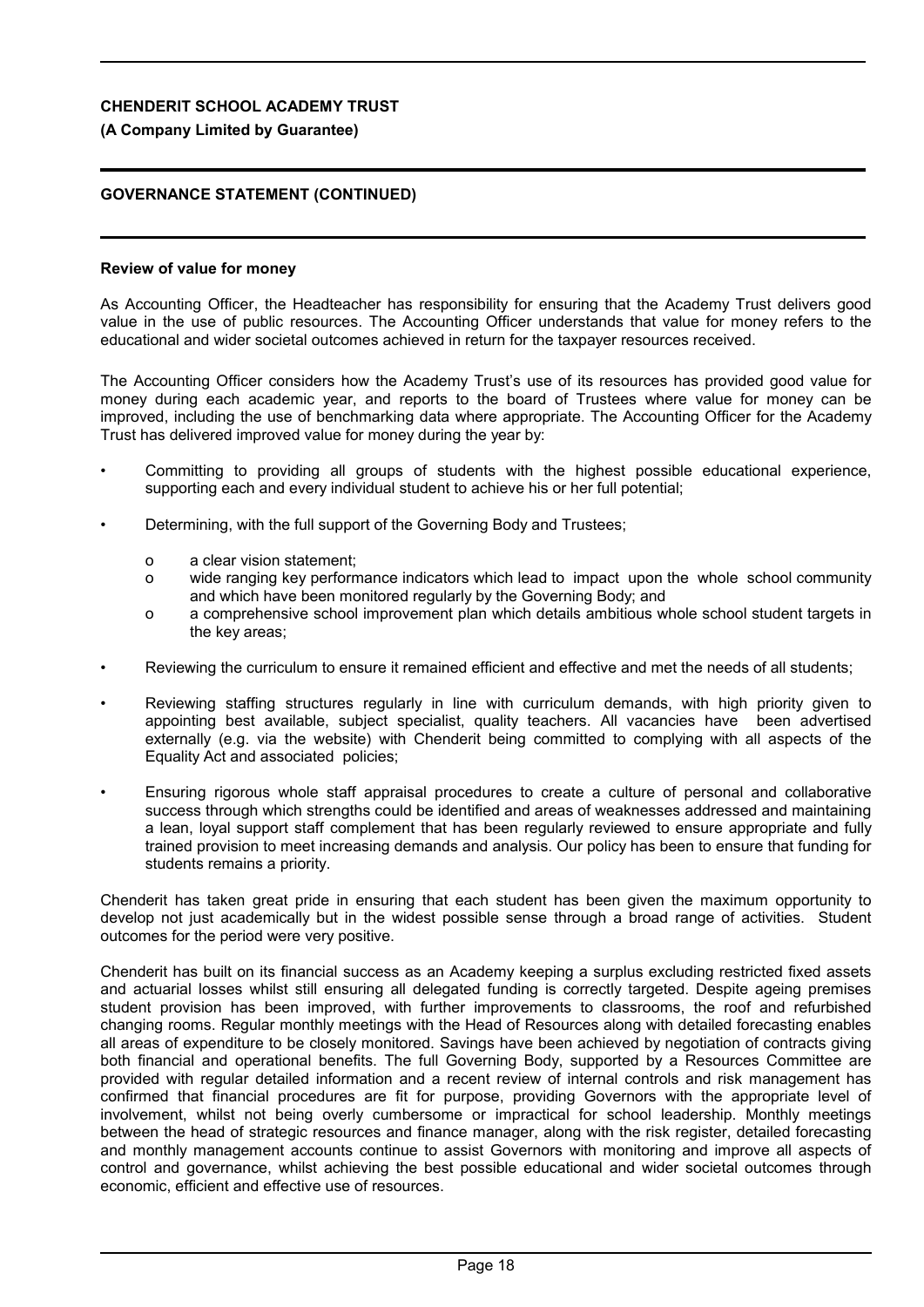## **(A Company Limited by Guarantee)**

## **GOVERNANCE STATEMENT (CONTINUED)**

## **The purpose of the system of internal control**

The system of internal control is designed to manage risk to a reasonable level rather than to eliminate all risk of failure to achieve policies, aims and objectives. It can, therefore, only provide reasonable and not absolute assurance of effectiveness. The system of internal control is based on an on-going process designed to identify and prioritise the risks to the achievement of Academy Trust policies, aims and objectives, to evaluate the likelihood of those risks being realised and the impact should they be realised, and to manage them efficiently, effectively and economically. The system of internal control has been in place in Chenderit School Academy Trust for the year 1 September 2018 to 31 August 2019 and up to the date of approval of the annual report and financial statements.

## **Capacity to handle risk**

The board of Trustees has reviewed the key risks to which the Academy Trust is exposed together with the operating, financial and compliance controls that have been implemented to mitigate those risks. The board of Trustees is of the view that there is a formal ongoing process for identifying, evaluating and managing the Academy Trust's significant risks that has been in place for the year 1 September 2018 to 31 August 2019 and up to the date of approval of the annual report and financial statements. This process is regularly reviewed by the board of Trustees.

## **The risk and control framework**

The Academy Trust's system of internal financial control is based on a framework of regular management information and administrative procedures including the segregation of duties and a system of delegation and accountability. In particular, it includes:

- comprehensive budgeting and monitoring systems with an annual budget and periodic financial reports which are reviewed and agreed by the board of Trustees;
- regular reviews by the Resources Committee of reports which indicate financial performance against the forecasts and of major purchase plans, capital works and expenditure programmes;
- setting targets to measure financial and other performance:
- clearly defined purchasing (asset purchase or capital investment) guidelines;
- delegation of authority and segregation of duties; and
- identification and management of risks.

The board of Trustees has considered the need for a specific internal audit function and has decided not to appoint an internal auditor. However, the Trustees have appointed MHA MacIntyre Hudson, the external auditor, to perform additional checks.

The external auditor's role includes giving advice on financial matters and performing a range of checks on the Academy Trust's financial systems. In particular the checks carried out in the current period included:

- Bank
- BACS
- **Payroll**
- Purchases and expenses
- Income
- Nominal reports

The systems and controls review covered the period 1 September 2018 to 31 March 2019 and Chenderit Academy Trust confirms that MHA MacIntyre Hudson delivered their schedule of work as planned, and no issues were identified from the testing.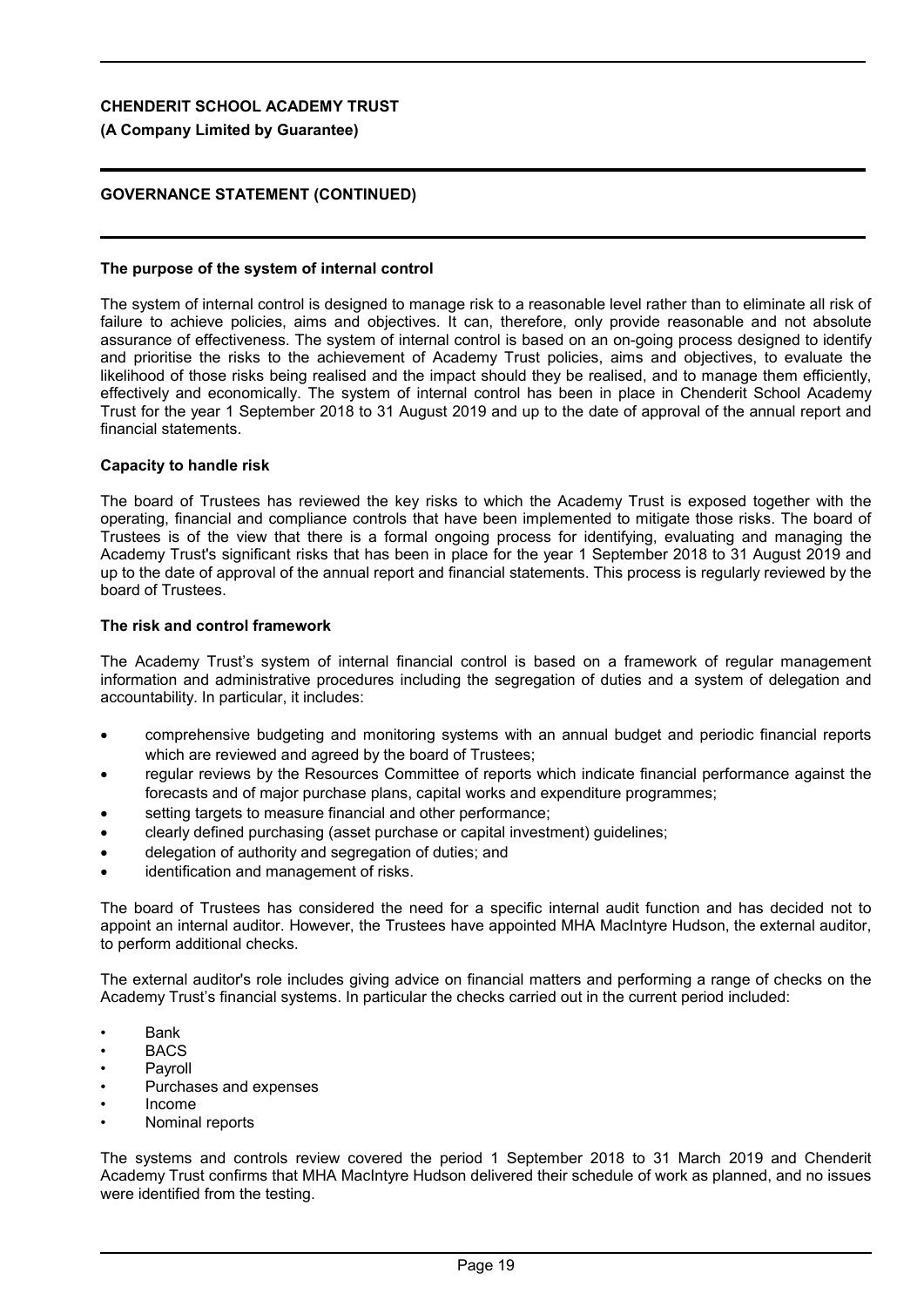### **(A Company Limited by Guarantee)**

### **GOVERNANCE STATEMENT (CONTINUED)**

#### **The risk and control framework (continued)**

On an annual basis, the auditor reports to the board of Trustees through the resources committee on the operation of the systems of control and on the discharge of the Trustees' financial responsibilities.

#### **Review of effectiveness**

As Accounting Officer, the Headteacher has responsibility for reviewing the effectiveness of the system of internal control. During the year in question the review has been informed by:

- the work of the external auditor;
- the work of the executive managers within the Academy Trust who have responsibility for the development and maintenance of the internal control framework.

The Accounting Officer has been advised of the implications of the result of their review of the system of internal control by the resources committee and a plan to address weaknesses and ensure continuous improvement of the system is in place.

Approved by order of the members of the board of Trustees and signed on their behalf by:

................................................ **Mr Ian Walker** Chair of Trustees

................................................ **Mrs J Cartwright** Headteacher & Accounting Officer

Date: 2 December 2019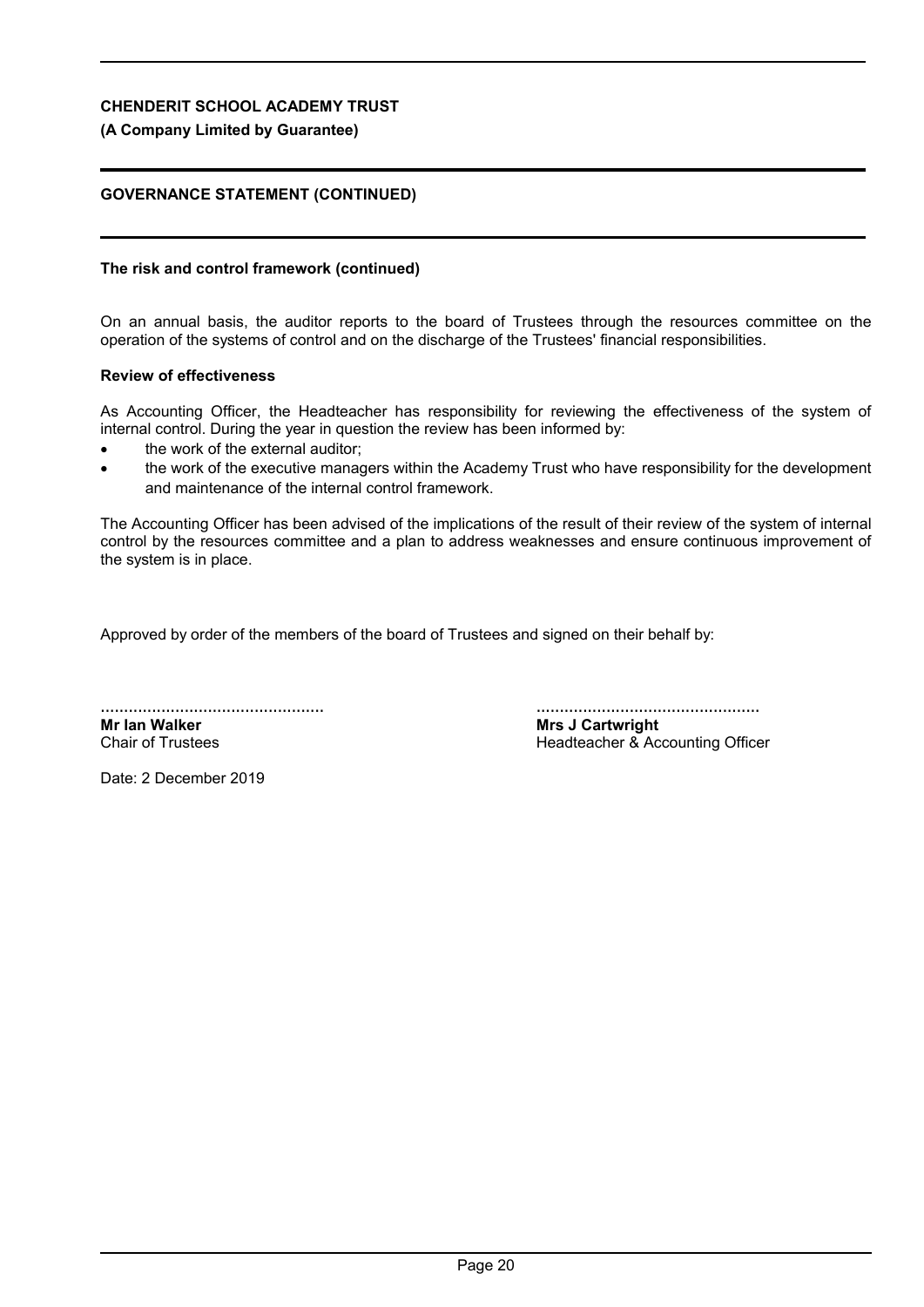## **(A Company Limited by Guarantee)**

### **STATEMENT ON REGULARITY, PROPRIETY AND COMPLIANCE**

As Accounting Officer of Chenderit School Academy Trust I have considered my responsibility to notify the Academy Trust board of Trustees and the Education & Skills Funding Agency (ESFA) of material irregularity, impropriety and non-compliance with terms and conditions of all funding received by the Academy Trust, under the funding agreement in place between the Academy Trust and the Secretary of State for Education. As part of my consideration I have had due regard to the requirements of the Academies Financial Handbook 2018.

I confirm that I and the Academy Trust board of Trustees are able to identify any material irregular or improper use of all funds by the Academy Trust, or material non-compliance with the terms and conditions of funding under the Academy Trust's funding agreement and the Academies Financial Handbook 2018.

I confirm that no instances of material irregularity, impropriety or funding non-compliance have been discovered to date. If any instances are identified after the date of this statement, these will be notified to the board of Trustees and ESFA.

................................................ **Mrs J Cartwright** Headteacher & Accounting Officer

Date: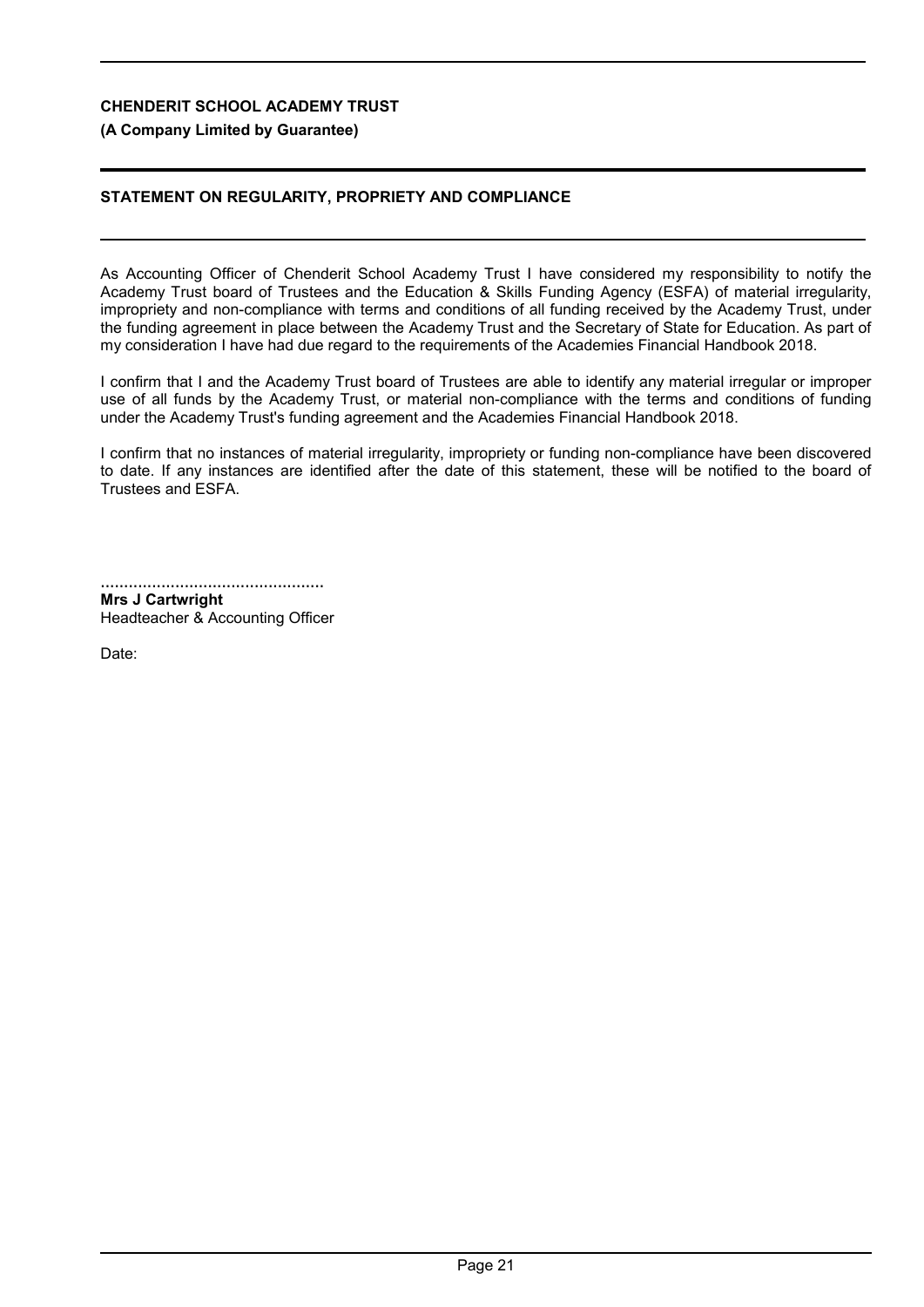### **(A Company Limited by Guarantee)**

#### **STATEMENT OF TRUSTEES' RESPONSIBILITIES FOR THE YEAR ENDED 31 AUGUST 2019**

The Trustees (who are also the directors of the charitable company for the purposes of company law) are responsible for preparing the Trustees' Report and the financial statements in accordance with the Academies Accounts Direction published by the Education & Skills Funding Agency, United Kingdom Accounting Standards (United Kingdom Generally Accepted Accounting Practice) and applicable law and regulations.

Company law requires the Trustees to prepare financial statements for each financial year. Under company law the Trustees must not approve the financial statements unless they are satisfied that they give a true and fair view of the state of affairs of the charitable company and of its incoming resources and application of resources, including its income and expenditure, for that period. In preparing these financial statements, the Trustees are required to:

- select suitable accounting policies and then apply them consistently;
- observe the methods and principles of the Charities SORP 2015 and the Academies Accounts Direction 2018 to 2019;
- make judgments and accounting estimates that are reasonable and prudent;
- state whether applicable UK Accounting Standards have been followed, subject to any material departures disclosed and explained in the financial statements;
- prepare the financial statements on the going concern basis unless it is inappropriate to presume that the charitable company will continue in business.

The Trustees are responsible for keeping adequate accounting records that are sufficient to show and explain the charitable company's transactions and disclose with reasonable accuracy at any time the financial position of the charitable company and enable them to ensure that the financial statements comply with the Companies Act 2006. They are also responsible for safeguarding the assets of the charitable company and hence for taking reasonable steps for the prevention and detection of fraud and other irregularities.

The Trustees are responsible for ensuring that in its conduct and operation the charitable company applies financial and other controls, which conform with the requirements both of propriety and of good financial management. They are also responsible for ensuring grants received from ESFA/DfE have been applied for the purposes intended.

The Trustees are responsible for the maintenance and integrity of the corporate and financial information included on the charitable company's website. Legislation in the United Kingdom governing the preparation and dissemination of financial statements may differ from legislation in other jurisdictions.

Approved by order of the members of the board of Trustees and signed on its behalf by:

................................................

**Mr Ian Walker** Chair of Trustees

Date: 2 December 2019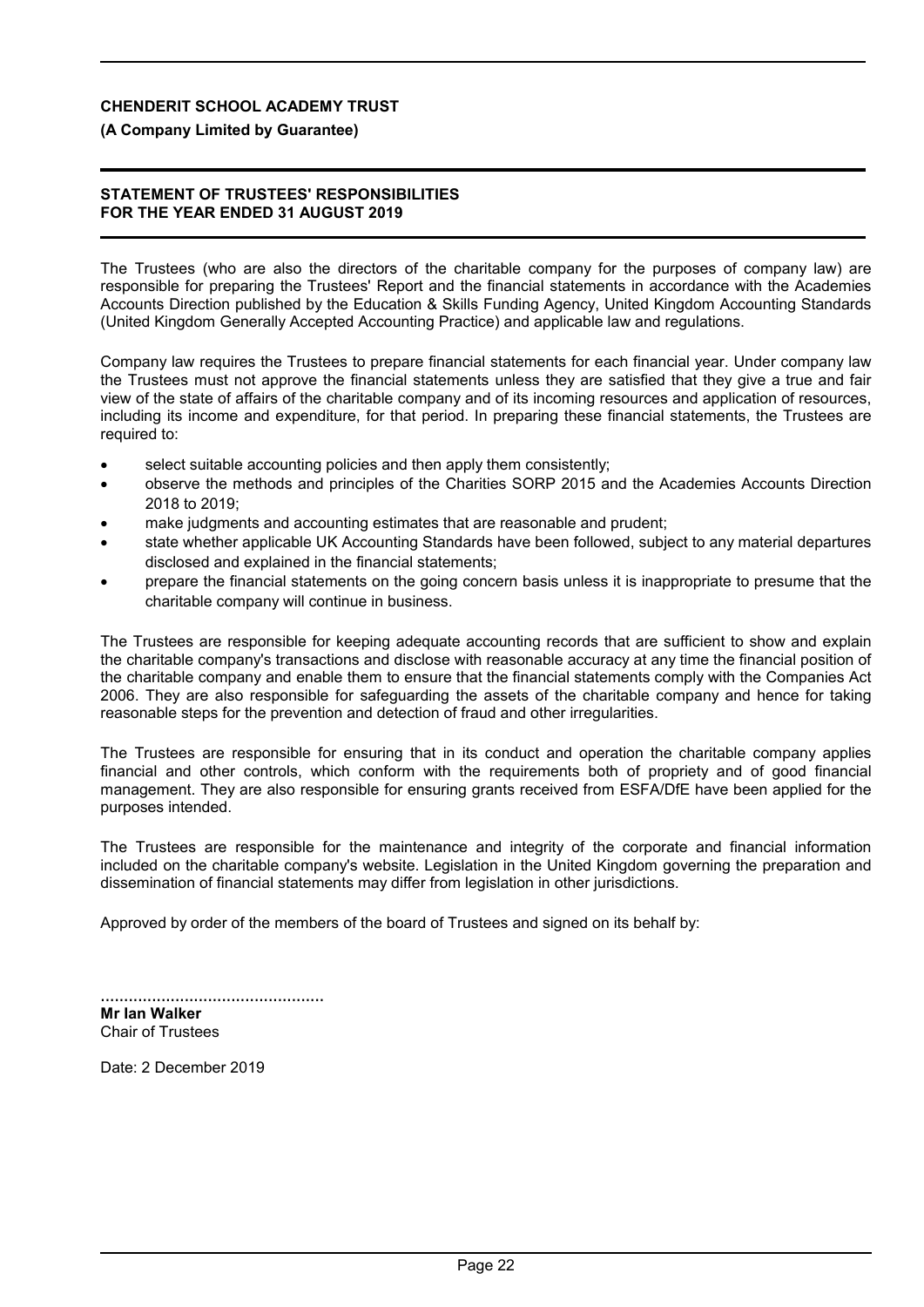### **(A Company Limited by Guarantee)**

#### **INDEPENDENT AUDITOR'S REPORT ON THE FINANCIAL STATEMENTS TO THE MEMBERS OF CHENDERIT SCHOOL ACADEMY TRUST**

### **Opinion**

We have audited the financial statements of Chenderit School Academy Trust (the 'academy trust') for the year ended 31 August 2019 which comprise the Statement of Financial Activities, the Balance Sheet, the Statement of Cash Flows and the related notes, including a summary of significant accounting policies. The financial reporting framework that has been applied in their preparation is applicable law, United Kingdom Accounting Standards (United Kingdom Generally Accepted Accounting Practice), including Financial Reporting Standard 102 'The Financial Reporting Standard applicable in the UK and Republic of Ireland', the Charities SORP 2015 and the Academies Accounts Direction 2018 to 2019 issued by the Education & Skills Funding Agency.

In our opinion the financial statements:

- give a true and fair view of the state of the Academy Trust's affairs as at 31 August 2019 and of its incoming resources and application of resources, including its income and expenditure for the year then ended;
- have been properly prepared in accordance with United Kingdom Generally Accepted Accounting Practice; and
- have been prepared in accordance with the requirements of the Companies Act 2006, the Charities SORP 2015 and the Academies Accounts Direction 2018 to 2019 issued by the Education & Skills Funding Agency.

### **Basis for opinion**

We conducted our audit in accordance with International Standards on Auditing (UK) (ISAs (UK)) and applicable law. Our responsibilities under those standards are further described in the Auditor's responsibilities for the audit of the financial statements section of our report. We are independent of the Academy Trust in accordance with the ethical requirements that are relevant to our audit of the financial statements in the United Kingdom, including the Financial Reporting Council's Ethical Standard, and we have fulfilled our other ethical responsibilities in accordance with these requirements. We believe that the audit evidence we have obtained is sufficient and appropriate to provide a basis for our opinion.

#### **Conclusions relating to going concern**

We have nothing to report in respect of the following matters in relation to which the ISAs (UK) require us to report to you where:

- the Trustees' use of the going concern basis of accounting in the preparation of the financial statements is not appropriate; or
- the Trustees have not disclosed in the financial statements any identified material uncertainties that may cast significant doubt about the Academy Trust's ability to continue to adopt the going concern basis of accounting for a period of at least twelve months from the date when the financial statements are authorised for issue.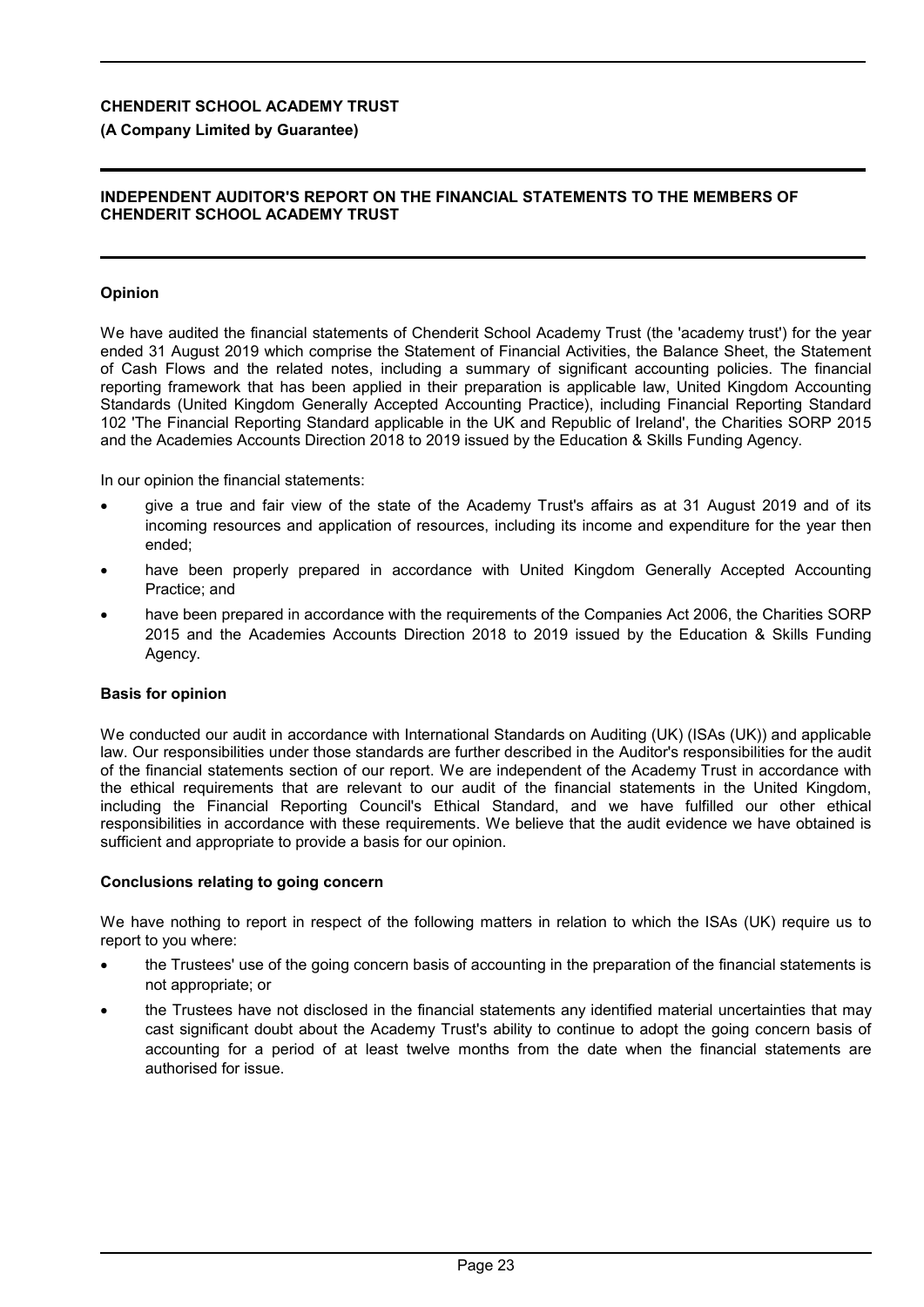### **(A Company Limited by Guarantee)**

### **INDEPENDENT AUDITOR'S REPORT ON THE FINANCIAL STATEMENTS TO THE MEMBERS OF CHENDERIT SCHOOL ACADEMY TRUST (CONTINUED)**

#### **Other information**

The Trustees are responsible for the other information. The other information comprises the information included in the Annual Report, other than the financial statements and our Auditor's Report thereon. Other information includes the Reference and Administrative details, Trustees Report, incorporating the Strategic Report and the Directors' Report, the Governance Statement, the Statement on Regularity, Propriety and Compliance and the Trustees Responsibilities Statement. Our opinion on the financial statements does not cover the other information and, except to the extent otherwise explicitly stated in our report, we do not express any form of assurance conclusion thereon.

In connection with our audit of the financial statements, our responsibility is to read the other information and, in doing so, consider whether the other information is materially inconsistent with the financial statements or our knowledge obtained in the audit or otherwise appears to be materially misstated. If we identify such material inconsistencies or apparent material misstatements, we are required to determine whether there is a material misstatement in the financial statements or a material misstatement of the other information. If, based on the work we have performed, we conclude that there is a material misstatement of this other information, we are required to report that fact.

We have nothing to report in this regard.

### **Opinion on other matters prescribed by the Companies Act 2006**

In our opinion, based on the work undertaken in the course of the audit:

- the information given in the Trustees' Report (incorporating the Strategic Report and the Directors' Report) for the financial year for which the financial statements are prepared is consistent with the financial statements and.
- the Strategic Report and the Directors' Report have been prepared in accordance with applicable legal requirements.

#### **Matters on which we are required to report by exception**

In the light of our knowledge and understanding of the Academy Trust and its environment obtained in the course of the audit, we have not identified material misstatements in the Trustees' Report including the Strategic Report.

We have nothing to report in respect of the following matters in relation to which the Companies Act 2006 requires us to report to you if, in our opinion:

- adequate accounting records have not been kept, or returns adequate for our audit have not been received from branches not visited by us; or
- the financial statements are not in agreement with the accounting records and returns; or
- certain disclosures of Trustees' remuneration specified by law are not made; or
- we have not received all the information and explanations we require for our audit.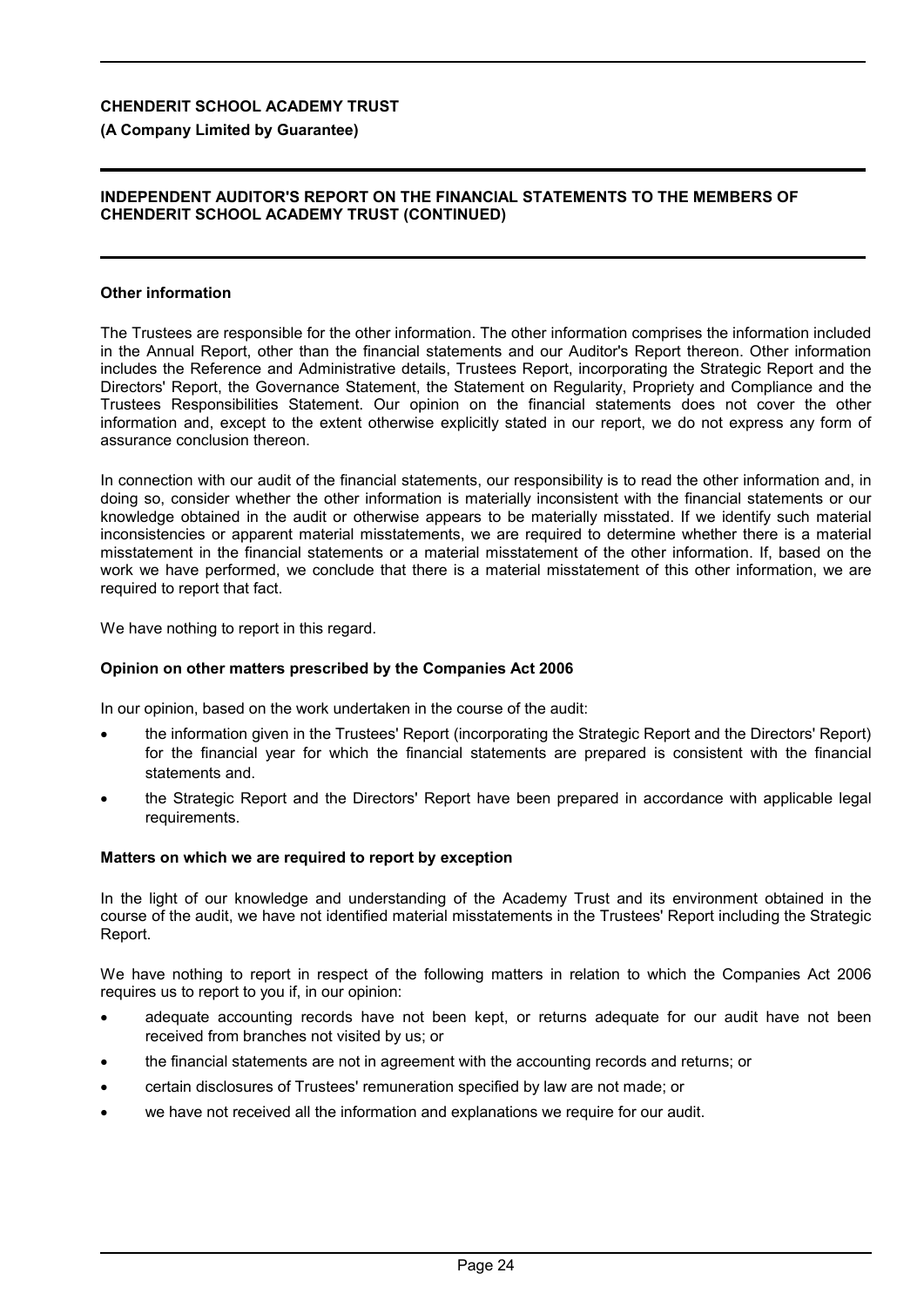**(A Company Limited by Guarantee)**

#### **INDEPENDENT AUDITOR'S REPORT ON THE FINANCIAL STATEMENTS TO THE MEMBERS OF CHENDERIT SCHOOL ACADEMY TRUST (CONTINUED)**

#### **Responsibilities of trustees**

As explained more fully in the Trustees' Responsibilities Statement, the Trustees (who are also the directors of the Academy Trust for the purposes of company law) are responsible for the preparation of the financial statements and for being satisfied that they give a true and fair view, and for such internal control as the Trustees determine is necessary to enable the preparation of financial statements that are free from material misstatement, whether due to fraud or error.

In preparing the financial statements, the Trustees are responsible for assessing the Academy Trust's ability to continue as a going concern, disclosing, as applicable, matters related to going concern and using the going concern basis of accounting unless the Trustees either intend to liquidate the Academy Trust or to cease operations, or have no realistic alternative but to do so.

#### **Auditor's responsibilities for the audit of the financial statements**

Our objectives are to obtain reasonable assurance about whether the financial statements as a whole are free from material misstatement, whether due to fraud or error, and to issue an Auditor's Report that includes our opinion. Reasonable assurance is a high level of assurance, but is not a guarantee that an audit conducted in accordance with ISAs (UK) will always detect a material misstatement when it exists. Misstatements can arise from fraud or error and are considered material if, individually or in the aggregate, they could reasonably be expected to influence the economic decisions of users taken on the basis of these financial statements.

A further description of our responsibilities for the audit of the financial statements is located on the Financial Reporting Council's website at: www.frc.org.uk/auditorsresponsibilities. This description forms part of our Auditor's Report.

#### **Use of our report**

This report is made solely to the Academy Trust's members, as a body, in accordance with Chapter 3 of Part 16 of the Companies Act 2006. Our audit work has been undertaken so that we might state to the Academy Trust's members those matters we are required to state to them in an Auditor's Report and for no other purpose. To the fullest extent permitted by law, we do not accept or assume responsibility to anyone other than the Academy Trust and its members, as a body, for our audit work, for this report, or for the opinions we have formed.

**Elaine Olson-Williams FCCA (Senior Statutory Auditor)** for and on behalf of **MHA MacIntyre Hudson** Chartered Accountants Statutory Auditors Peterbridge House

The Lakes **Northampton** NN4 7HB

Date: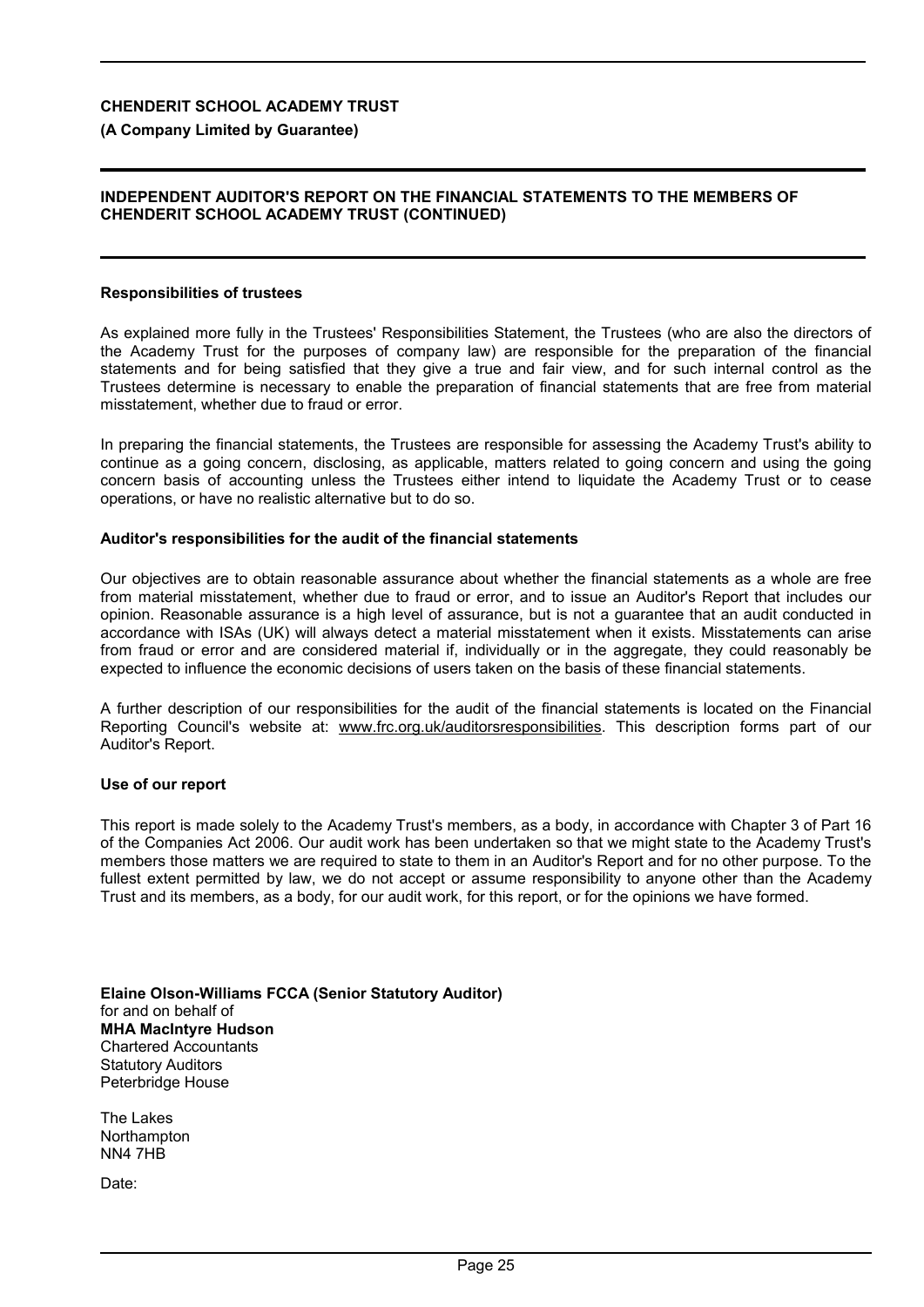### **(A Company Limited by Guarantee)**

### **INDEPENDENT REPORTING ACCOUNTANT'S ASSURANCE REPORT ON REGULARITY TO CHENDERIT SCHOOL ACADEMY TRUST AND THE EDUCATION & SKILLS FUNDING AGENCY**

In accordance with the terms of our engagement letter dated 1 October 2017 and further to the requirements of the Education & Skills Funding Agency (ESFA) as included in the Academies Accounts Direction 2018 to 2019, we have carried out an engagement to obtain limited assurance about whether the expenditure disbursed and income received by Chenderit School Academy Trust during the year 1 September 2018 to 31 August 2019 have been applied to the purposes identified by Parliament and the financial transactions conform to the authorities which govern them.

This report is made solely to Chenderit School Academy Trust and the ESFA in accordance with the terms of our engagement letter. Our work has been undertaken so that we might state to Chenderit School Academy Trust and ESFA those matters we are required to state in a report and for no other purpose. To the fullest extent permitted by law, we do not accept or assume responsibility to anyone other than Chenderit School Academy Trust and ESFA, for our work, for this report, or for the conclusion we have formed.

#### **Respective responsibilities of Chenderit School Academy Trust's accounting officer and the reporting accountant**

The accounting officer is responsible, under the requirements of Chenderit School Academy Trust's funding agreement with the Secretary of State for Education dated 1 February 2012 and the Academies Financial Handbook, extant from 1 September 2018, for ensuring that expenditure disbursed and income received is applied for the purposes intended by Parliament and the financial transactions conform to the authorities which govern them.

Our responsibilities for this engagement are established in the United Kingdom by our profession's ethical guidance and are to obtain limited assurance and report in accordance with our engagement letter and the requirements of the Academies Accounts Direction 2018 to 2019. We report to you whether anything has come to our attention in carrying out our work which suggests that in all material respects, expenditure disbursed and income received during the year 1 September 2018 to 31 August 2019 have not been applied to purposes intended by Parliament or that the financial transactions do not conform to the authorities which govern them.

### **Approach**

We conducted our engagement in accordance with the Academies Accounts Direction 2018 to 2019 issued by ESFA. We performed a limited assurance engagement as defined in our engagement letter.

The objective of a limited assurance engagement is to perform such procedures as to obtain information and explanations in order to provide us with sufficient appropriate evidence to express a negative conclusion on regularity.

A limited assurance engagement is more limited in scope than a reasonable assurance engagement and consequently does not enable us to obtain assurance that we would become aware of all significant matters that might be identified in a reasonable assurance engagement. Accordingly, we do not express a positive opinion.

Our engagement includes examination, on a test basis, of evidence relevant to the regularity and propriety of the Academy Trust's income and expenditure.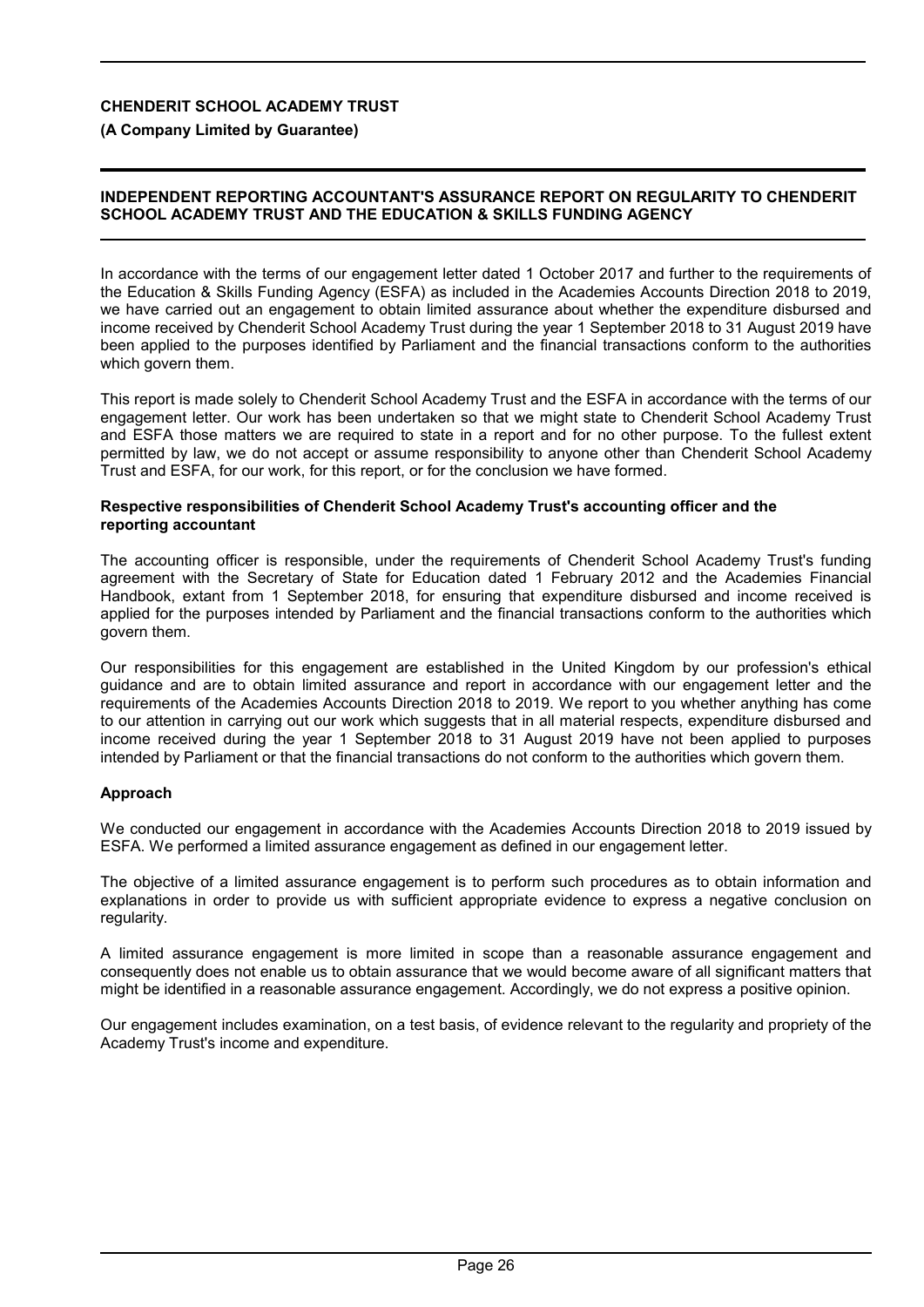### **(A Company Limited by Guarantee)**

### **INDEPENDENT REPORTING ACCOUNTANT'S ASSURANCE REPORT ON REGULARITY TO CHENDERIT SCHOOL ACADEMY TRUST AND THE EDUCATION & SKILLS FUNDING AGENCY (CONTINUED)**

The work undertaken to draw to our conclusion includes:

- Reviewing the minutes of meetings of the Governing Body and other evidence made available to us, relevant to our consideration of regularity;
- A review of the objectives and activities of the academy, with reference to the income streams and other information available to us as auditors of the academy;
- Testing a sample of payroll payments to staff;
- Testing of a sample of payments to suppliers and other third parties;
- Testing a sample of grants received and other income streams;
- Consideration of governance issues:
- Evaluating the internal control procedures and reporting lines, testing as appropriate and making appropriate enquiries of the Accounting Officer.

#### **Conclusion**

In the course of our work, nothing has come to our attention which suggest in all material respects the expenditure disbursed and income received during the year 1 September 2018 to 31 August 2019 has not been applied to purposes intended by Parliament and the financial transactions do not conform to the authorities which govern them.

### **MHA MacIntyre Hudson**

Chartered Accountants Statutory Auditors Peterbridge House The Lakes **Northampton** NN4 7HB

Date: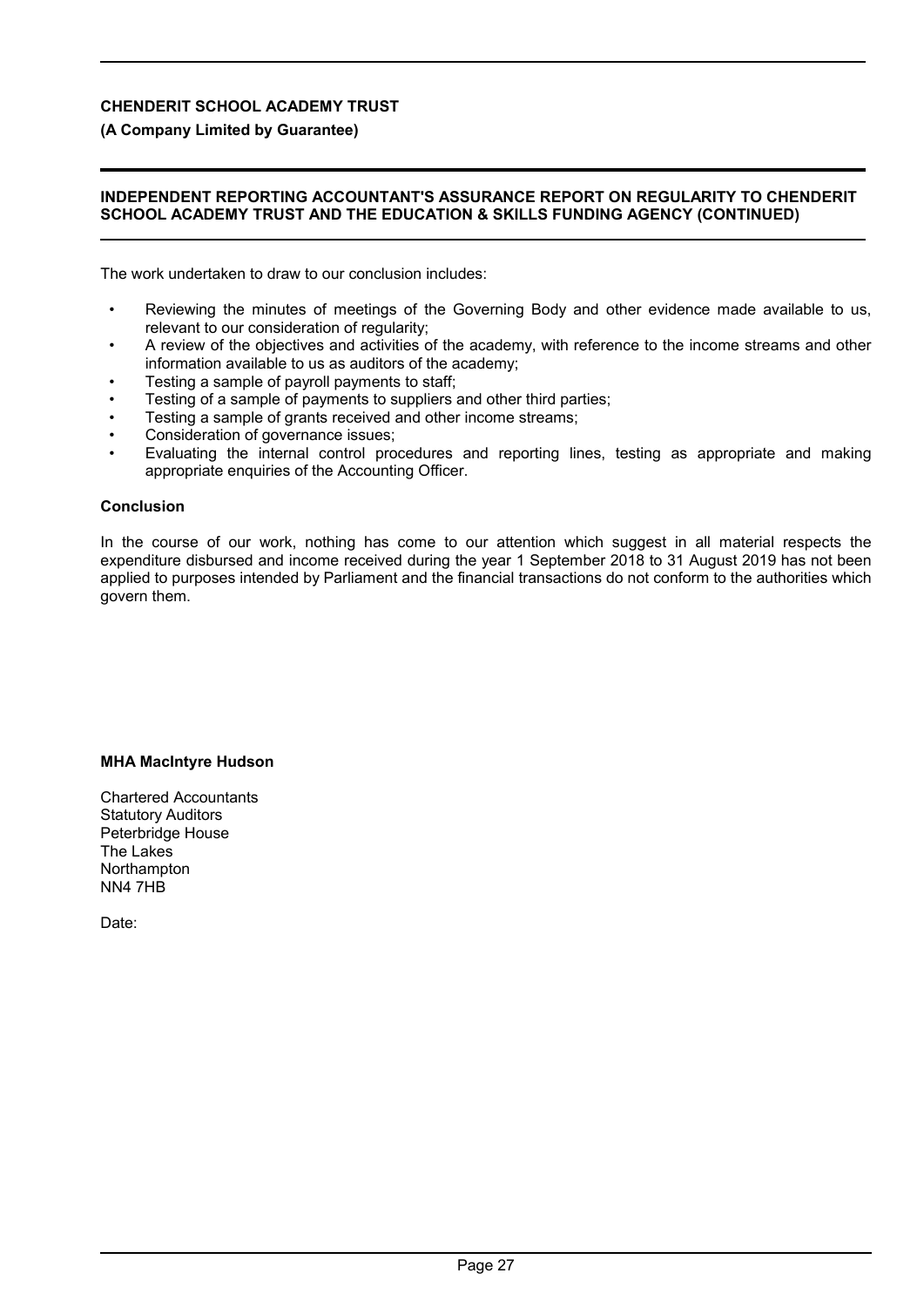**(A Company Limited by Guarantee)**

### **STATEMENT OF FINANCIAL ACTIVITIES (INCORPORATING INCOME AND EXPENDITURE ACCOUNT) FOR THE YEAR ENDED 31 AUGUST 2019**

|                                                     | <b>Note</b>    | <b>Unrestricted</b><br>funds<br>2019<br>£ | <b>Restricted</b><br>funds<br>2019<br>£ | <b>Restricted</b><br>fixed asset<br>funds<br>2019<br>£ | <b>Total</b><br>funds<br>2019<br>£ | Total<br>funds<br>2018<br>£ |
|-----------------------------------------------------|----------------|-------------------------------------------|-----------------------------------------|--------------------------------------------------------|------------------------------------|-----------------------------|
| Income from:                                        |                |                                           |                                         |                                                        |                                    |                             |
| Donations and capital<br>grants                     | 3              | 14,003                                    | 5,897                                   | 784,819                                                | 804,719                            | 836,562                     |
| Charitable activities                               | 4              |                                           | 5,177,836                               |                                                        | 5,177,836                          | 5,339,353                   |
| Other trading activities                            | 5              | 73,937                                    |                                         |                                                        | 73,937                             | 61,592                      |
| Investments                                         | 6              | 7,091                                     |                                         |                                                        | 7,091                              | 2,723                       |
| <b>Total income</b>                                 |                | 95,031                                    | 5,183,733                               | 784,819                                                | 6,063,583                          | 6,240,230                   |
| <b>Expenditure on:</b>                              |                |                                           |                                         |                                                        |                                    |                             |
| Raising funds                                       |                | 59,082                                    |                                         |                                                        | 59,082                             | 36,505                      |
| Charitable activities                               |                | 1,399                                     | 5,072,736                               | 523,393                                                | 5,597,528                          | 5,494,294                   |
| <b>Total expenditure</b>                            | $\overline{7}$ | 60,481                                    | 5,072,736                               | 523,393                                                | 5,656,610                          | 5,530,799                   |
| <b>Net income</b>                                   |                | 34,550                                    | 110,997                                 | 261,426                                                | 406,973                            | 709,431                     |
| <b>Transfers between</b><br>funds                   | 17             | (1, 873)                                  | (128, 850)                              | 130,723                                                |                                    |                             |
| Net movement in<br>funds before other<br>recognised |                |                                           |                                         |                                                        |                                    |                             |
| gains/(losses)<br>carried forward                   |                | 32,677                                    | (17, 853)                               | 392,149                                                | 406,973                            | 709,431                     |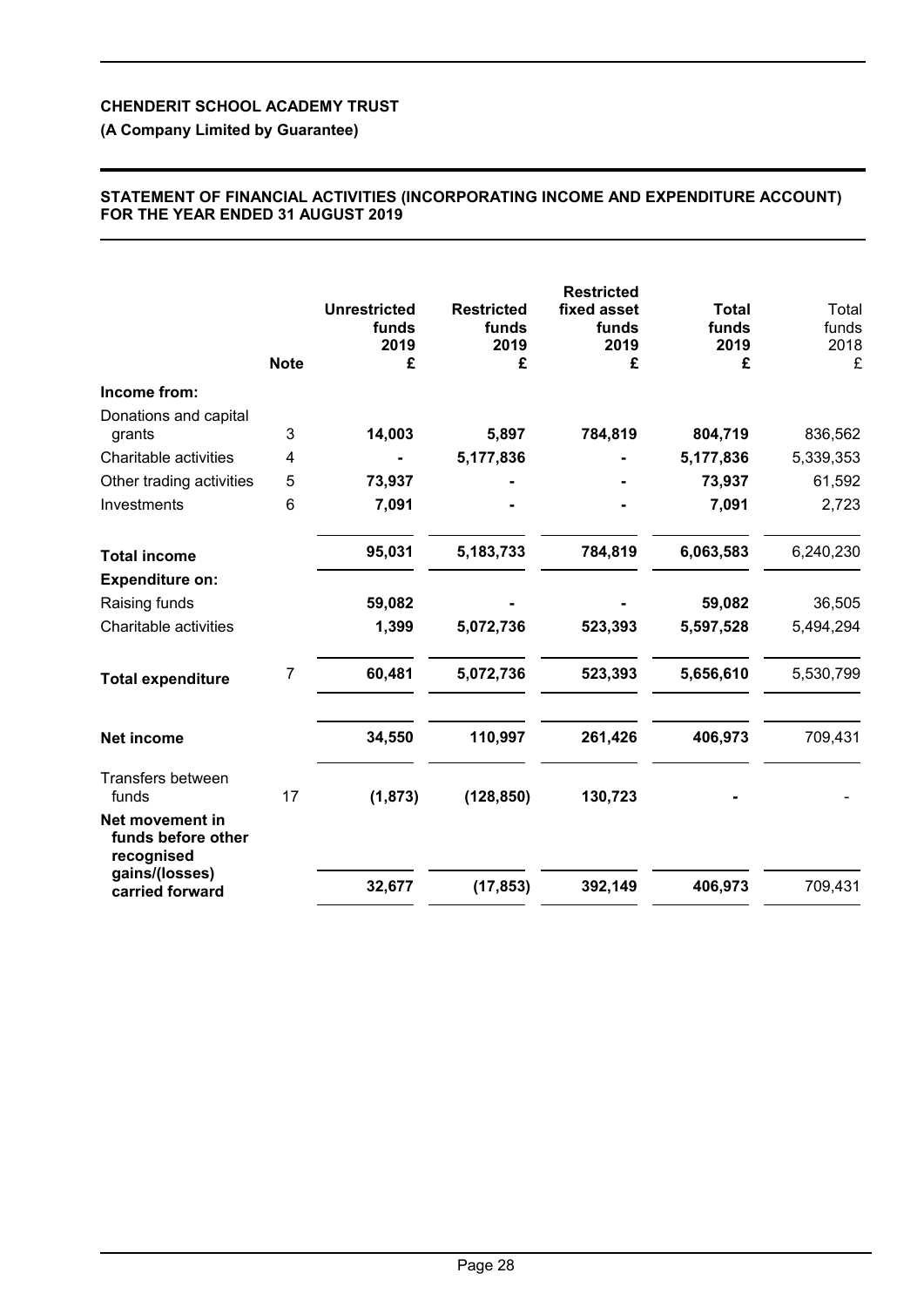**(A Company Limited by Guarantee)**

#### **STATEMENT OF FINANCIAL ACTIVITIES (INCORPORATING INCOME AND EXPENDITURE ACCOUNT) (CONTINUED) FOR THE YEAR ENDED 31 AUGUST 2019**

**Unrestricted funds 2019 Restricted funds 2019 Restricted fixed asset funds 2019 Total funds 2019** Total funds 2018 **Note £ £ £ £** £ **Net movement in funds before other recognised gains/(losses) brought forward 32,677 (17,853) 392,149 406,973** 709,431 **Other recognised gains/(losses):** Actuarial losses on defined benefit pension schemes 25 **- (497,000) - (497,000)** 278,000 **Net movement in funds 32,677 (514,853) 392,149 (90,027)** 987,431 **Reconciliation of funds:** Total funds brought forward **69,678 352,967 10,301,446 10,724,091** 9,736,660 Net movement in funds **32,677 (514,853) 392,149 (90,027)** 987,431 **Total funds carried forward** <sup>17</sup> **102,355 (161,886) 10,693,595 10,634,064** 10,724,091

The Statement of Financial Activities includes all gains and losses recognised in the year.

The notes on pages 33 to 59 form part of these financial statements.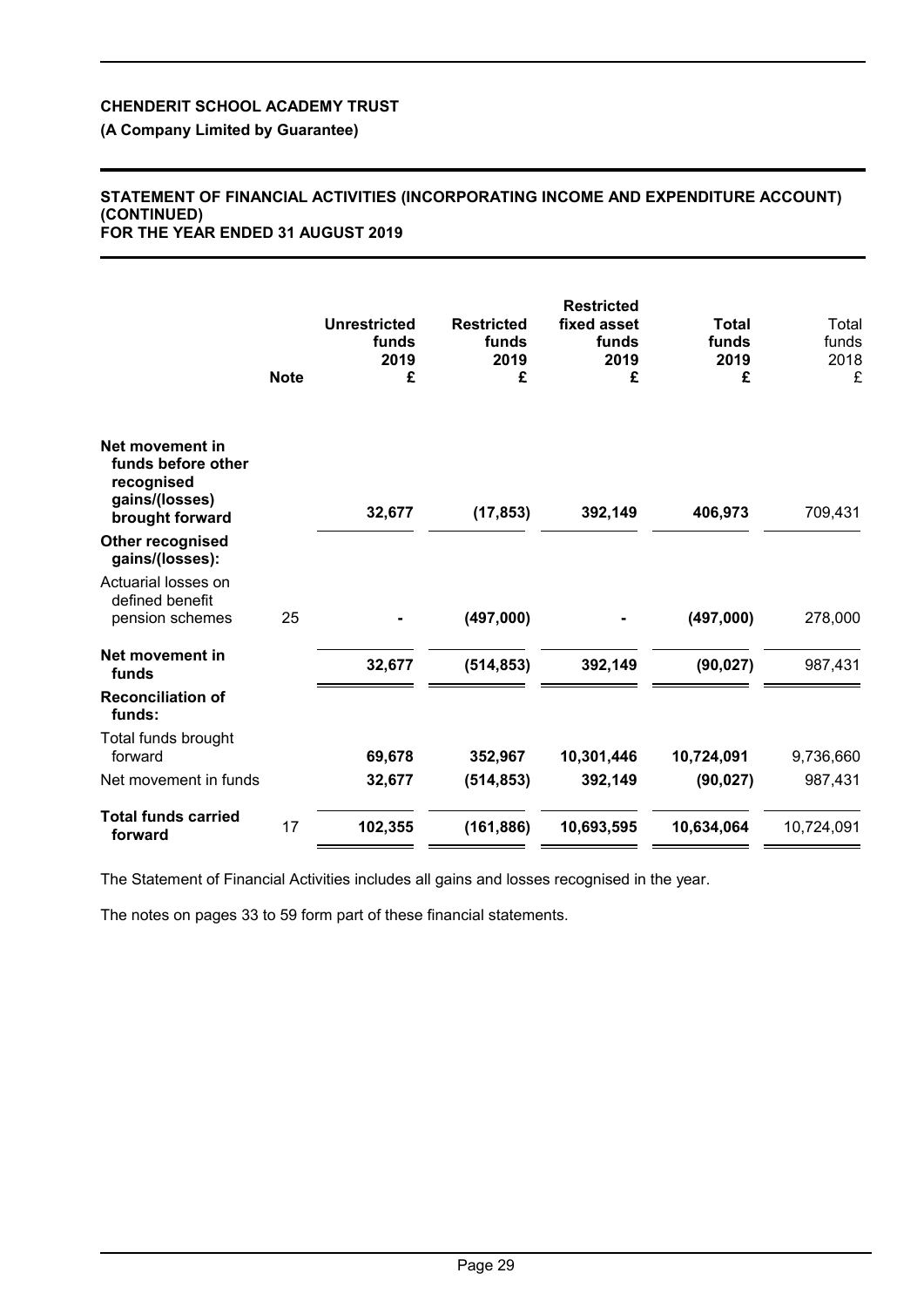### **(A Company Limited by Guarantee) REGISTERED NUMBER: 07900254**

### **BALANCE SHEET AS AT 31 AUGUST 2019**

|                                                               | <b>Note</b> |               | 2019<br>£     |            | 2018<br>£  |
|---------------------------------------------------------------|-------------|---------------|---------------|------------|------------|
| <b>Fixed assets</b>                                           |             |               |               |            |            |
| Tangible assets                                               | 13          |               | 9,626,473     |            | 9,056,233  |
| <b>Current assets</b>                                         |             |               |               |            |            |
| <b>Stocks</b>                                                 | 14          |               |               | 5,613      |            |
| Debtors                                                       | 15          | 832,853       |               | 579,582    |            |
| Cash at bank and in hand                                      |             | 1,719,515     |               | 1,831,997  |            |
|                                                               |             | 2,552,368     |               | 2,417,192  |            |
| Creditors: amounts falling due within one<br>year             | 16          | (376, 777)    |               | (196, 334) |            |
| <b>Net current assets</b>                                     |             |               | 2,175,591     |            | 2,220,858  |
| <b>Total assets less current liabilities</b>                  |             |               | 11,802,064    |            | 11,277,091 |
| Defined benefit pension scheme liability                      | 25          |               | (1, 168, 000) |            | (553,000)  |
| <b>Total net assets</b>                                       |             |               | 10,634,064    |            | 10,724,091 |
| <b>Funds of the Academy Trust</b><br><b>Restricted funds:</b> |             |               |               |            |            |
| Fixed asset funds                                             | 17          | 10,693,595    |               | 10,301,446 |            |
| Restricted income funds                                       | 17          | 1,006,114     |               | 905,967    |            |
| Restricted funds excluding pension asset                      | 17          | 11,699,709    |               | 11,207,413 |            |
| Pension reserve                                               | 17          | (1, 168, 000) |               | (553,000)  |            |
| <b>Total restricted funds</b>                                 | 17          |               | 10,531,709    |            | 10,654,413 |
| <b>Unrestricted income funds</b>                              | 17          |               | 102,355       |            | 69,678     |
| <b>Total funds</b>                                            |             |               | 10,634,064    |            | 10,724,091 |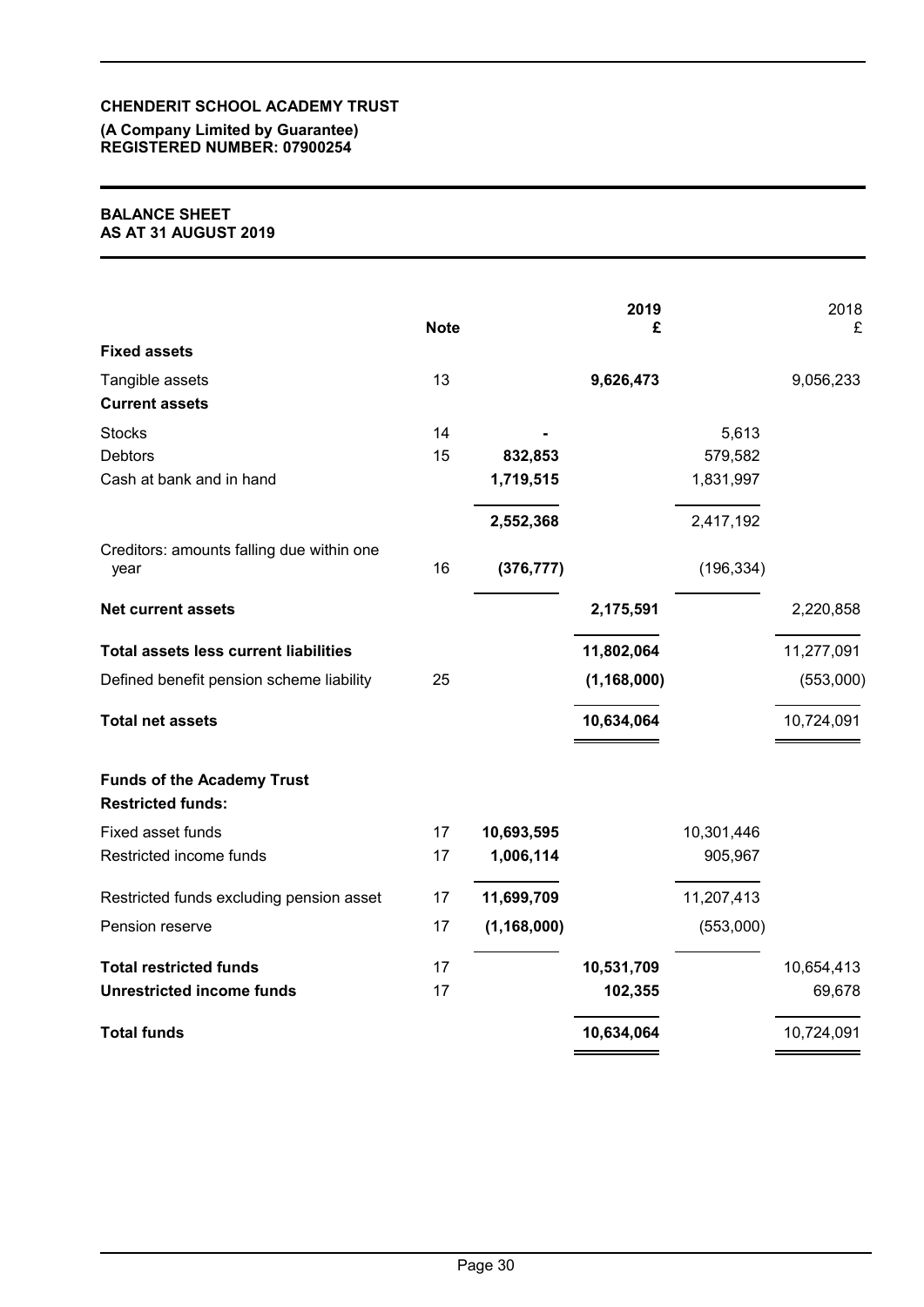**(A Company Limited by Guarantee)**

### **BALANCE SHEET (CONTINUED) AS AT 31 AUGUST 2019**

The financial statements on pages 28 to 59 were approved by the Trustees, and authorised for issue on 02 December 2019 and are signed on their behalf, by:

................................................ **Mr Ian Walker** Chair of Trustees

................................................ **Mrs Jane Cartwright** Headteacher & Accounting Officer

Date: 2 December 2019

The notes on pages 33 to 59 form part of these financial statements.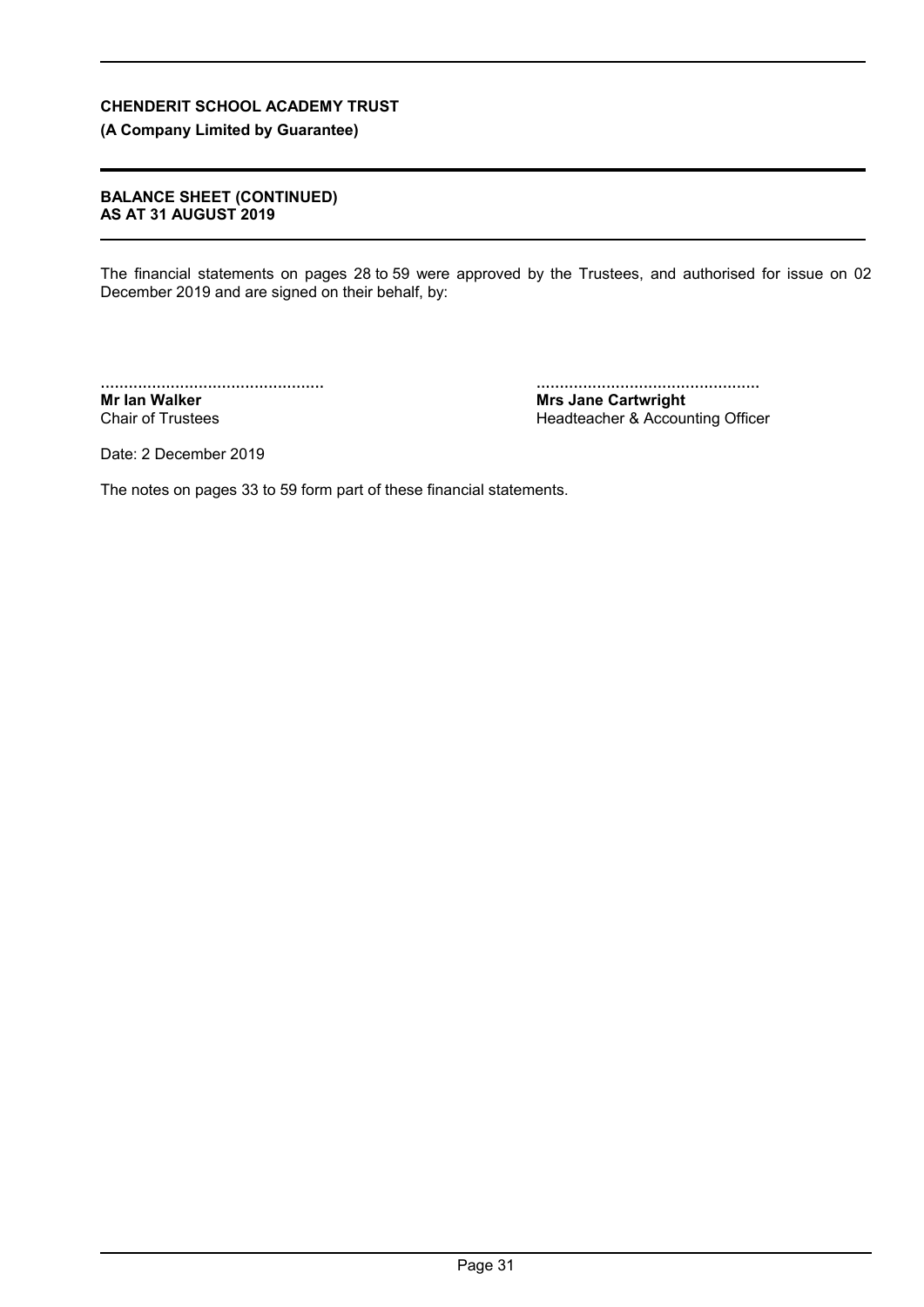## **(A Company Limited by Guarantee)**

### **STATEMENT OF CASH FLOWS FOR THE YEAR ENDED 31 AUGUST 2019**

| Cash flows from operating activities                   | <b>Note</b> | 2019<br>£  | 2018<br>£ |
|--------------------------------------------------------|-------------|------------|-----------|
| Net cash provided by/(used in) operating activities    | 19          | 190,688    | (66, 436) |
| Cash flows from investing activities                   | 21          | (298, 586) | 530,520   |
| <b>Cash flows from financing activities</b>            | 20          | (4, 584)   | (9, 213)  |
| Change in cash and cash equivalents in the year        |             | (112, 482) | 454,871   |
| Cash and cash equivalents at the beginning of the year |             | 1,831,997  | 1,377,126 |
| Cash and cash equivalents at the end of the year       | 22          | 1,719,515  | 1,831,997 |

The notes on pages 33 to 59 form part of these financial statements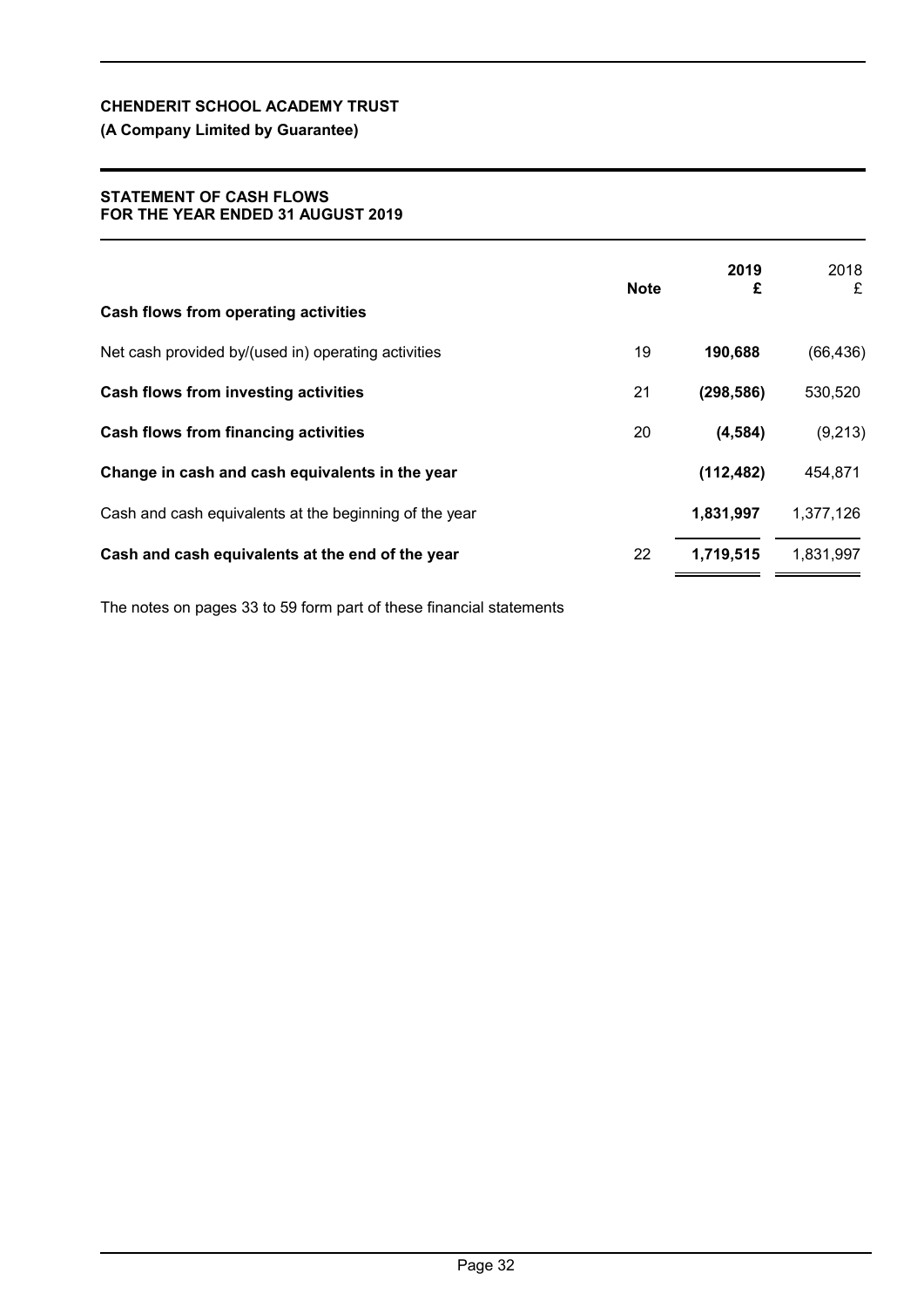### **(A Company Limited by Guarantee)**

#### **NOTES TO THE FINANCIAL STATEMENTS FOR THE YEAR ENDED 31 AUGUST 2019**

#### **1. Accounting policies**

A summary of the principal accounting policies adopted (which have been applied consistently, except where noted), judgments and key sources of estimation uncertainty, is set out below.

#### **1.1 Basis of preparation of financial statements**

The financial statements of the Academy Trust, which is a public benefit entity under FRS 102, have been prepared under the historic cost convention in accordance with the Financial Reporting Standard Applicable in the UK and Republic of Ireland (FRS 102), the Accounting and Reporting by Charities: Statement of Recommended Practice applicable to charities preparing their accounts in accordance with the Financial Reporting Standard applicable in the UK and Republic of Ireland (FRS 102) (Charities SORP (FRS 102)), the Academies Accounts Direction 2018 to 2019 issued by ESFA, the Charities Act 2011 and the Companies Act 2006.

Chenderit School Academy Trust meets the definition of a public benefit entity under FRS 102.

### **1.2 Going concern**

The Trustees assess whether the use of going concern is appropriate i.e. whether there are any material uncertainties related to events or conditions that may cast significant doubt on the ability of the Academy Trust to continue as a going concern. The Trustees make this assessment in respect of a period of at least one year from the date of authorisation for issue of the financial statements and have concluded that the Academy Trust has adequate resources to continue in operational existence for the foreseeable future and there are no material uncertainties about the Academy Trust's ability to continue as a going concern, thus they continue to adopt the going concern basis of accounting in preparing the financial statements.

### **1.3 Income**

All incoming resources are recognised when the Academy Trust has entitlement to the funds, the receipt is probable and the amount can be measured reliably.

### **Grants**

Grants are included in the Statement of Financial Activities on a receivable basis. The balance of income received for specific purposes but not expended during the period is shown in the relevant funds on the Balance Sheet. Where income is received in advance of meeting any performancerelated conditions there is not unconditional entitlement to the income and its recognition is deferred and included in creditors as deferred income until the performance-related conditions are met. Where entitlement occurs before income is received, the income is accrued.

General Annual Grant is recognised in full in the Statement of Financial Activities in the year for which it is receivable and any abatement in respect of the year is deducted from income and recognised as a liability.

Capital grants are recognised in full when there is an unconditional entitlement to the grant. Unspent amounts of capital grants are reflected in the Balance Sheet in the restricted fixed asset fund. Capital grants are recognised when there is entitlement and are not deferred over the life of the asset on which they are expended.

### **Sponsorship income**

Sponsorship income provided to the Academy Trust which amounts to a donation is recognised in the Statement of Financial Activities in the year in which it is receivable (where there are no performancerelated conditions) where receipt is probable and it can be measured reliably.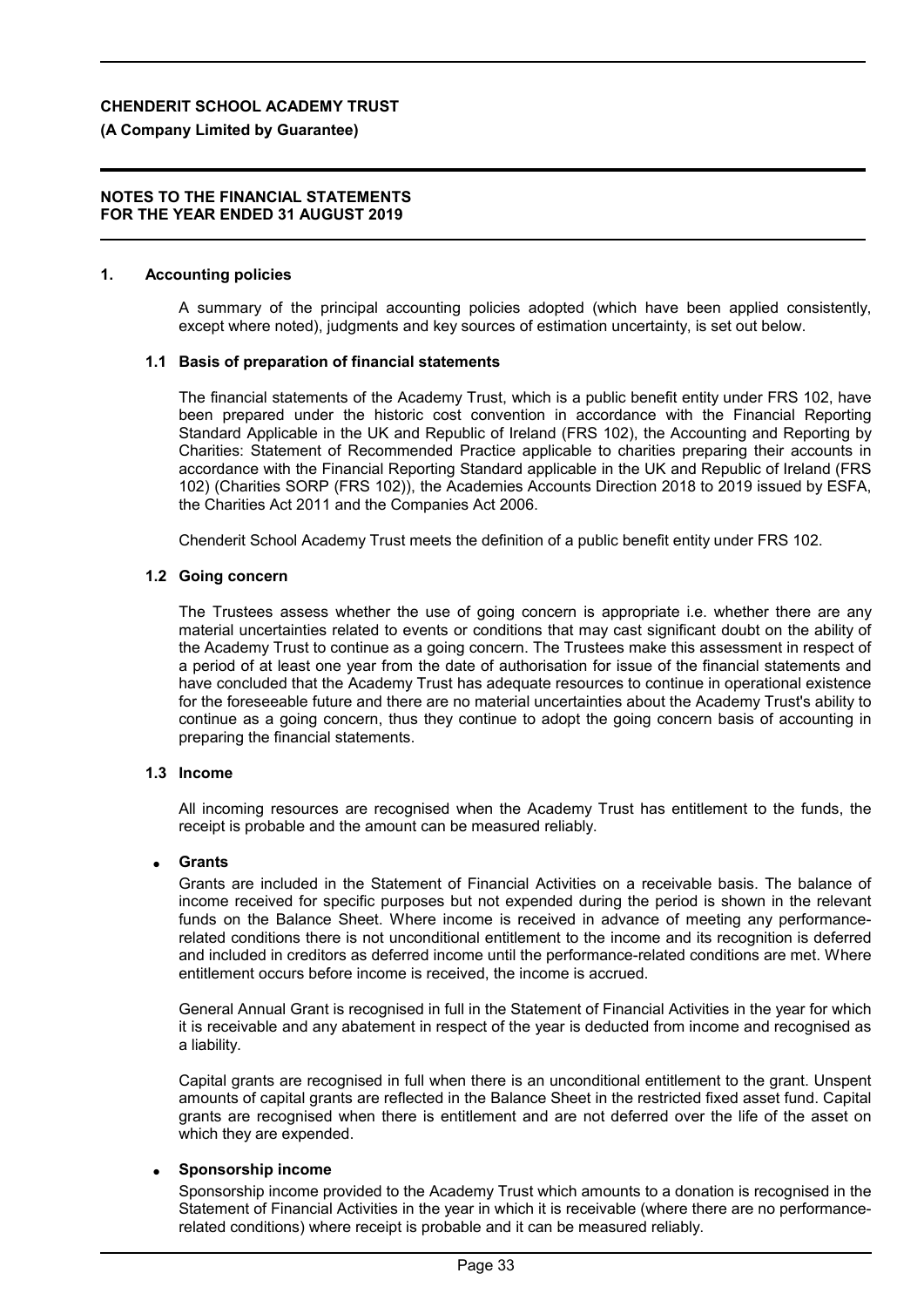### **(A Company Limited by Guarantee)**

#### **NOTES TO THE FINANCIAL STATEMENTS FOR THE YEAR ENDED 31 AUGUST 2019**

#### **1. Accounting policies (continued)**

#### **1.3 Income (continued)**

#### **Donations**

Donations are recognised on a receivable basis (where there are no performance-related conditions) where the receipt is probable and the amount can be reliably measured.

#### **Other income**

Other income, including the hire of facilities, is recognised in the year it is receivable and to the extent the Academy Trust has provided the goods or services.

#### **Donated goods, facilities and services**

Goods donated for resale are included at fair value, being the expected proceeds from sale less the expected costs of sale. If it is practical to assess the fair value at receipt, it is recognised in 'Stocks' and 'Income from Other Trading Activities'. Upon sale, the value of the stock is charged against 'Income from Other Trading Activities' and the proceeds are recognised as 'Income from Other Trading Activities'. Where it is impractical to fair value the items due to the volume of low value items they are not recognised in the financial statements until they are sold. This income is recognised within 'Income from Other Trading Activities'.

#### **Donated fixed assets (excluding transfers on conversion or into the Academy Trust)**

Where the donated good is a fixed asset it is measured at fair value, unless it is impractical to measure this reliably, in which case the cost of the item to the donor should be used. The gain is recognised as 'Income from Donations and Capital Grants' and a corresponding amount is included in the appropriate fixed asset category and depreciated over the useful economic life in accordance with the Academy Trust's accounting policies.

### **1.4 Expenditure**

Expenditure is recognised once there is a legal or constructive obligation to transfer economic benefit to a third party, it is probable that a transfer of economic benefits will be required in settlement and the amount of the obligation can be measured reliably. Expenditure is classified by activity. The costs of each activity are made up of the total of direct costs and shared costs, including support costs involved in undertaking each activity. Direct costs attributable to a single activity are allocated directly to that activity. Shared costs which contribute to more than one activity and support costs which are not attributable to a single activity are apportioned between those activities on a basis consistent with the use of resources. Central staff costs are allocated on the basis of time spent, and depreciation charges allocated on the portion of the asset's use.

### **Expenditure on raising funds**

This includes all expenditure incurred by the Academy Trust to raise funds for its charitable purposes and includes costs of all fundraising activities events and non-charitable trading.

#### **Charitable activities**

These are costs incurred on the Academy Trust's educational operations, including support costs and costs relating to the governance of the Academy Trust apportioned to charitable activities.

All resources expended are inclusive of irrecoverable VAT.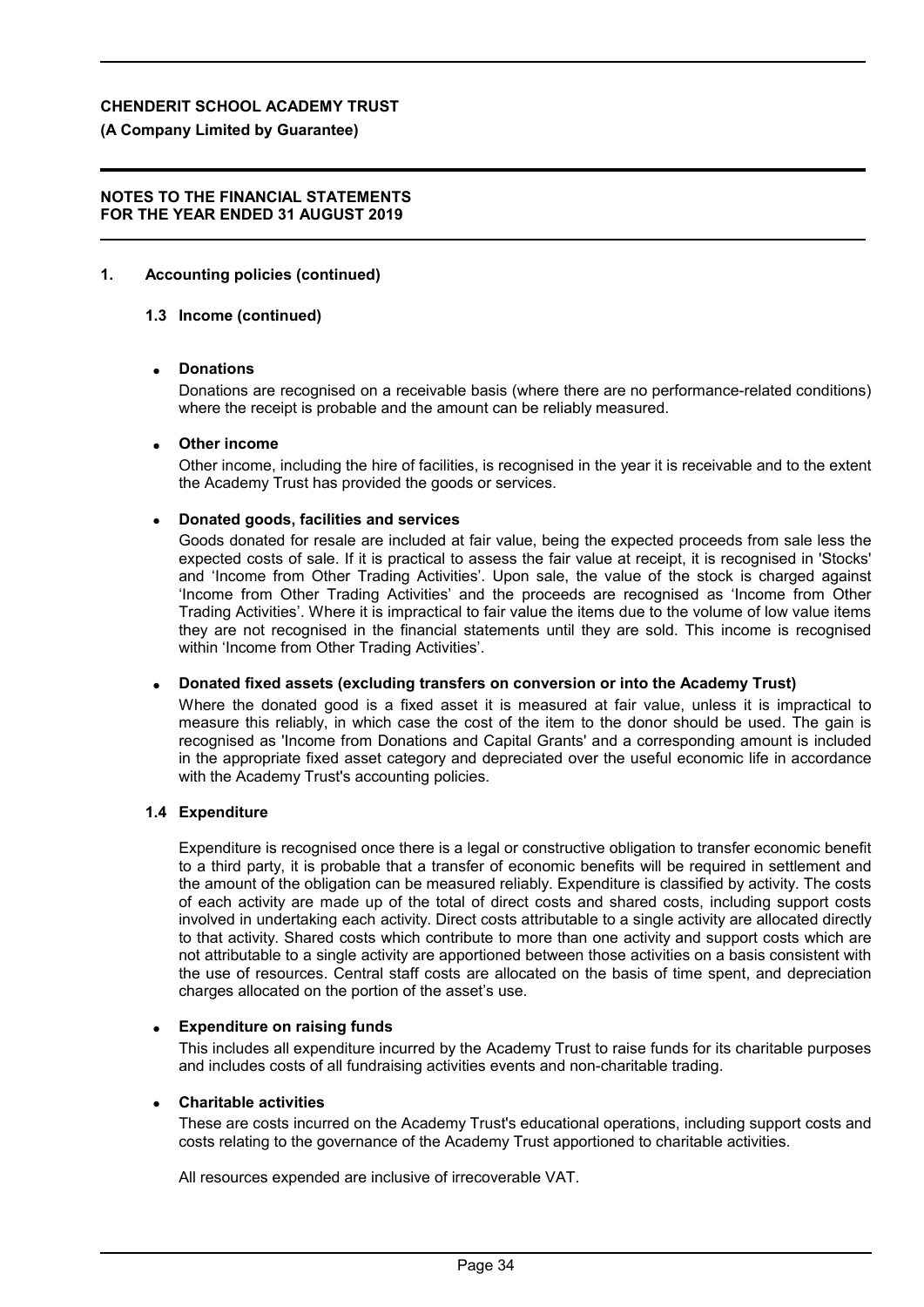**(A Company Limited by Guarantee)**

### **NOTES TO THE FINANCIAL STATEMENTS FOR THE YEAR ENDED 31 AUGUST 2019**

#### **1. Accounting policies (continued)**

#### **1.5 Taxation**

The Academy Trust is considered to pass the tests set out in Paragraph 1 Schedule 6 of the Finance Act 2010 and therefore it meets the definition of a charitable company for UK corporation tax purposes.

Accordingly, the Academy Trust is potentially exempt from taxation in respect of income or capital gains received within categories covered by Part 11, chapter 3 of the Corporation Tax Act 2010 or Section 256 of the Taxation of Chargeable Gains Act 1992, to the extent that such income or gains are applied exclusively to charitable purposes.

#### **1.6 Tangible fixed assets**

Assets costing £1,000 or more are capitalised as tangible fixed assets and are carried at cost, net of depreciation and any provision for impairment.

Where tangible fixed assets have been acquired with the aid of specific grants, either from the government or from the private sector, they are included in the Balance Sheet at cost and depreciated over their expected useful economic life. Where there are specific conditions attached to the funding requiring the continued use of the asset, the related grants are credited to a restricted fixed asset fund in the Statement of Financial Activities and carried forward in the Balance Sheet. Depreciation on the relevant assets is charged directly to the restricted fixed asset fund in the Statement of Financial Activities. Where tangible fixed assets have been acquired with unrestricted funds, depreciation on such assets is charged to the unrestricted fund.

Depreciation is provided on all tangible fixed assets other than freehold land and assets under construction, at rates calculated to write off the cost of each asset on a straight-line basis over its expected useful life, as follows:

Depreciation is provided on the following bases:

|                          | Long Term Leasehold Property - 2% straight line or expected useful economic |
|--------------------------|-----------------------------------------------------------------------------|
|                          | life if lower                                                               |
| Long Term Leasehold Land | - 0.8% straight line                                                        |
| Furniture and equipment  | $-10\% - 33.3\%$ straight line                                              |
| Plant and machinery      | - 25% straight line                                                         |
| Computer equipment       | - 10% straight line                                                         |

A review for impairment of a fixed asset is carried out if events or changes in circumstances indicate that the carrying value of any fixed asset may not be recoverable. Shortfalls between the carrying value of fixed assets and their recoverable amounts are recognised as impairments. Impairment losses are recognised in the Statement of Financial Activities.

### **1.7 Stocks**

Stocks are valued at the lower of cost and net realisable value after making due allowance for obsolete and slow-moving stocks. Cost includes all direct costs and an appropriate proportion of fixed and variable overheads.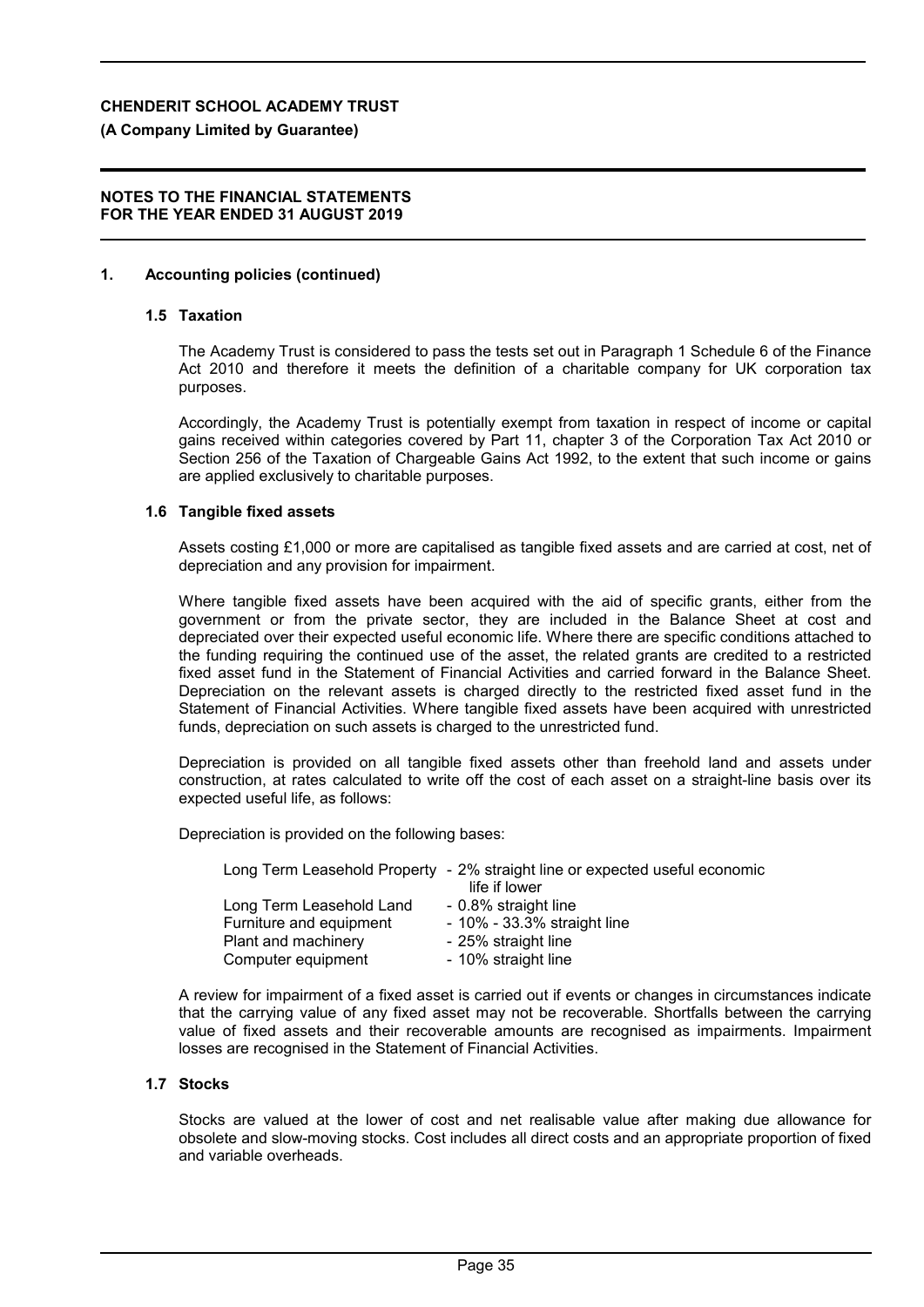## **(A Company Limited by Guarantee)**

### **NOTES TO THE FINANCIAL STATEMENTS FOR THE YEAR ENDED 31 AUGUST 2019**

## **1. Accounting policies (continued)**

## **1.8 Debtors**

Trade and other debtors are recognised at the settlement amount after any trade discount offered. Prepayments are valued at the amount prepaid net of any trade discounts due.

### **1.9 Cash at bank and in hand**

Cash at bank and in hand includes cash and short-term highly liquid investments with a short maturity of three months or less from the date of acquisition or opening of the deposit or similar account.

#### **1.10 Liabilities**

Liabilities are recognised when there is an obligation at the Balance Sheet date as a result of a past event, it is probable that a transfer of economic benefit will be required in settlement, and the amount of the settlement can be estimated reliably. Liabilities are recognised at the amount that the Academy Trust anticipates it will pay to settle the debt or the amount it has received as advanced payments for the goods or services it must provide.

### **1.11 Provisions**

Provisions are recognised when the Academy Trust has an obligation at the reporting date as a result of a past event which it is probable will result in the transfer of economic benefits and the obligation can be estimated reliably.

Provisions are measured at the best estimate of the amounts required to settle the obligation. Where the effect of the time value of money is material, the provision is based on the present value of those amounts, discounted at the pre-tax discount rate that reflects the risks specific to the liability. The unwinding of the discount is recognised within interest payable and similar charges.

#### **1.12 Financial instruments**

The Academy Trust only holds basic financial instruments as defined in FRS 102. The financial assets and financial liabilities of the Academy Trust and their measurement bases are as follows:

*Financial assets* - trade and other debtors are basic financial instruments and are debt instruments measured at amortised cost as detailed in note 15. Prepayments are not financial instruments. Amounts due to the Academy Trust's wholly owned subsidiary are held at face value less any impairment. Cash at bank is classified as a basic financial instrument and is measured at face value.

*Financial liabilities* - trade creditors, accruals and other creditors are financial instruments, and are measured at amortised cost as detailed in note 16. Taxation and social security are not included in the financial instruments disclosure definition. Deferred income is not deemed to be a financial liability, as the cash settlement has already taken place and there is an obligation to deliver services rather than cash or another financial instrument. Amounts due to the Academy Trust's wholly owned subsidiary are held at face value less any impairment.

### **1.13 Operating leases**

Rentals paid under operating leases are charged to the Statement of Financial Activities on a straight line basis over the lease term.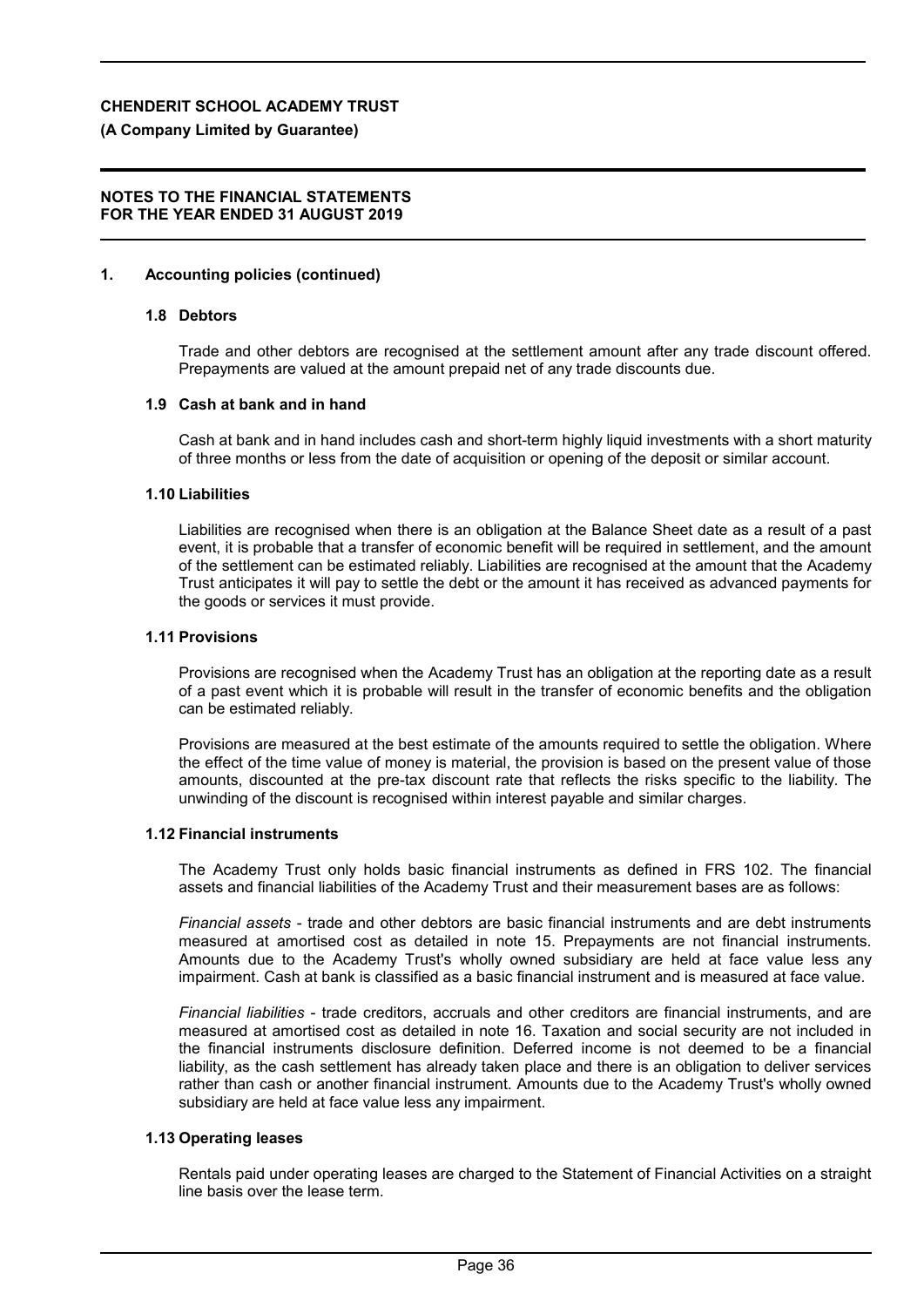**(A Company Limited by Guarantee)**

### **NOTES TO THE FINANCIAL STATEMENTS FOR THE YEAR ENDED 31 AUGUST 2019**

#### **1. Accounting policies (continued)**

### **1.14 Pensions**

Retirement benefits to employees of the Academy Trust are provided by the Teachers' Pension Scheme ("TPS") and the Local Government Pension Scheme ("LGPS"). These are defined benefit schemes.

The TPS is an unfunded scheme and contributions are calculated so as to spread the cost of pensions over employees' working lives with the Academy Trust in such a way that the pension cost is a substantially level percentage of current and future pensionable payroll. The contributions are determined by the Government Actuary on the basis of quadrennial valuations using a prospective unit credit method. TPS is an unfunded multi-employer scheme with no underlying assets to assign between employers. Consequently, the TPS is treated as a defined contribution scheme for accounting purposes and the contributions recognised in the period to which they relate.

The LGPS is a funded multi-employer scheme and the assets are held separately from those of the Academy Trust in separate trustee administered funds. Pension scheme assets are measured at fair value and liabilities are measured on an actuarial basis using the projected unit credit method and discounted at a rate equivalent to the current rate of return on a high quality corporate bond of equivalent term and currency to the liabilities. The actuarial valuations are obtained at least triennially and are updated at each Balance Sheet date. The amounts charged to operating surplus are the current service costs and the costs of scheme introductions, benefit changes, settlements and curtailments. They are included as part of staff costs as incurred. Net interest on the net defined benefit liability/asset is also recognised in the Statement of Financial Activities and comprises the interest cost on the defined benefit obligation and interest income on the scheme assets, calculated by multiplying the fair value of the scheme assets at the beginning of the period by the rate used to discount the benefit obligations. The difference between the interest income on the scheme assets and the actual return on the scheme assets is recognised in other recognised gains and losses.

Actuarial gains and losses are recognised immediately in other recognised gains and losses.

### **1.15 Fund accounting**

Unrestricted income funds represent those resources which may be used towards meeting any of the charitable objects of the Academy Trust at the discretion of the Trustees.

Restricted fixed asset funds are resources which are to be applied to specific capital purposes imposed by the funders where the asset acquired or created is held for a specific purpose.

Restricted general funds comprise all other restricted funds received with restrictions imposed by the funder/donor and include grants from the Department for Education Group.

Investment income, gains and losses are allocated to the appropriate fund.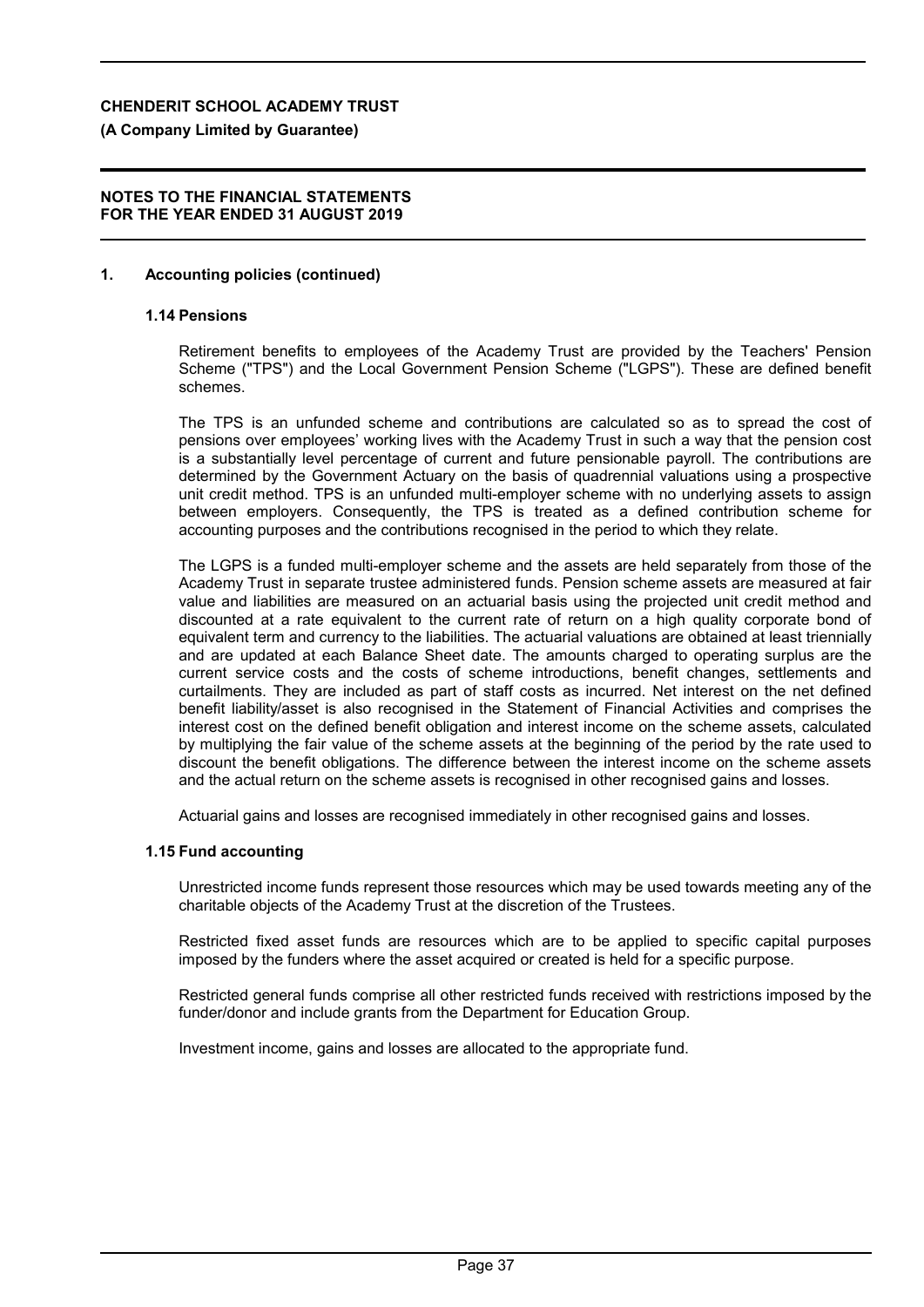### **(A Company Limited by Guarantee)**

#### **NOTES TO THE FINANCIAL STATEMENTS FOR THE YEAR ENDED 31 AUGUST 2019**

#### **2. Critical accounting estimates and areas of judgment**

Estimates and judgments are continually evaluated and are based on historical experience and other factors, including expectations of future events that are believed to be reasonable under the circumstances.

Critical accounting estimates and assumptions:

The Academy Trust makes estimates and assumptions concerning the future. The resulting accounting estimates and assumptions will, by definition, seldom equal the related actual results. The estimates and assumptions that have a significant risk of causing a material adjustment to the carrying amounts of assets and liabilities within the next financial year are discussed below.

The present value of the Local Government Pension Scheme defined benefit liability depends on a number of factors that are determined on an actuarial basis using a variety of assumptions. The assumptions used in determining the net cost or income for pensions include the discount rate. Any changes in these assumptions, which are disclosed in note 25, will impact the carrying amount of the pension liability. Furthermore a roll forward approach which projects results from the latest full actuarial valuation performed at 31 March 2016 has been used by the actuary in valuing the pensions liability at 31 August 2019. Any differences between the figures derived from the roll forward approach and a full actuarial valuation would impact on the carrying amount of the pension liability.

### **3. Income from donations and capital grants**

|                          | <b>Unrestricted</b><br>funds<br>2019<br>£ | <b>Restricted</b><br>funds<br>2019<br>£ | <b>Restricted</b><br>fixed asset<br>funds<br>2019<br>£ | Total<br>funds<br>2019<br>£ | Total<br>funds<br>2018<br>£ |
|--------------------------|-------------------------------------------|-----------------------------------------|--------------------------------------------------------|-----------------------------|-----------------------------|
| Donations                | 14,003                                    | 5,897                                   |                                                        | 19,900                      | 10,367                      |
| S.106 funding            |                                           |                                         | 704,247                                                | 704,247                     | 779,062                     |
| Devolved Formula Capital |                                           |                                         | 80,572                                                 | 80,572                      | 47,133                      |
|                          | 14,003                                    | 5,897                                   | 784,819                                                | 804,719                     | 836,562                     |
| <b>Total 2018</b>        | 8,117                                     | 2,250                                   | 826,195                                                | 836,562                     |                             |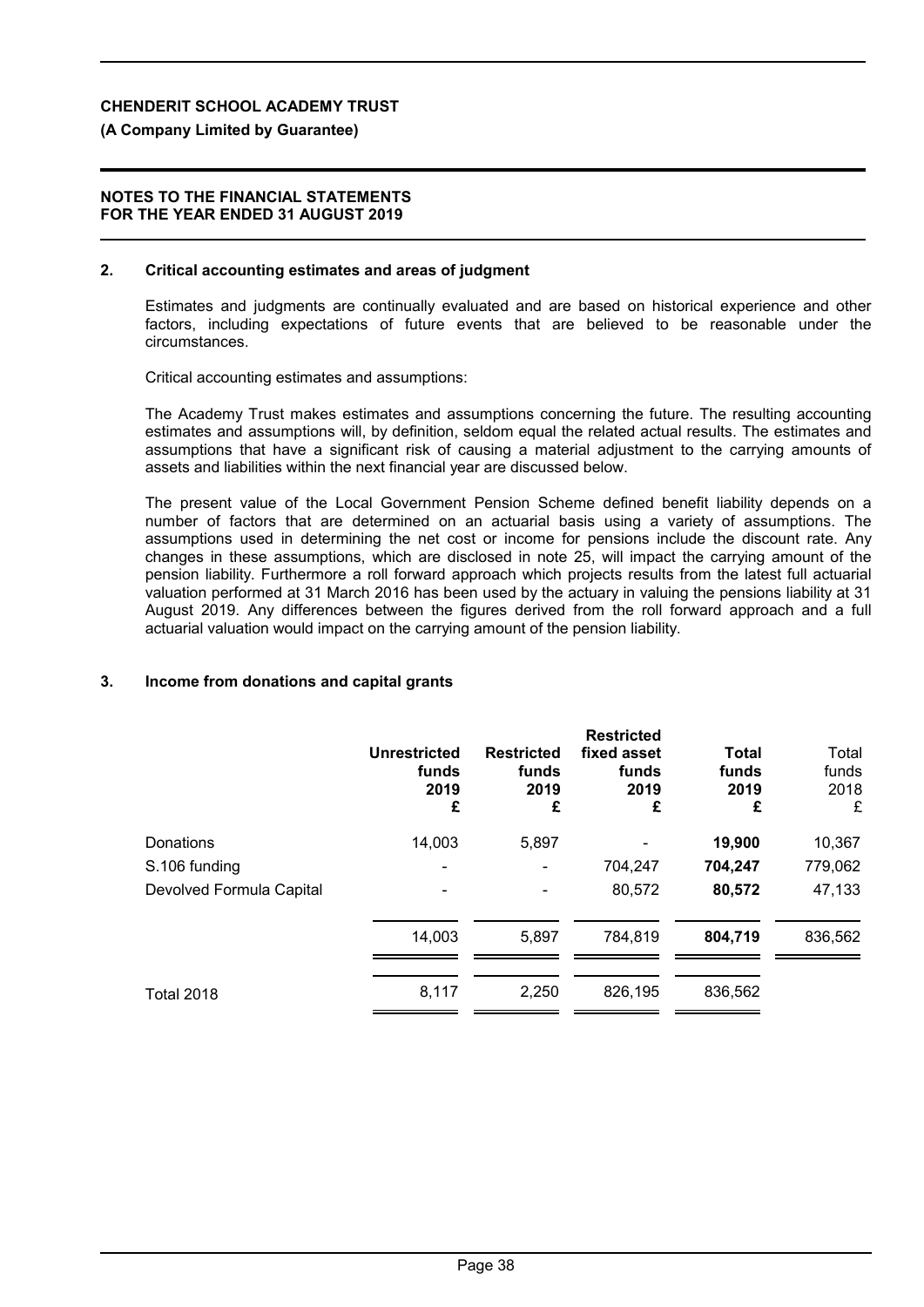**(A Company Limited by Guarantee)**

### **NOTES TO THE FINANCIAL STATEMENTS FOR THE YEAR ENDED 31 AUGUST 2019**

### **4. Funding for the Academy Trust's educational operations**

|                            | <b>Restricted</b><br>funds<br>2019<br>£ | <b>Total</b><br>funds<br>2019<br>£ | Total<br>funds<br>2018<br>£ |
|----------------------------|-----------------------------------------|------------------------------------|-----------------------------|
| DfE/ESFA grants            |                                         |                                    |                             |
| General annual grant (GAG) | 4,748,201                               | 4,748,201                          | 4,985,438                   |
| Other DfE/EFA grants       | 70,667                                  | 70,667                             | 35,268                      |
| Pupil premium              | 115,519                                 | 115,519                            | 115,595                     |
|                            | 4,934,387                               | 4,934,387                          | 5,136,301                   |
| Other government grants    |                                         |                                    |                             |
| Local authority grants     | 52,023                                  | 52,023                             | 61,483                      |
|                            | 52,023                                  | 52,023                             | 61,483                      |
| <b>Other funding</b>       |                                         |                                    |                             |
| Trip income                | 191,426                                 | 191,426                            | 141,569                     |
|                            | 191,426                                 | 191,426                            | 141,569                     |
|                            | 5,177,836                               | 5,177,836                          | 5,339,353                   |

### **5. Income from other trading activities**

|                                  | <b>Unrestricted</b><br>funds<br>2019<br>£ | <b>Total</b><br>funds<br>2019<br>£ | Total<br>funds<br>2018<br>£ |
|----------------------------------|-------------------------------------------|------------------------------------|-----------------------------|
| Rental income/hire of facilities | 8,944                                     | 8,944                              | 8,830                       |
| School uniform                   | 244                                       | 244                                | 1,003                       |
| Other income                     | 64,749                                    | 64,749                             | 51,759                      |
|                                  | 73,937                                    | 73,937                             | 61,592                      |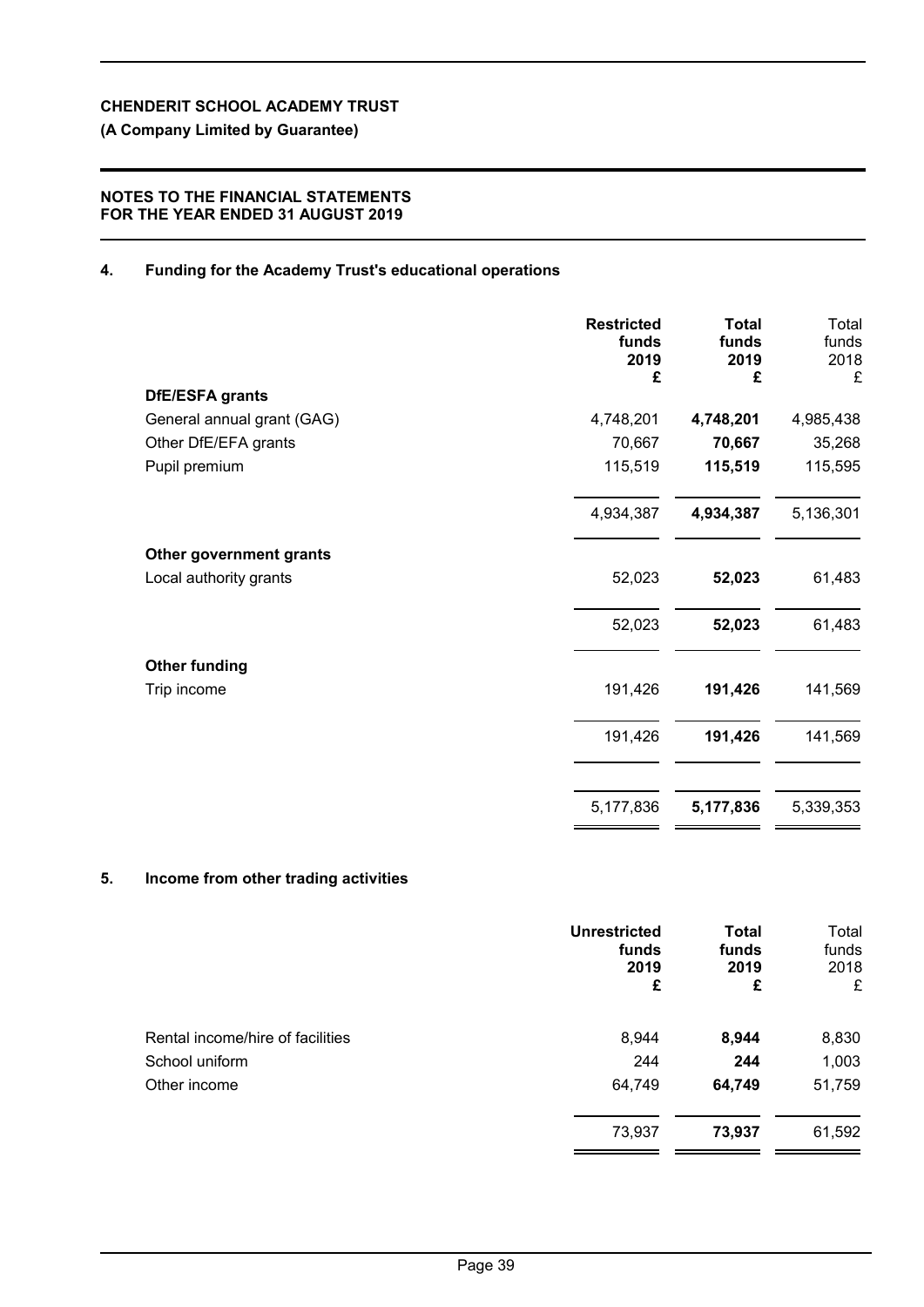**(A Company Limited by Guarantee)**

### **NOTES TO THE FINANCIAL STATEMENTS FOR THE YEAR ENDED 31 AUGUST 2019**

### **6. Investment income**

|                   | <b>Unrestricted</b> | Total | Total |
|-------------------|---------------------|-------|-------|
|                   | funds               | funds | funds |
|                   | 2019                | 2019  | 2018  |
|                   | £                   | £     | £     |
| Interest received | 7,091               | 7,091 | 2,723 |

## **7. Expenditure**

|                                                                   | <b>Staff Costs</b><br>2019<br>£ | <b>Premises</b><br>2019<br>£ | Other<br>2019<br>£ | Total<br>2019<br>£ | Total<br>2018<br>£ |
|-------------------------------------------------------------------|---------------------------------|------------------------------|--------------------|--------------------|--------------------|
| Expenditure on raising<br>voluntary income:                       |                                 |                              |                    |                    |                    |
| Direct costs<br>Expenditure on fundraising<br>trading activities: |                                 |                              | 2,436              | 2,436              | 1,029              |
| Direct costs<br>Educational operations:                           | 3,000                           |                              | 53,646             | 56,646             | 35,476             |
| Direct costs                                                      | 3,745,025                       |                              | 381,226            | 4,126,251          | 4,130,407          |
| Allocated support costs                                           | 524,752                         | 742,680                      | 203,845            | 1,471,277          | 1,363,887          |
|                                                                   | 4,272,777                       | 742,680                      | 641,153            | 5,656,610          | 5,530,799          |
| Total 2018                                                        | 4,284,243                       | 682,111                      | 564,445            | 5,530,799          |                    |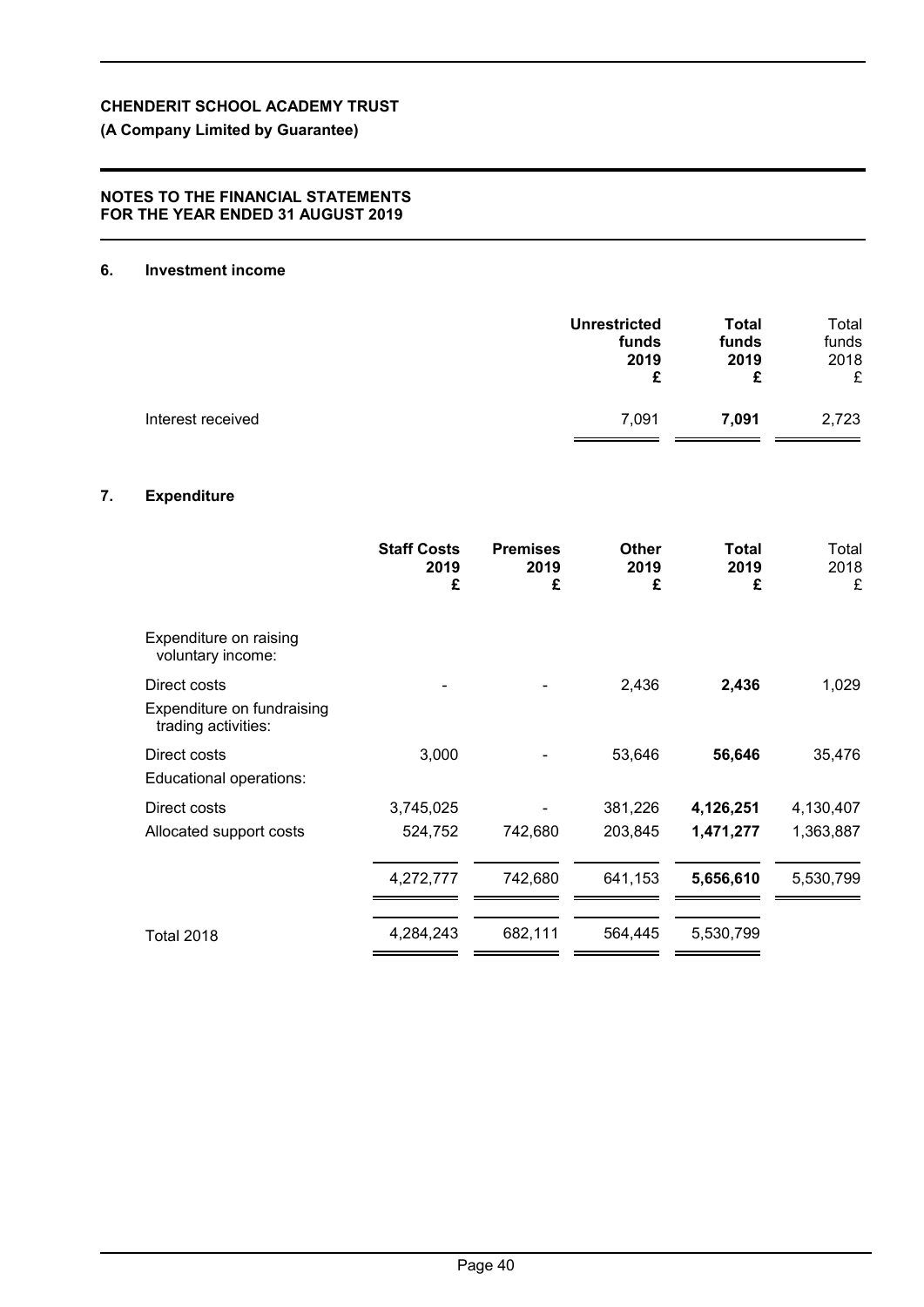## **(A Company Limited by Guarantee)**

### **NOTES TO THE FINANCIAL STATEMENTS FOR THE YEAR ENDED 31 AUGUST 2019**

Net income/(expenditure) for the period includes:

|                                             | 2019<br>£ | 2018<br>£ |
|---------------------------------------------|-----------|-----------|
| Depreciation                                | 478,368   | 381,078   |
| Fees payable to auditor for: audit          | 9,275     | 9,275     |
| Fees payable to auditor for: other services | 12,117    | 11,852    |
| Operating lease payments                    | 18,930    | 10,276    |

### **8. Analysis of expenditure by activities**

|                               | <b>Activities</b><br>undertaken<br>directly<br>2019<br>£ | <b>Support</b><br>costs<br>2019<br>£ | <b>Total</b><br>funds<br>2019<br>£ | Total<br>funds<br>2018<br>£ |
|-------------------------------|----------------------------------------------------------|--------------------------------------|------------------------------------|-----------------------------|
| <b>Educational operations</b> | 4,126,251                                                | 1,471,277                            | 5,597,528                          | 5,494,294                   |
| <b>Total 2018</b>             | 4,130,407                                                | 1,363,887                            | 5,494,294                          |                             |

## **Analysis of support costs**

|                                           | <b>Educational</b><br>operations<br>2019<br>£ | Total<br>funds<br>2019<br>£ | Total<br>funds<br>2018<br>£ |
|-------------------------------------------|-----------------------------------------------|-----------------------------|-----------------------------|
| <b>LGPS pension costs</b>                 | 17,000                                        | 17,000                      | 19,000                      |
| Staff costs                               | 523,752                                       | 523,752                     | 498,132                     |
| Depreciation                              | 478,368                                       | 478,368                     | 381,078                     |
| Technology costs                          | 11,185                                        | 11,185                      | 10,276                      |
| Premises costs                            | 264,312                                       | 264,312                     | 301,033                     |
| Governance costs                          | 21,392                                        | 21,392                      | 20,250                      |
| Profit/(loss) on disposal of fixed assets | 41,888                                        | 41,888                      |                             |
| Other support costs                       | 113,380                                       | 113,380                     | 134,118                     |
|                                           | 1,471,277                                     | 1,471,277                   | 1,363,887                   |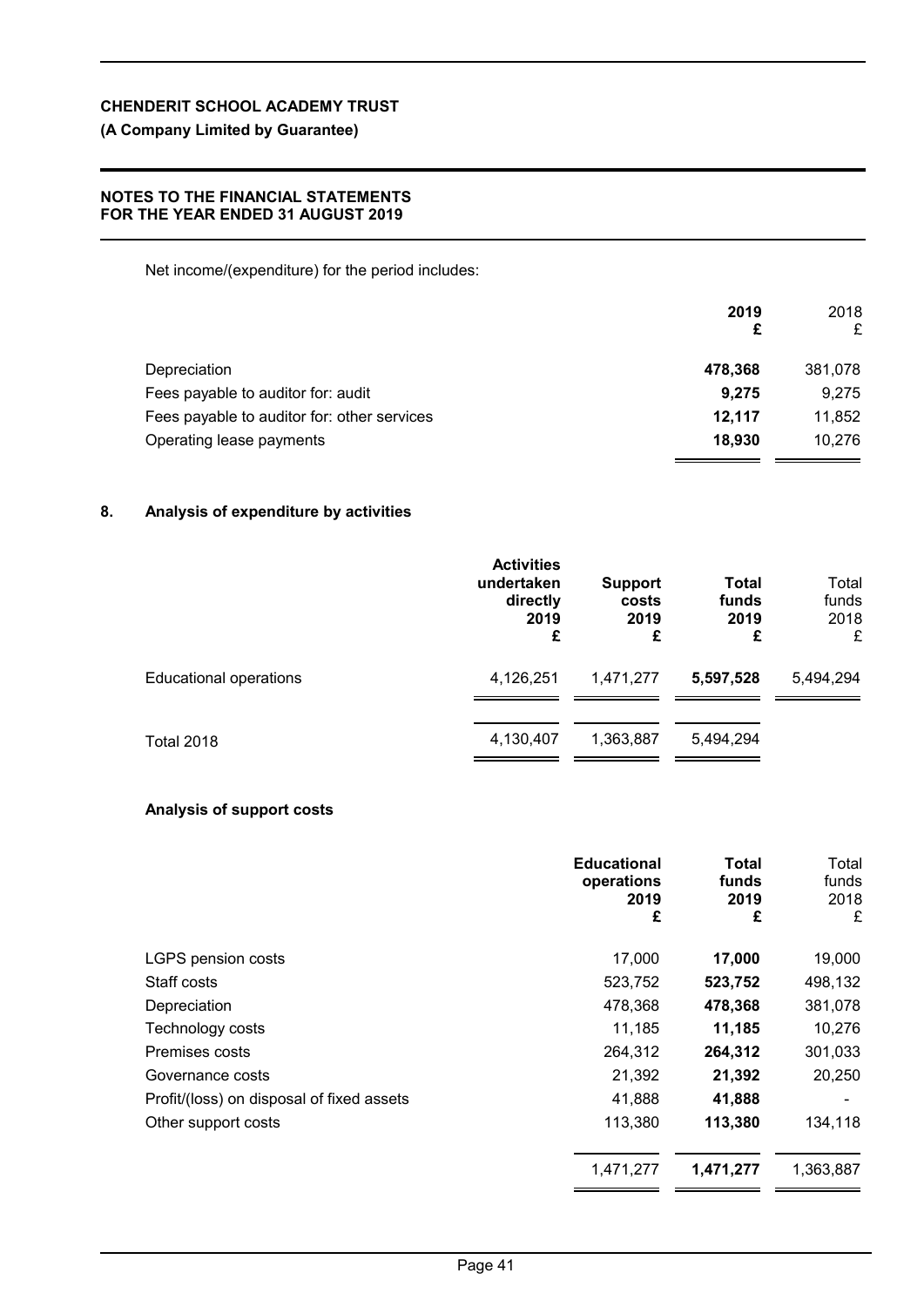## **(A Company Limited by Guarantee)**

### **NOTES TO THE FINANCIAL STATEMENTS FOR THE YEAR ENDED 31 AUGUST 2019**

### **9. Analysis of specific expenses**

Included within expenditure are the following transactions:

|                     | Individual items above £5,000 |               |                                                                                                                                |  |
|---------------------|-------------------------------|---------------|--------------------------------------------------------------------------------------------------------------------------------|--|
|                     | Total                         | <b>Amount</b> | Reason                                                                                                                         |  |
| Fixed asset losses  | 41,888                        | 41,888        | The fixed asset loss related to<br>demolition of an old building to<br>facilitate the school's new build<br>extension project. |  |
| <b>Stock losses</b> | 5,613                         | 5,613         | This was due to the provider<br>going into liquidation.                                                                        |  |

### **10. Staff costs**

#### **a. Staff costs**

Staff costs during the year were as follows:

|                       | 2019<br>£ | 2018<br>£ |
|-----------------------|-----------|-----------|
| Wages and salaries    | 3,284,262 | 3,231,244 |
| Social security costs | 316,000   | 310,956   |
| Pension costs         | 640,290   | 652,290   |
|                       | 4,240,552 | 4,194,490 |
| Agency staff costs    | 32,225    | 89,753    |
|                       | 4,272,777 | 4,284,243 |
|                       |           |           |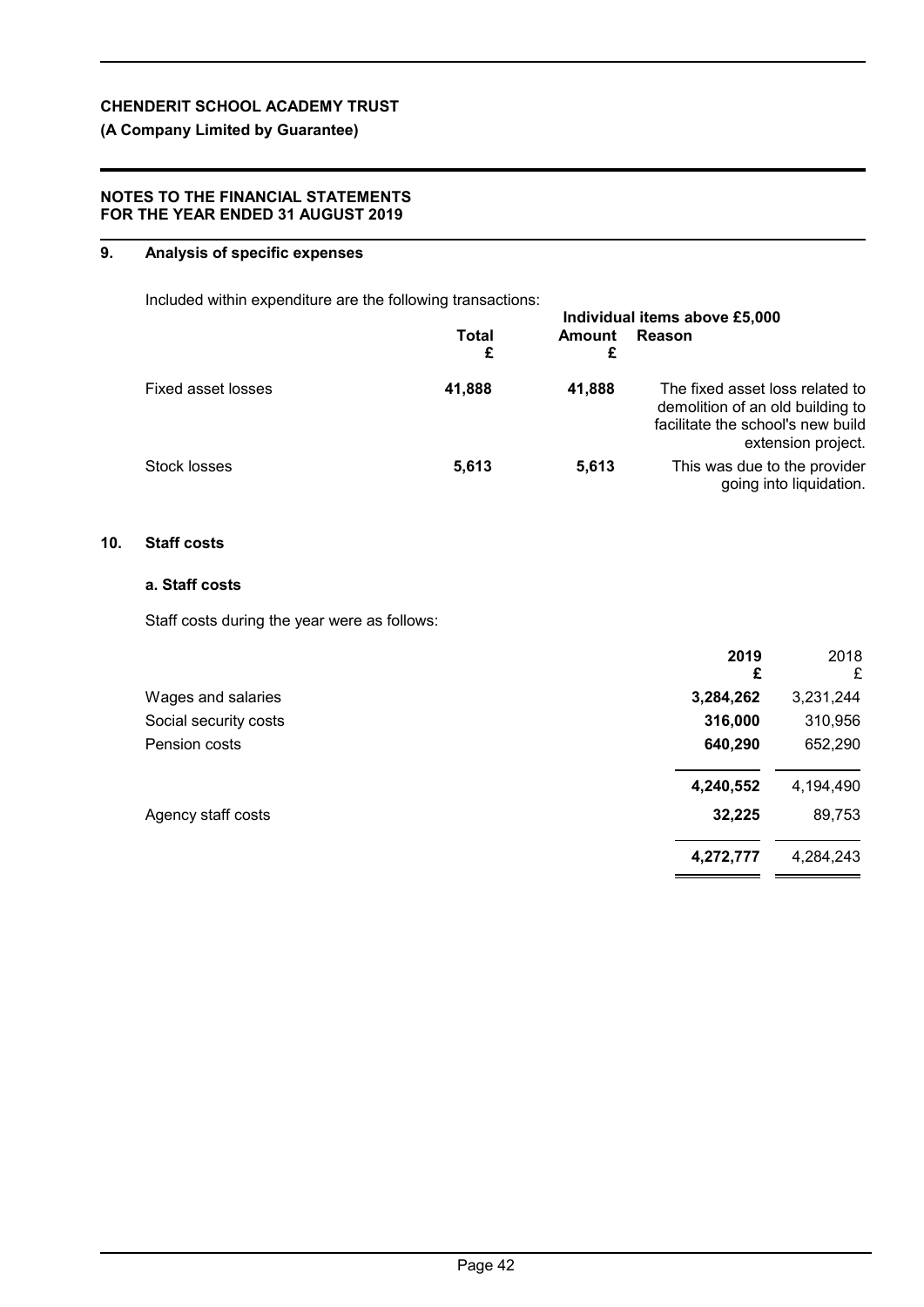### **(A Company Limited by Guarantee)**

#### **NOTES TO THE FINANCIAL STATEMENTS FOR THE YEAR ENDED 31 AUGUST 2019**

### **10. Staff costs (continued)**

### **b. Staff numbers**

The average number of persons employed by the Academy Trust during the year was as follows:

| 2019<br>No. | 2018<br>No. |
|-------------|-------------|
| 69          | 72          |
| 58          | 56          |
| 5           | 6           |
| 132         | 134         |
|             |             |

### **c. Higher paid staff**

The number of employees whose employee benefits (excluding employer pension costs) exceeded £60,000 was:

|                                | 2019<br>No. | 2018<br>No. |
|--------------------------------|-------------|-------------|
| In the band £60,001 - £70,000  |             | 3           |
| In the band £90,001 - £100,000 |             |             |

The above employees participated in the Teachers' Pension Scheme. During the year ended 31 August 2019, pension contributions for these staff amounted to £58,894 (2018 - £47,435).

### **d. Key management personnel**

The key management personnel of the Academy comprise the Trustees and the senior management team listed on page 1. The total amount of employee benefits (including employer pension contributions and employer national insurance) received by key management personnel for their services to the Academy Trust was £651,271 (2018 - £596,136).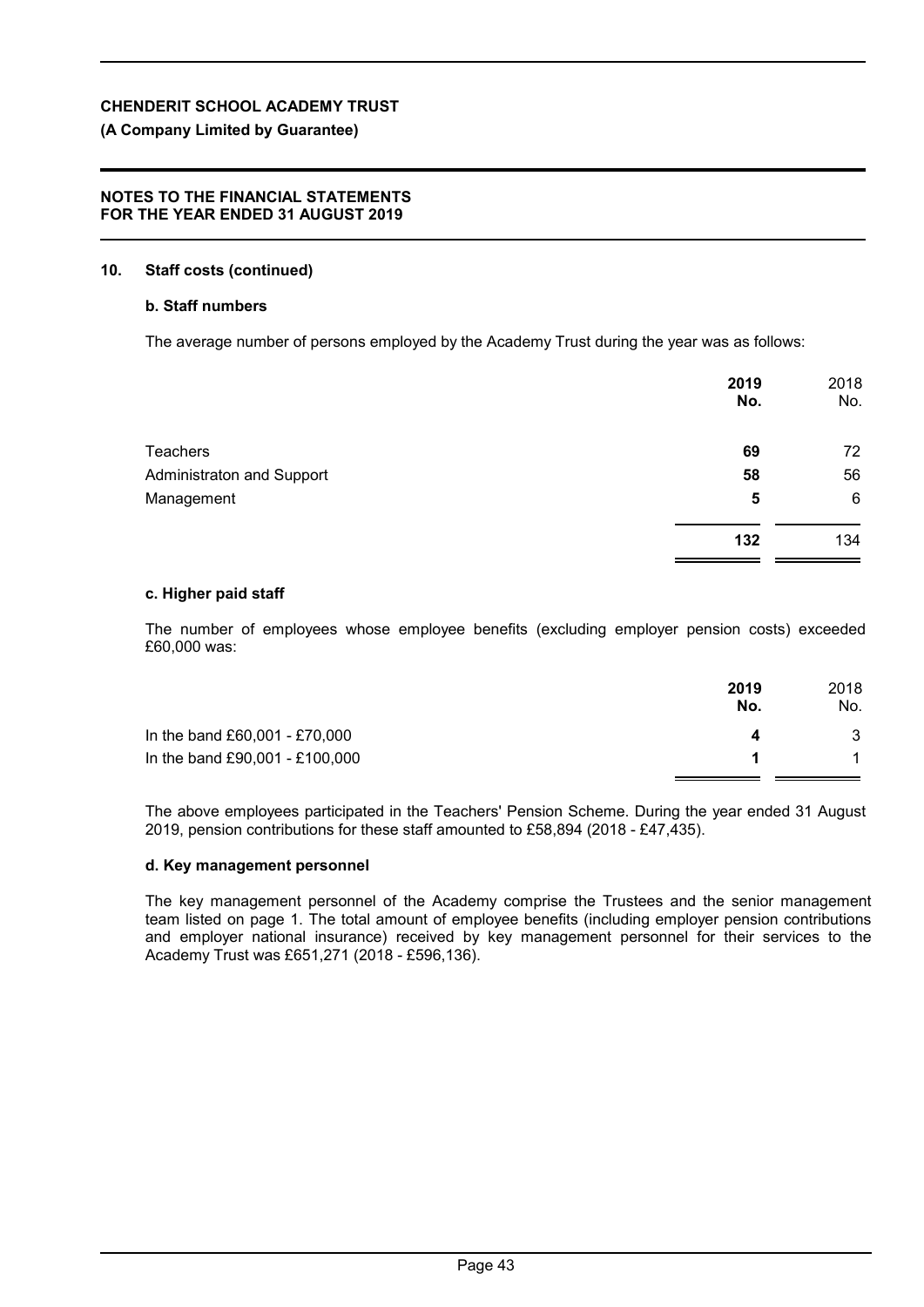## **(A Company Limited by Guarantee)**

### **NOTES TO THE FINANCIAL STATEMENTS FOR THE YEAR ENDED 31 AUGUST 2019**

## **11. Trustees' remuneration and expenses**

One or more Trustees has been paid remuneration or has received other benefits from an employment with the Academy Trust. The principal and other staff Trustees only receive remuneration in respect of services they provide undertaking the roles of principal and staff members under their contracts of employment. The value of Trustees' remuneration and other benefits was as follows:

|                                                          |                            | 2019        | 2018        |
|----------------------------------------------------------|----------------------------|-------------|-------------|
|                                                          |                            | £           | £           |
| Mrs Jane Cartwright, Head Teacher and                    | Remuneration               | $95,000 -$  | $90,000 -$  |
| <b>Accounting Officer</b>                                |                            | 100,000     | 95,000      |
|                                                          | Pension contributions paid | $15,000 -$  | $15,000 -$  |
|                                                          |                            | 20,000      | 20,000      |
| Ms Salma Bora (resigned 31 August 2018)                  | Remuneration               | N/A         | $40,000 -$  |
|                                                          |                            |             | 45,000      |
|                                                          | Pension contributions paid | N/A         | $5,000 -$   |
|                                                          |                            |             | 10,000      |
| Dr Cathy Haycock (resigned 31 August 2018)               | Remuneration               | N/A         | $30,000 -$  |
|                                                          |                            |             | 35,000      |
|                                                          | Pension contributions paid | N/A         | $5,000 -$   |
|                                                          |                            |             | 10,000      |
| Mrs Anna Greening (resigned 24 September                 | Remuneration               | $0 - 5,000$ | $15,000 -$  |
| 2018)                                                    |                            |             | 20,000      |
|                                                          | Pension contributions paid | $0 - 5,000$ | $0 - 5,000$ |
| Mr Phil Marchington (appointed 1 September               | Remuneration               | $35,000 -$  | N/A         |
| 2018)                                                    |                            | 40,000      |             |
|                                                          | Pension contributions paid | $5,000 -$   | N/A         |
|                                                          |                            | 10,000      |             |
| Mr Anthony Pitchfork (appointed 1 September Remuneration |                            | $40,000 -$  | N/A         |
| 2018, resigned 31 August 2019)                           |                            | 45,000      |             |
|                                                          | Pension contributions paid | $5,000 -$   | N/A         |
|                                                          |                            | 10,000      |             |
| Mrs Catherine Wilke (appointed 14 March                  | Remuneration               | $15,000 -$  | N/A         |
| 2019)                                                    |                            | 20,000      |             |
|                                                          | Pension contributions paid | $0 - 5,000$ | N/A         |
|                                                          |                            |             |             |

During the year ended 31 August 2019, no Trustee expenses have been incurred *(2018 - £NIL)*.

## **12. Trustees' and Officers' insurance**

The Academy Trust has opted into the Department of Education's risk protection arrangement (RPA), an alternative to insurance where UK government funds cover losses that arise. This scheme protects Trustees and officers from claims arising from negligent acts, errors or omissions occurring whilst on academy business, and provides cover up to £10,000,000. It is not possible to quantify the Trustees and officers indemnity element from the overall cost of the RPA scheme membership.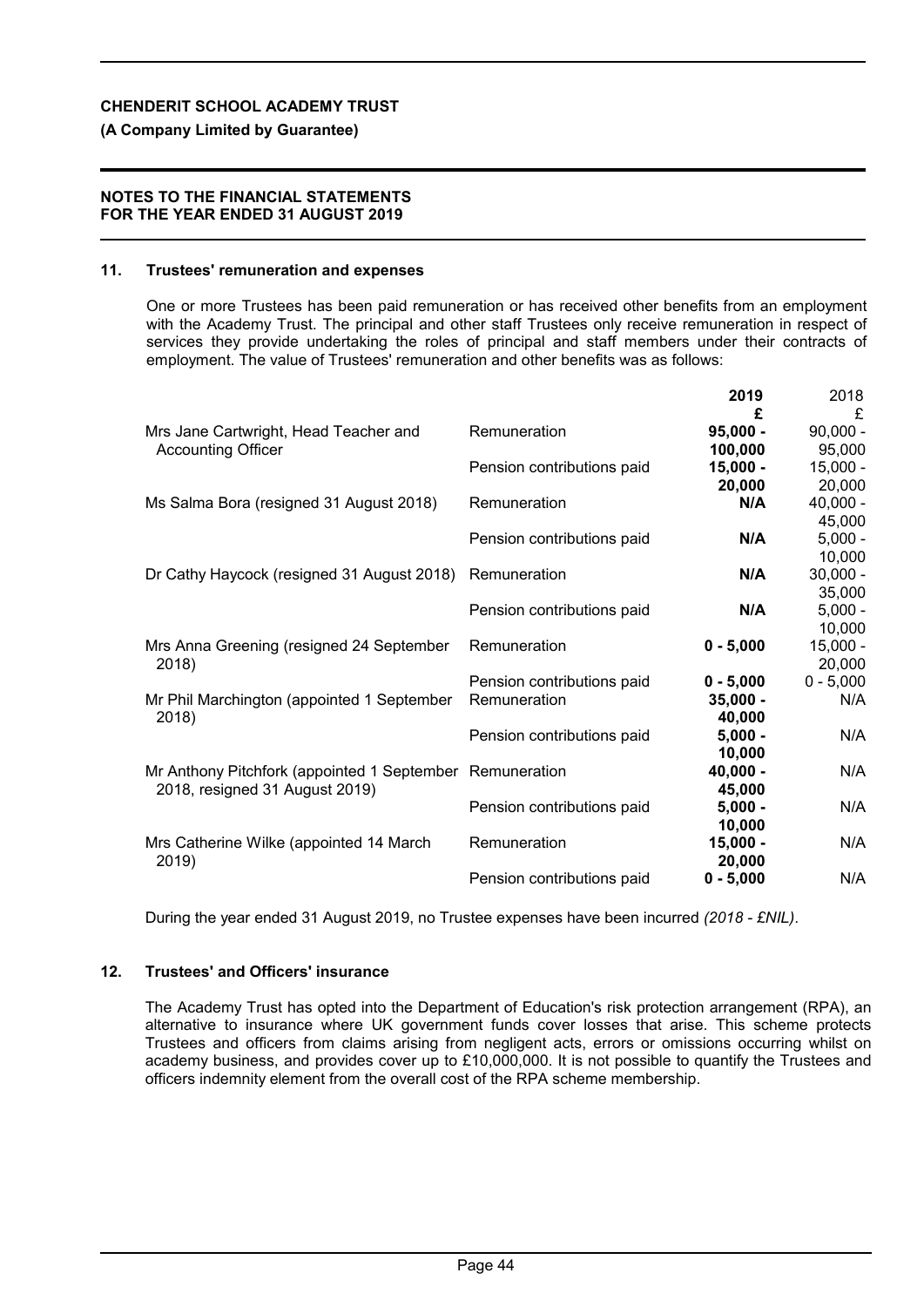**(A Company Limited by Guarantee)**

### **NOTES TO THE FINANCIAL STATEMENTS FOR THE YEAR ENDED 31 AUGUST 2019**

## **13. Tangible fixed assets**

|                          | Long-term<br>leasehold<br>property &<br>land<br>£ | Leasehold<br>improvemen<br>ts<br>£ | <b>Assets</b><br>under<br>construction<br>£ | <b>Furniture</b><br>and<br>equipment<br>£ | <b>Plant and</b><br>machinery<br>£ | Computer<br>equipment | Total<br>£   |
|--------------------------|---------------------------------------------------|------------------------------------|---------------------------------------------|-------------------------------------------|------------------------------------|-----------------------|--------------|
| <b>Cost or valuation</b> |                                                   |                                    |                                             |                                           |                                    |                       |              |
| At 1 September 2018      | 9,984,523                                         | 295,197                            | 182,481                                     | 166,228                                   | 124,408                            | 426,561               | 11,179,398   |
| Additions                |                                                   | 818,025                            | 192,901                                     | 22,693                                    | 2,740                              | 54,137                | 1,090,496    |
| Disposals                | (53, 912)                                         |                                    |                                             |                                           |                                    | $\blacksquare$        | (53, 912)    |
| Impairment               |                                                   | $\blacksquare$                     | (83, 219)                                   | $\blacksquare$                            |                                    | $\blacksquare$        | (83, 219)    |
| At 31 August 2019        | 9,930,611                                         | 1,113,222                          | 292,163                                     | 188,921                                   | 127,148                            | 480,698               | 12, 132, 763 |
| <b>Depreciation</b>      |                                                   |                                    |                                             |                                           |                                    |                       |              |
| At 1 September 2018      | 1,571,231                                         | 73,429                             |                                             | 94,844                                    | 100,982                            | 282,679               | 2,123,165    |
| Charge for the year      | 229,069                                           | 47,847                             | 11,008                                      | 31,636                                    | 19,056                             | 67,541                | 406,157      |
| On disposals             | (12, 024)                                         | $\blacksquare$                     |                                             | $\blacksquare$                            |                                    | $\blacksquare$        | (12, 024)    |
| Impairment charge        |                                                   | $\blacksquare$                     | (11,008)                                    | $\blacksquare$                            |                                    |                       | (11,008)     |
| At 31 August 2019        | 1,788,276                                         | 121,276                            |                                             | 126,480                                   | 120,038                            | 350,220               | 2,506,290    |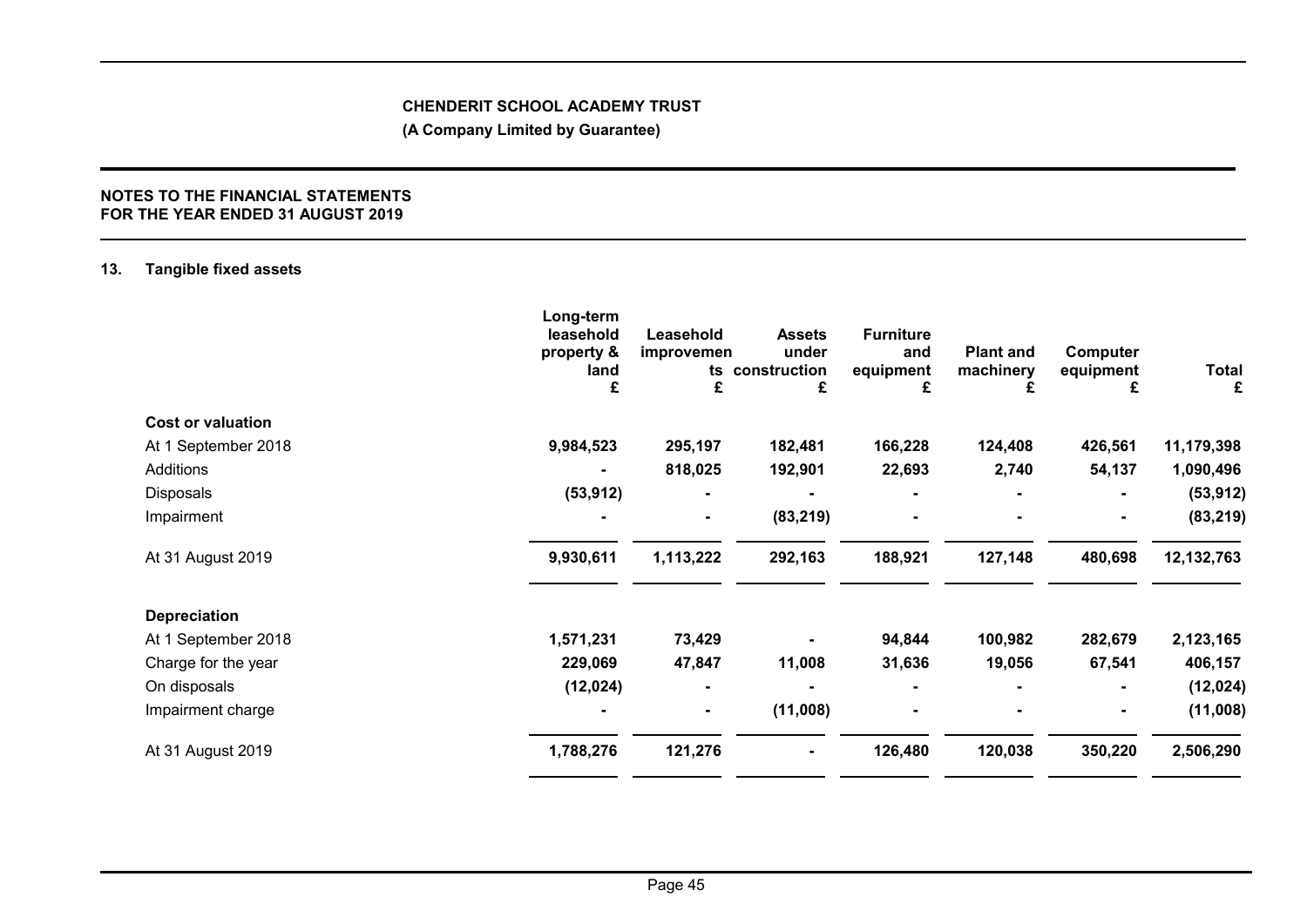**(A Company Limited by Guarantee)**

### **NOTES TO THE FINANCIAL STATEMENTS FOR THE YEAR ENDED 31 AUGUST 2019**

## **13. Tangible fixed assets (continued)**

|                   | Long-term<br>leasehold<br>property &<br>land<br>£ | Leasehold<br><i>improvemen</i><br>£ | <b>Assets</b><br>under<br>ts construction<br>£ | <b>Furniture</b><br>and<br>equipment | <b>Plant and</b><br>machinery | Computer<br>equipment<br>£ | <b>Total</b><br>£ |
|-------------------|---------------------------------------------------|-------------------------------------|------------------------------------------------|--------------------------------------|-------------------------------|----------------------------|-------------------|
| Net book value    |                                                   |                                     |                                                |                                      |                               |                            |                   |
| At 31 August 2019 | 8,142,335                                         | 991,946                             | 292,163                                        | 62,441                               | 7,110                         | 130,478                    | 9,626,473         |
| At 31 August 2018 | 8,413,292                                         | 221,768                             | 182,481                                        | 71,384                               | 23,426                        | 143,882                    | 9,056,233         |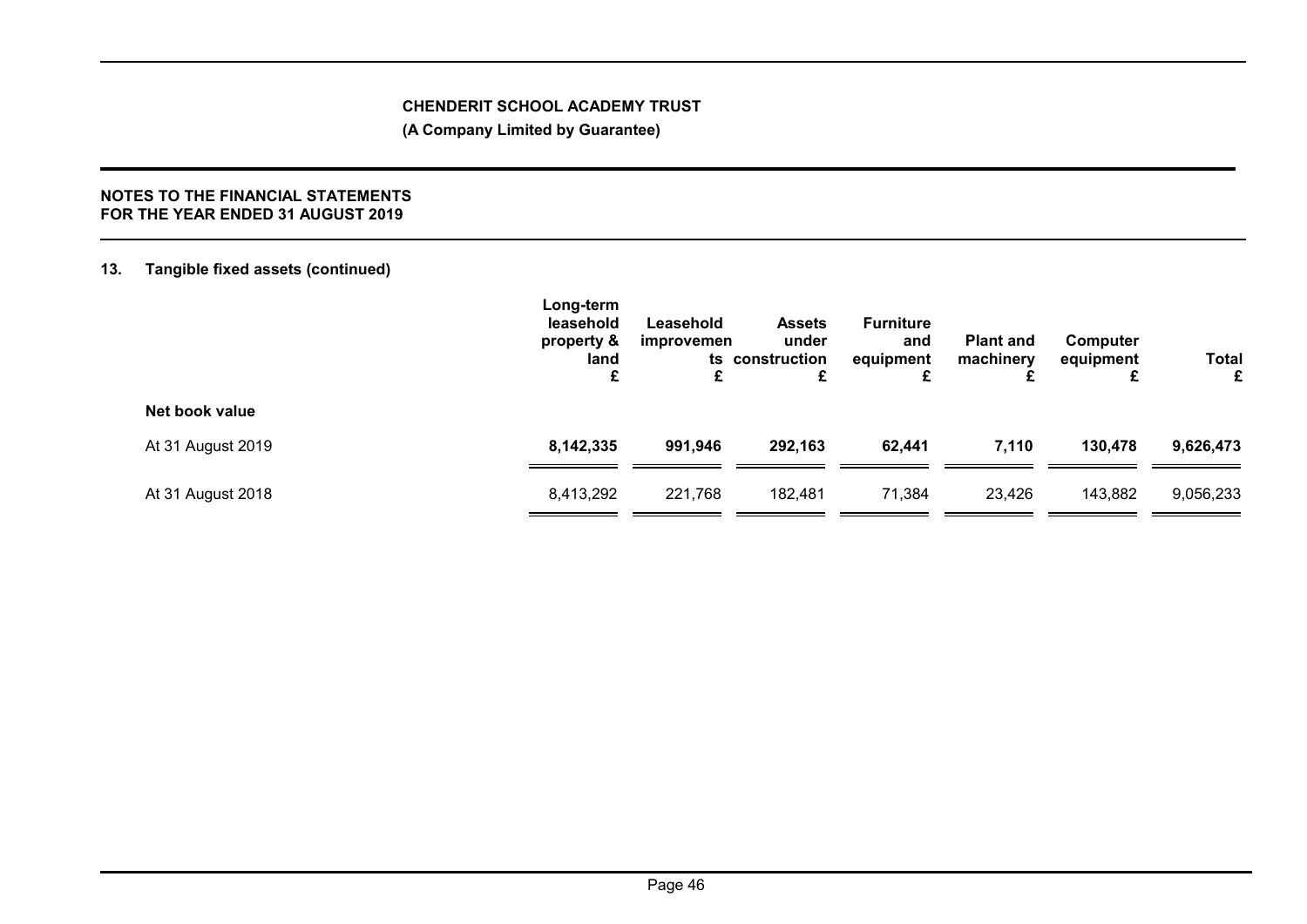## **(A Company Limited by Guarantee)**

### **NOTES TO THE FINANCIAL STATEMENTS FOR THE YEAR ENDED 31 AUGUST 2019**

#### **14. Stocks**

|     |                                     | 2019<br>£ | 2018<br>£ |
|-----|-------------------------------------|-----------|-----------|
|     | Finished goods and goods for resale |           | 5,613     |
|     |                                     |           |           |
| 15. | <b>Debtors</b>                      |           |           |
|     |                                     | 2019<br>£ | 2018<br>£ |
|     | Due within one year                 |           |           |
|     | Trade debtors                       | 839       | 750       |
|     | Other debtors                       | 7,992     | 23,332    |
|     | Prepayments and accrued income      | 824,022   | 555,500   |
|     |                                     | 832,853   | 579,582   |
|     |                                     |           |           |

### **16. Creditors: Amounts falling due within one year**

|                                    | 2019<br>£      | 2018<br>£ |
|------------------------------------|----------------|-----------|
| Other loans                        | $\blacksquare$ | 4,584     |
| Trade creditors                    | 41,222         | 15,162    |
| Other taxation and social security | 76,320         | 76,316    |
| Accruals and deferred income       | 259,235        | 100,272   |
|                                    | 376,777        | 196,334   |

At 31 August 2019, deferred income relates to grants and funding received in advance and trip contributions from parents.

Other salix loans transferred on conversion.

|                                        | 2019<br>£ | 2018<br>£ |
|----------------------------------------|-----------|-----------|
| Deferred income at 1 September         | 34.441    | 64.643    |
| Resources deferred during the year     | 33,681    | 34,441    |
| Amounts released from previous periods | (34, 441) | (64, 643) |
|                                        | 33,681    | 34.441    |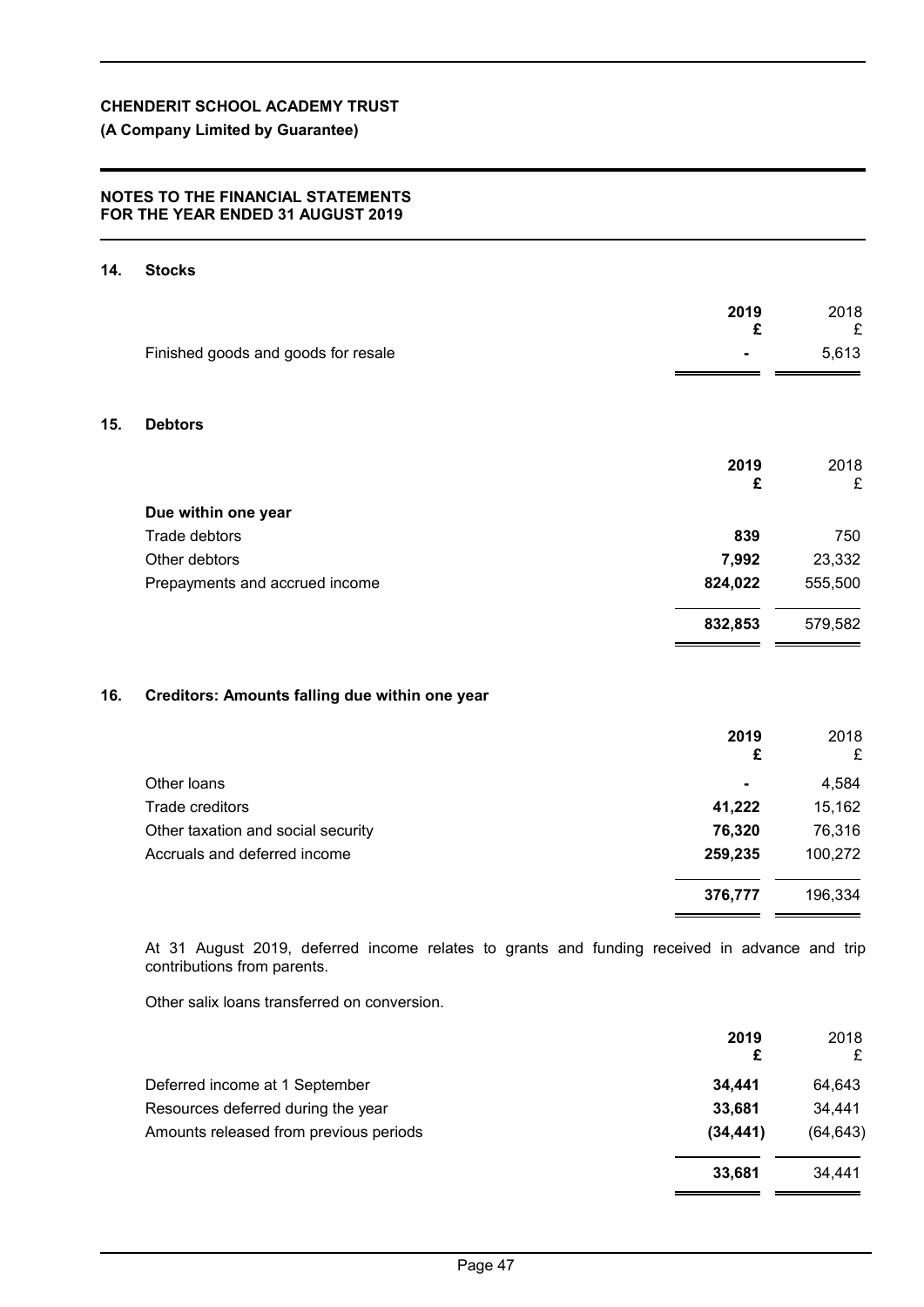**(A Company Limited by Guarantee)**

### **NOTES TO THE FINANCIAL STATEMENTS FOR THE YEAR ENDED 31 AUGUST 2019**

## **17. Statement of funds**

|                                      | <b>Balance at 1</b><br>September<br>2018<br>£ | <b>Income</b><br>£ | <b>Expenditure</b><br>£ | <b>Transfers</b><br>in/out<br>£ | Gains/<br>(Losses)<br>£ | <b>Balance at</b><br>31 August<br>2019<br>£ |
|--------------------------------------|-----------------------------------------------|--------------------|-------------------------|---------------------------------|-------------------------|---------------------------------------------|
| <b>Unrestricted</b><br>funds         |                                               |                    |                         |                                 |                         |                                             |
| General Funds -<br>all funds         | 69,678                                        | 95,031             | (60, 481)               | (1, 873)                        |                         | 102,355                                     |
| <b>Restricted</b><br>general funds   |                                               |                    |                         |                                 |                         |                                             |
| <b>General Annual</b><br>Grant (GAG) | 748,880                                       | 4,748,202          | (4,505,898)             | (133, 434)                      |                         | 857,750                                     |
| Other DfE/ESFA<br>grants             | 142,187                                       | 70,668             | (70, 667)               |                                 |                         | 142,188                                     |
| Pupil premium                        | 4,329                                         | 115,519            | (119, 848)              |                                 |                         |                                             |
| Educational<br>visits                | 12,905                                        | 191,426            | (198, 155)              |                                 |                         | 6,176                                       |
| Transfer from LA                     | (4, 584)                                      |                    |                         | 4,584                           |                         |                                             |
| <b>Miscellaneous</b>                 | 2,250                                         | 2,000              | (4, 250)                |                                 |                         |                                             |
| Local authority<br>grants            |                                               | 52,023             | (52, 023)               |                                 |                         |                                             |
| GUTP/teacher<br>recharges            |                                               | 3,895              | (3,895)                 |                                 |                         |                                             |
| Pension reserve                      | (553,000)                                     |                    | (118,000)               |                                 | (497,000)               | (1, 168, 000)                               |
|                                      | 352,967                                       | 5,183,733          | (5,072,736)             | (128, 850)                      | (497,000)               | (161, 886)                                  |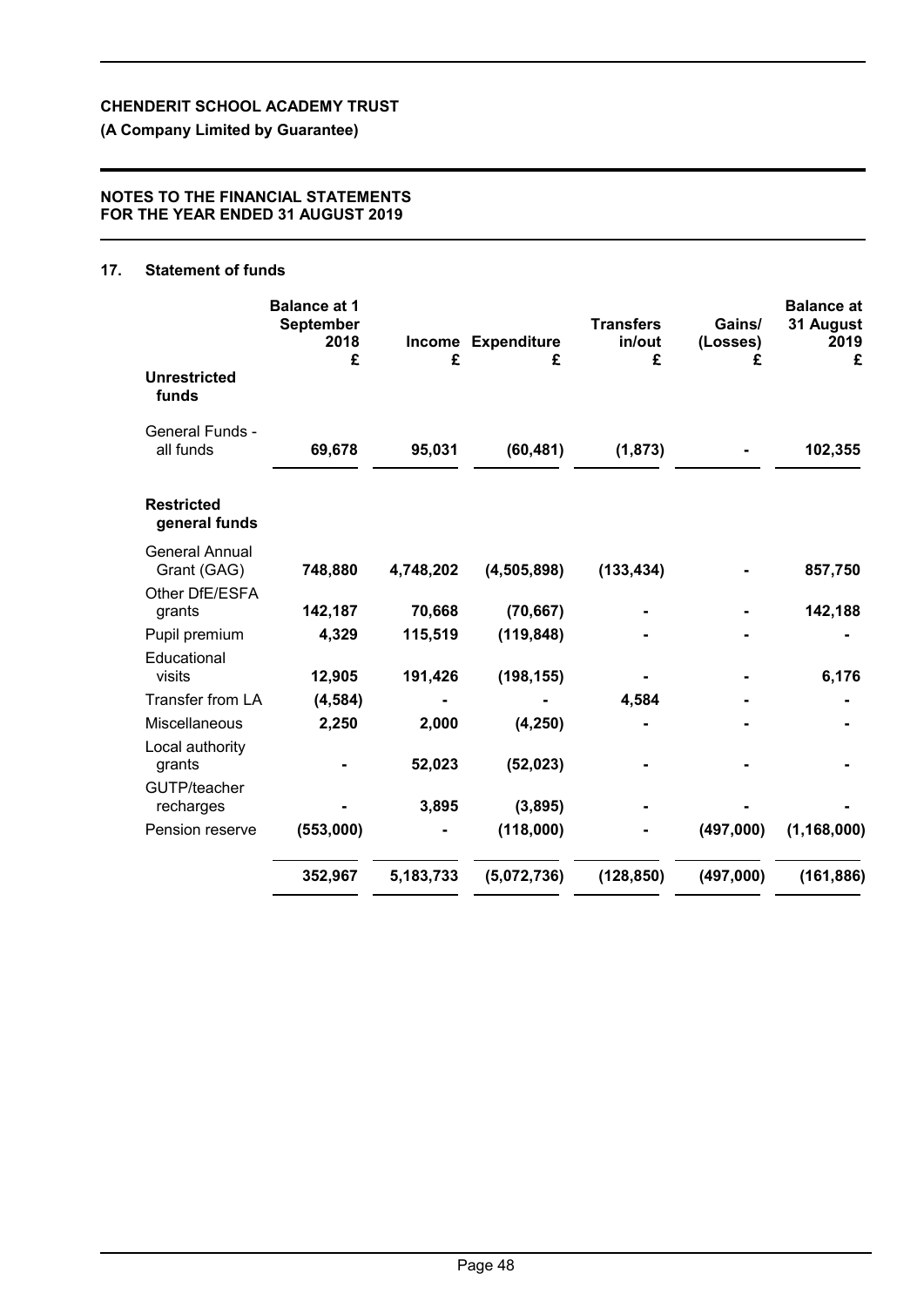**(A Company Limited by Guarantee)**

### **NOTES TO THE FINANCIAL STATEMENTS FOR THE YEAR ENDED 31 AUGUST 2019**

## **17. Statement of funds (continued)**

|                                          | <b>Balance at 1</b><br><b>September</b><br>2018<br>£ | £         | Income Expenditure<br>£ | <b>Transfers</b><br>in/out<br>£ | Gains/<br>(Losses)<br>£ | <b>Balance</b> at<br>31 August<br>2019<br>£ |
|------------------------------------------|------------------------------------------------------|-----------|-------------------------|---------------------------------|-------------------------|---------------------------------------------|
| <b>Restricted fixed</b><br>asset funds   |                                                      |           |                         |                                 |                         |                                             |
| <b>DfE</b> Capital<br>grant - unspent    | 754,527                                              | 80,572    | (3, 138)                | (766, 871)                      |                         | 65,090                                      |
| <b>DfE</b> Capital<br>grant - spent      | 72,143                                               |           | (32,098)                | 815,865                         |                         | 855,910                                     |
| Capital<br>expenditure<br>from GAG       | 186,796                                              |           | (72, 686)               | 79,856                          |                         | 193,966                                     |
| Capital<br>expenditure<br>non GAG        | 199,302                                              |           | (117, 021)              | 194,774                         |                         | 277,055                                     |
| S.106 Capital<br>funding - spent         | 5,010                                                |           |                         |                                 |                         | 5,010                                       |
| S.106 Capital<br>funding -<br>unspent    | 490,690                                              | 704,247   |                         | (192, 901)                      |                         | 1,002,036                                   |
| Capital income<br>transferred<br>from LA | 8,592,978                                            |           | (298, 450)              |                                 |                         | 8,294,528                                   |
|                                          | 10,301,446                                           | 784,819   | (523, 393)              | 130,723                         |                         | 10,693,595                                  |
| <b>Total Restricted</b><br>funds         | 10,654,413                                           | 5,968,552 | (5,596,129)             | 1,873                           | (497,000)               | 10,531,709                                  |
| <b>Total funds</b>                       | 10,724,091                                           | 6,063,583 | (5,656,610)             |                                 | (497,000)               | 10,634,064                                  |

The specific purposes for which the funds are to be applied are as follows:

The transfer between the restricted General Annual Grant fund and restricted fixed asset funds represents amounts capitalised during the period.

Restricted general funds will be used for educational purposes in line with the Academy Trust's objects and its funding agreement with the ESFA.

Restricted fixed asset funds amounting to £9,626,473 will be reserved against future depreciation charges. The remainder of £1,067,122 relates to unspent capital grants which will be used to enhance the Academy's facilities. Included within unspent capital grants is £1,002,036 relating to S.106 funding, received via Northamptonshire County Council.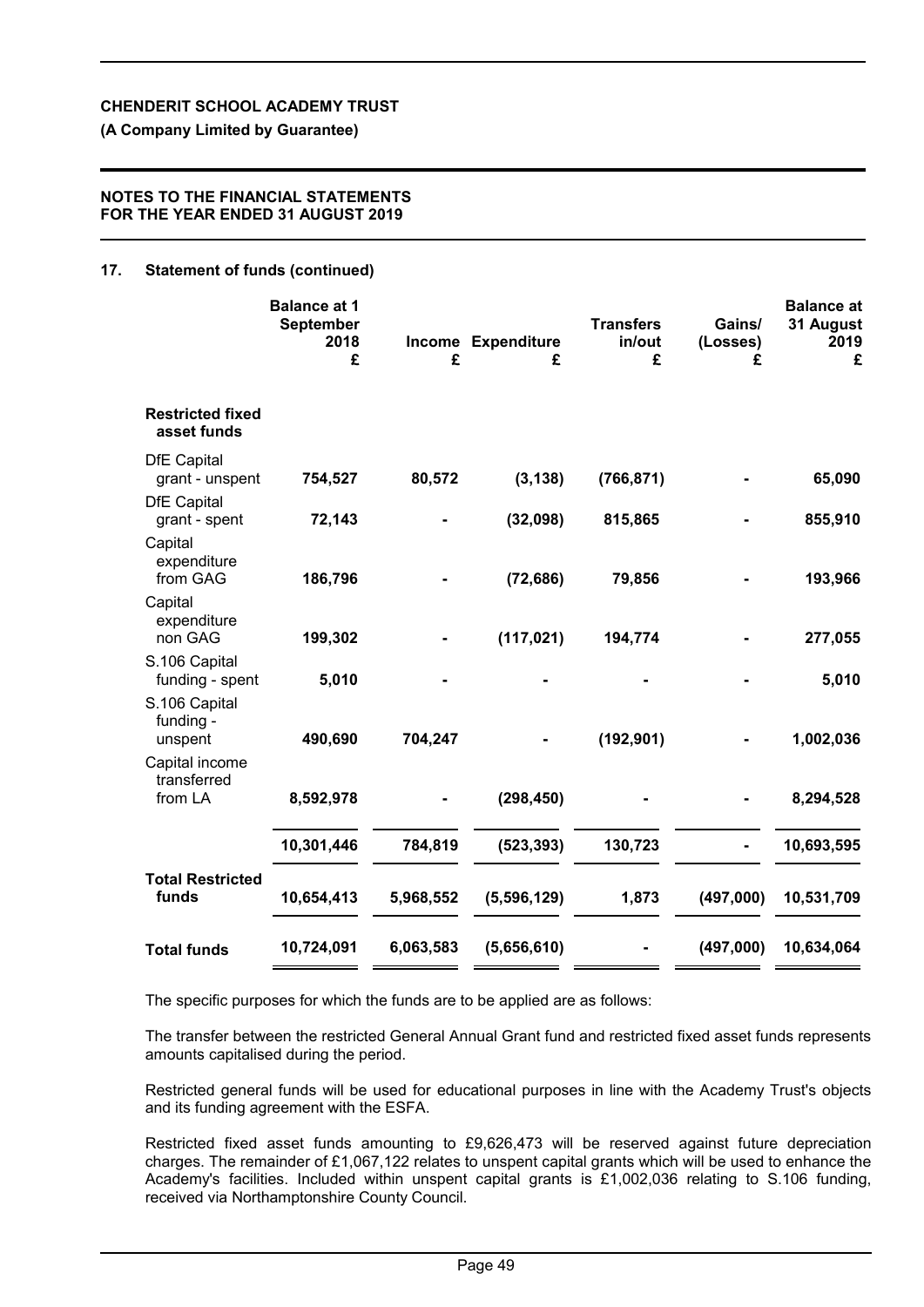## **(A Company Limited by Guarantee)**

### **NOTES TO THE FINANCIAL STATEMENTS FOR THE YEAR ENDED 31 AUGUST 2019**

### **17. Statement of funds (continued)**

Under the funding agreement with the Secretary of State, the Academy Trust was not subject to a limit on the amount of GAG it could carry forward at 31 August 2019.

Comparative information in respect of the preceding year is as follows:

|                                      | <b>Balance</b> at<br>1 September<br>2017<br>£ | Income<br>£ | Expenditure<br>£ | <b>Transfers</b><br>in/out<br>£ | Gains/<br>(Losses)<br>£ | <b>Balance</b> at<br>31 August<br>2018<br>£ |
|--------------------------------------|-----------------------------------------------|-------------|------------------|---------------------------------|-------------------------|---------------------------------------------|
| <b>Unrestricted</b><br>funds         |                                               |             |                  |                                 |                         |                                             |
| General Funds -<br>all funds         | 227,992                                       | 72,432      | (41, 747)        | (188,999)                       |                         | 69,678                                      |
| <b>Restricted</b><br>general funds   |                                               |             |                  |                                 |                         |                                             |
| <b>General Annual</b><br>Grant (GAG) | 532,119                                       | 4,985,438   | (4,628,714)      | (139, 963)                      |                         | 748,880                                     |
| Other DfE/ESFA<br>grants             | 119,206                                       | 35,268      | (12, 287)        |                                 |                         | 142,187                                     |
| Pupil premium<br>Educational         | 19,187                                        | 115,595     | (111, 265)       | (19, 188)                       |                         | 4,329                                       |
| visits                               | 8,488                                         | 141,569     | (137, 152)       |                                 |                         | 12,905                                      |
| Transfer from LA                     | (13, 797)                                     |             |                  | 9,213                           |                         | (4, 584)                                    |
| Miscellaneous                        | 2,250                                         | 2,250       | (2, 250)         |                                 |                         | 2,250                                       |
| Local authority<br>grants            |                                               | 61,483      | (61, 483)        |                                 |                         |                                             |
| Pension reserve                      | (700,000)                                     |             | (131,000)        |                                 | 278,000                 | (553,000)                                   |
|                                      | (32, 547)                                     | 5,341,603   | (5,084,151)      | (149, 938)                      | 278,000                 | 352,967                                     |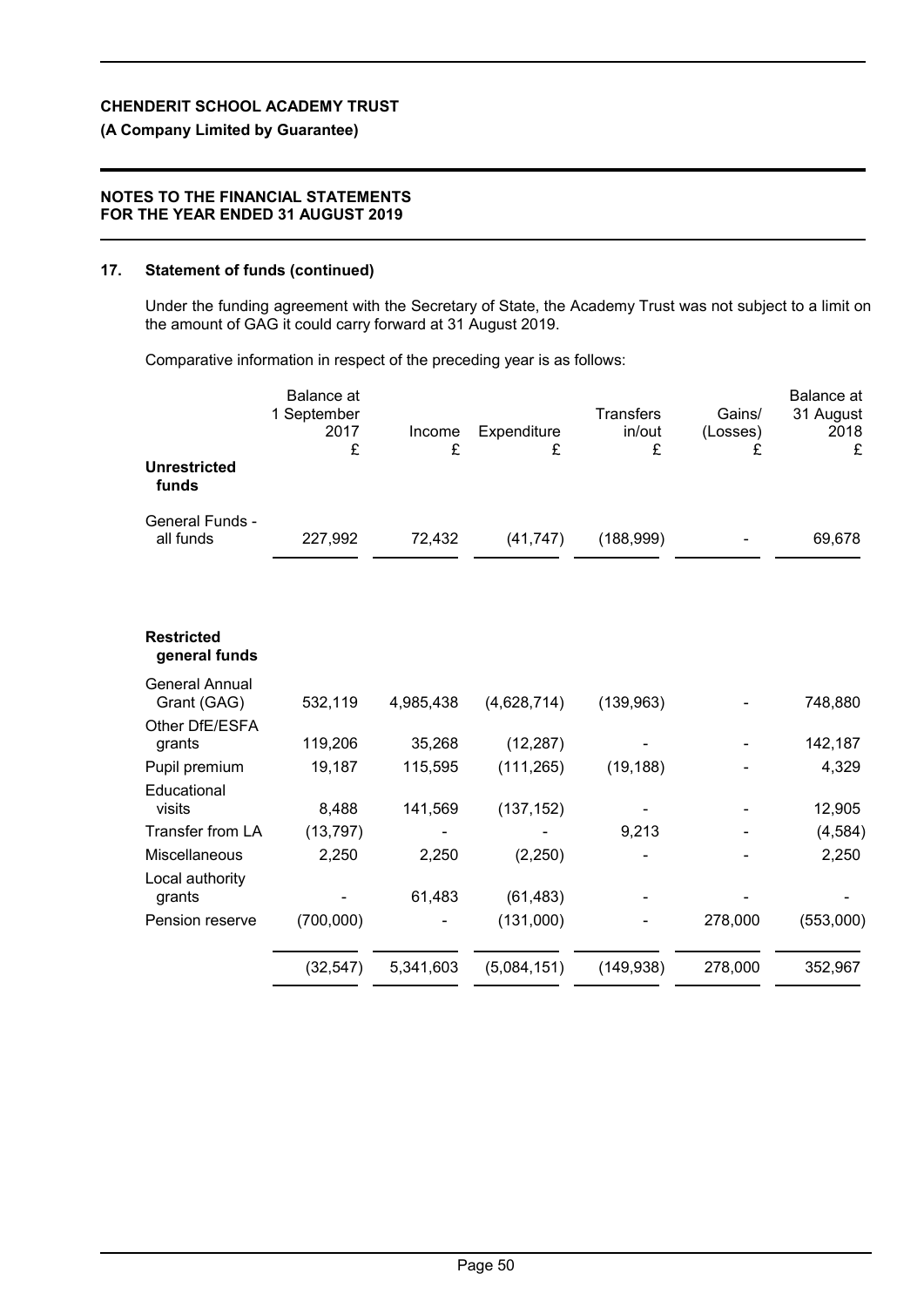**(A Company Limited by Guarantee)**

### **NOTES TO THE FINANCIAL STATEMENTS FOR THE YEAR ENDED 31 AUGUST 2019**

## **17. Statement of funds (continued)**

|                                          | <b>Balance</b> at<br>1 September<br>2017<br>£ | Income<br>£ | Expenditure<br>£ | <b>Transfers</b><br>in/out<br>£ | Gains/<br>(Losses)<br>£ | <b>Balance</b> at<br>31 August<br>2018<br>£ |
|------------------------------------------|-----------------------------------------------|-------------|------------------|---------------------------------|-------------------------|---------------------------------------------|
| <b>Restricted fixed</b><br>asset funds   |                                               |             |                  |                                 |                         |                                             |
| <b>DfE</b> Capital<br>grant - unspent    |                                               | 826,195     | (23, 823)        | (47, 845)                       |                         | 754,527                                     |
| <b>DfE</b> Capital<br>grant - spent      | 33,284                                        |             | (8,986)          | 47,845                          |                         | 72,143                                      |
| Capital<br>expenditure<br>from GAG       | 168,613                                       |             | (131, 755)       | 149,938                         |                         | 186,796                                     |
| Capital<br>expenditure<br>non GAG        | 101,598                                       |             | (2,911)          | 100,615                         |                         | 199,302                                     |
| S.106 Capital<br>funding - spent         | 5,010                                         |             |                  |                                 |                         | 5,010                                       |
| S.106 Capital<br>funding -<br>unspent    | 402,306                                       |             |                  | 88,384                          |                         | 490,690                                     |
| Capital income<br>transferred<br>from LA | 8,830,404                                     |             | (237, 426)       |                                 |                         | 8,592,978                                   |
|                                          | 9,541,215                                     | 826,195     | (404, 901)       | 338,937                         |                         | 10,301,446                                  |
| <b>Total Restricted</b><br>funds         | 9,508,668                                     | 6,167,798   | (5,489,052)      | 188,999                         | 278,000                 | 10,654,413                                  |
| <b>Total funds</b>                       | 9,736,660                                     | 6,240,230   | (5,530,799)      |                                 | 278,000                 | 10,724,091                                  |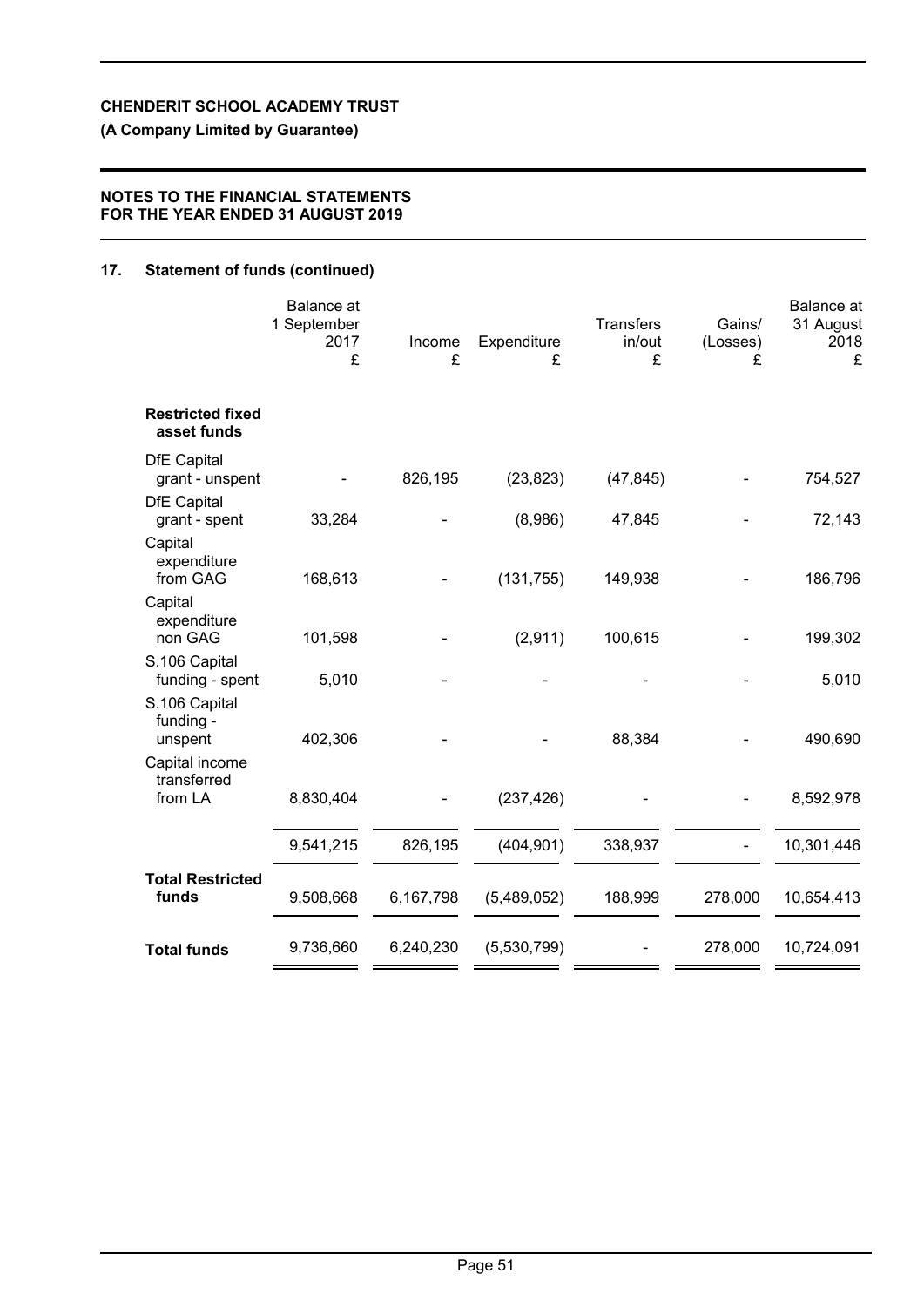## **(A Company Limited by Guarantee)**

### **NOTES TO THE FINANCIAL STATEMENTS FOR THE YEAR ENDED 31 AUGUST 2019**

### **18. Analysis of net assets between funds**

### **Analysis of net assets between funds - current year**

|                                        | Unrestricted<br>funds<br>2019<br>£ | <b>Restricted</b><br>funds<br>2019<br>£ | <b>Restricted</b><br>fixed asset<br>funds<br>2019<br>£ | <b>Total</b><br>funds<br>2019<br>£ |
|----------------------------------------|------------------------------------|-----------------------------------------|--------------------------------------------------------|------------------------------------|
| Tangible fixed assets                  |                                    |                                         | 9,626,473                                              | 9,626,473                          |
| <b>Current assets</b>                  | 102,355                            | 1,382,891                               | 1,067,122                                              | 2,552,368                          |
| Creditors due within one year          |                                    | (376, 777)                              | -                                                      | (376, 777)                         |
| Provisions for liabilities and charges | -                                  | (1, 168, 000)                           |                                                        | (1, 168, 000)                      |
| <b>Total</b>                           | 102,355                            | (161, 886)                              | 10,693,595                                             | 10,634,064                         |
|                                        |                                    |                                         |                                                        |                                    |

## **Analysis of net assets between funds - prior year**

|                                        |              |            | Restricted  |            |
|----------------------------------------|--------------|------------|-------------|------------|
|                                        | Unrestricted | Restricted | fixed asset | Total      |
|                                        | funds        | funds      | funds       | funds      |
|                                        | 2018         | 2018       | 2018        | 2018       |
|                                        | £            | £          | £           | £          |
| Tangible fixed assets                  |              |            | 9,056,233   | 9,056,233  |
| <b>Current assets</b>                  | 69,678       | 1,102,301  | 1,245,213   | 2,417,192  |
| Creditors due within one year          |              | (196, 334) |             | (196, 334) |
| Provisions for liabilities and charges |              | (553,000)  |             | (553,000)  |
|                                        | 69,678       | 352.967    | 10.301.446  | 10,724,091 |
| Total                                  |              |            |             |            |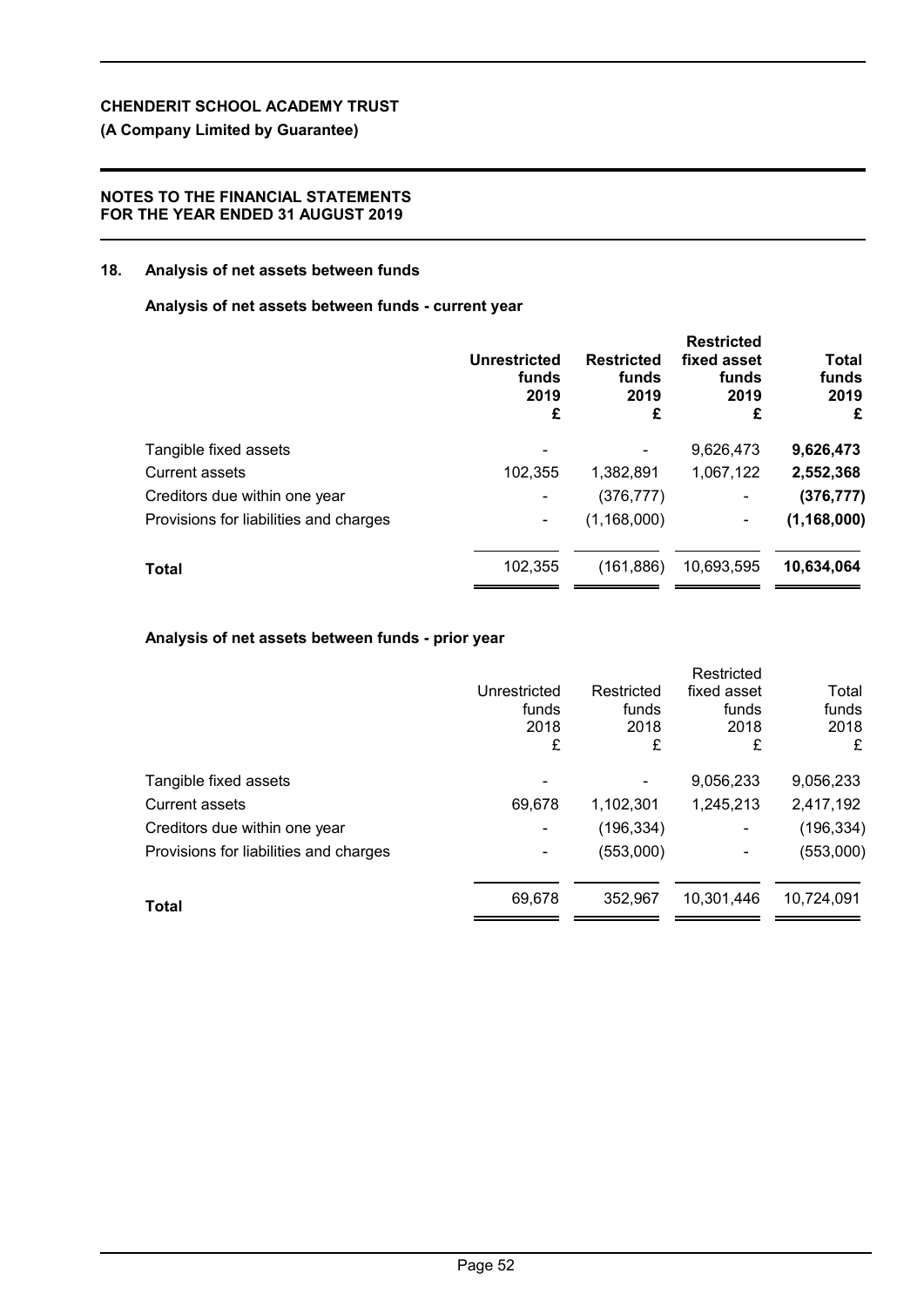**(A Company Limited by Guarantee)**

### **NOTES TO THE FINANCIAL STATEMENTS FOR THE YEAR ENDED 31 AUGUST 2019**

### **19. Reconciliation of net income to net cash flow from operating activities**

|     |                                                                    | 2019<br>£   | 2018<br>£  |
|-----|--------------------------------------------------------------------|-------------|------------|
|     | Net income for the year (as per Statement of Financial Activities) | 406,973     | 709,431    |
|     | <b>Adjustments for:</b>                                            |             |            |
|     | Depreciation                                                       | 478,368     | 381,078    |
|     | Capital grants from DfE and other capital income                   | (784, 819)  | (826, 195) |
|     | Interest receivable                                                | (7,091)     | (2, 723)   |
|     | Defined benefit pension scheme cost less contributions payable     | 101,000     | 112,000    |
|     | Defined benefit pension scheme finance cost                        | 17,000      | 19,000     |
|     | Decrease in stocks                                                 | 5,613       | 1,178      |
|     | Increase in debtors                                                | (253, 271)  | (373, 266) |
|     | Increase/(decrease) in creditors                                   | 185,027     | (86, 939)  |
|     | Loss on disposal of fixed assets                                   | 41,888      |            |
|     | Net cash provided by/(used in) operating activities                | 190,688     | (66, 436)  |
| 20. | <b>Cash flows from financing activities</b>                        |             |            |
|     |                                                                    | 2019<br>£   | 2018<br>£  |
|     | Repayments of borrowing                                            | (4, 584)    | (9,213)    |
|     | Net cash used in financing activities                              | (4, 584)    | (9, 213)   |
| 21. | Cash flows from investing activities                               |             |            |
|     |                                                                    | 2019        | 2018<br>£  |
|     | Dividends, interest and rents from investments                     | 7,091       | 2,723      |
|     | Purchase of intangible assets                                      | (1,090,496) | (298, 398) |
|     | Capital grants from DfE and other capital income                   | 784,819     | 826,195    |
|     | Net cash (used in)/provided by investing activities                | (298, 586)  | 530,520    |
|     |                                                                    |             |            |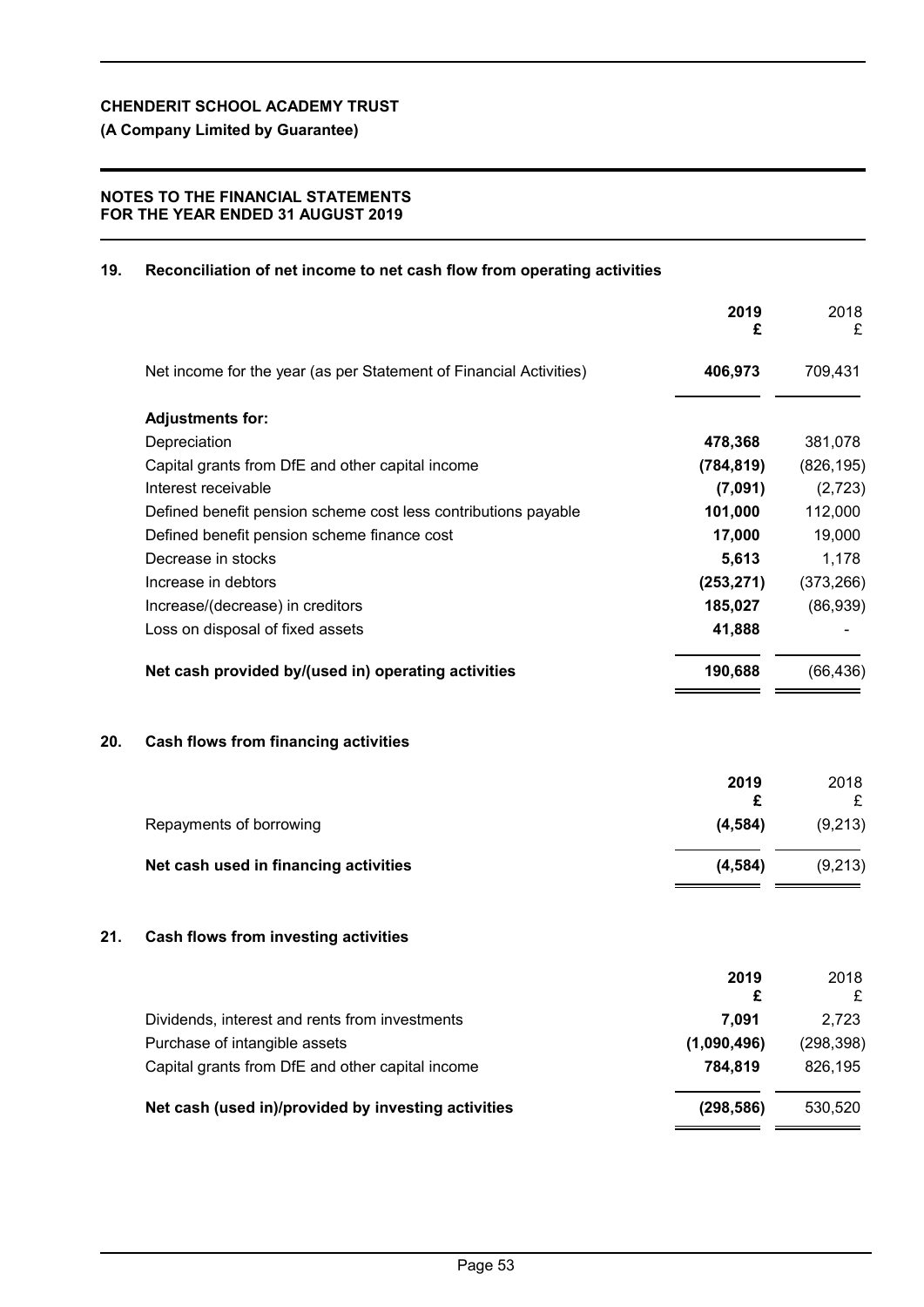**(A Company Limited by Guarantee)**

### **NOTES TO THE FINANCIAL STATEMENTS FOR THE YEAR ENDED 31 AUGUST 2019**

## **22. Analysis of cash and cash equivalents**

| 2019      | 2018<br>£ |
|-----------|-----------|
| 1,719,515 | 1,831,997 |
| 1,719,515 | 1,831,997 |
|           |           |

### **23. Contingent liabilities**

Included in the restricted fixed assets funds are assets in relation to a gift in kind in 2013 from the school's catering provider to upgrade the kitchen facilities. Under the terms of the catering contract, should the contract be terminated before 31 December 2019 the Academy Trust will repay the amount invested plus interest at the rate of 2.5% over the prevailing base rate at the time of early termination, less depreciation to date over the life of the contract. The net book value of the relevant assets at 31 August 2019 are Nil (2018 - £9,433).

### **24. Capital commitments**

|                                                               | 2019      | 2018<br>£ |
|---------------------------------------------------------------|-----------|-----------|
| Contracted for but not provided in these financial statements | 1.176.191 | 824.535   |

### **25. Pension commitments**

The Academy Trust's employees belong to two principal pension schemes: the Teachers' Pension Scheme for England and Wales (TPS) for academic and related staff; and the Local Government Pension Scheme (LGPS) for non-teaching staff, which is managed by Northamptonshire County Council. Both are multi-employer defined benefit schemes.

The latest actuarial valuation of the TPS related to the period ended 31 March 2012 and of the LGPS 31 March 2016.

There were no outstanding or prepaid contributions at either the beginning or the end of the financial year.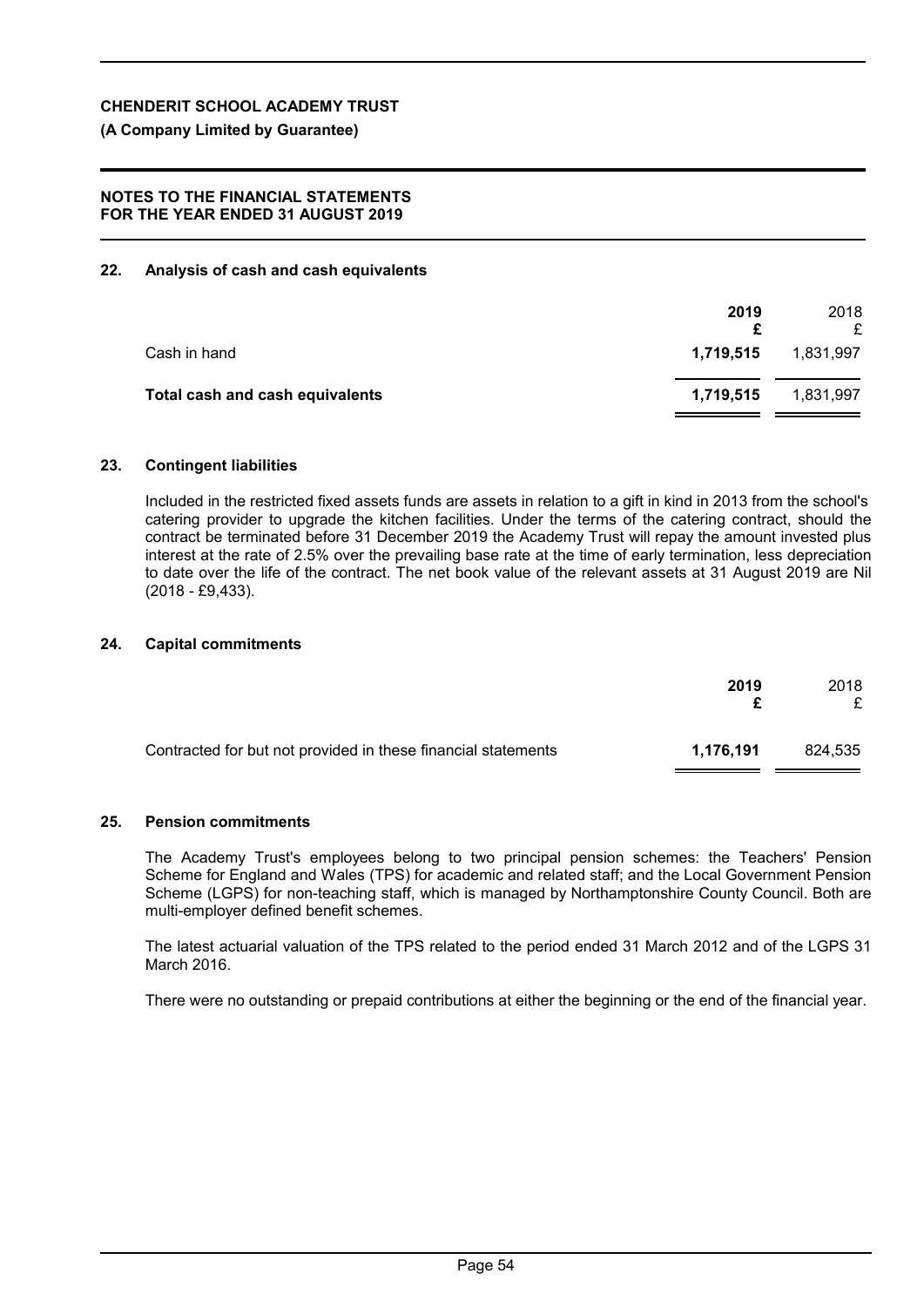**(A Company Limited by Guarantee)**

#### **NOTES TO THE FINANCIAL STATEMENTS FOR THE YEAR ENDED 31 AUGUST 2019**

#### **25. Pension commitments (continued)**

#### **Teachers' Pension Scheme**

The Teachers' Pension Scheme (TPS or scheme) is a statutory, unfunded, defined benefit occupational scheme, governed by the Teachers' Pensions Regulations 2010 (as amended), and the Teachers' Pension Scheme Regulations 2014 (as amended). These regulations apply to teachers in schools and other educational establishments, including academies, in England and Wales that are maintained by local authorities. In addition, teachers in many independent and voluntary-aided schools and teachers and lecturers in some establishments of further and higher education may be eligible for membership. Membership is automatic for full-time teachers and lecturers and, from 1 January 2007, automatic too for teachers and lecturers in part-time employment following appointment or a change of contract. Teachers and lecturers are able to opt out of the TPS.

#### **The Teachers' Pension Budgeting and Valuation Account**

Although members may be employed by various bodies, their retirement and other pension benefits are set out in regulations made under the Superannuation Act (1972) and Public Service Pensions Act (2013) and are paid by public funds provided by Parliament. The TPS is an unfunded scheme and members contribute on a 'pay as you go 'basis – contributions from members, along with those made by employers, are credited to the Exchequer under arrangements governed by the above Acts.

The Teachers' Pensions Regulations 2010 require an annual account, the Teachers' Pension Budgeting and Valuation Account, to be kept of receipts and expenditure (including the cost of pension increases). From 1 April 2001, the Account has been credited with a real rate of return, which is equivalent to assuming that the balance in the Account is invested in notional investments that produce that real rate of return.

### **Valuation of The Teachers' Pension Scheme**

The latest valuation of the Teachers' Pension Scheme has now taken place, in line with directions issued by HM Treasury and using membership data as at 31 March 2016. As a result of this valuation TPS employers will pay an increased contribution rate of 23.68% from September 2019 (this includes the administration levy of 0.8%). The timing of the implementation is to align its introduction with employers' budget planning cycles. Until then, employers will pay the current rate of 16.48%.

### **Scheme Changes**

The arrangements for a reformed Teachers' Pension Scheme, in line with the recommendations made by Lord Hutton, in particular the introduction of a Career Average Revalued Earnings (CARE) scheme, were implemented from 1 April 2015.

In December 2018, the Court of Appeal held that transitional protection provisions contained in the reformed judicial and firefighter pension schemes, introduced as part of public service pension reforms in 2015, gave rise to direct age discrimination and were therefore unlawful. The Supreme Court, in a decision made in June 2019, have rejected the Government's application for permission to appeal the Court of Appeal's ruling. The case will now be referred to an Employment Tribunal for a decision regarding the remedy which will need to be offered to those members of the two schemes who were subject of the age discrimination.

HM Treasury are clear that the ruling has implications for the other public service schemes, including the Teachers' Pension Scheme. Those implications are currently being considered and any impact on scheme costs is expected to be looked at within the next scheme valuation, which is currently scheduled to be based on April 2020 data and implemented in April 2023.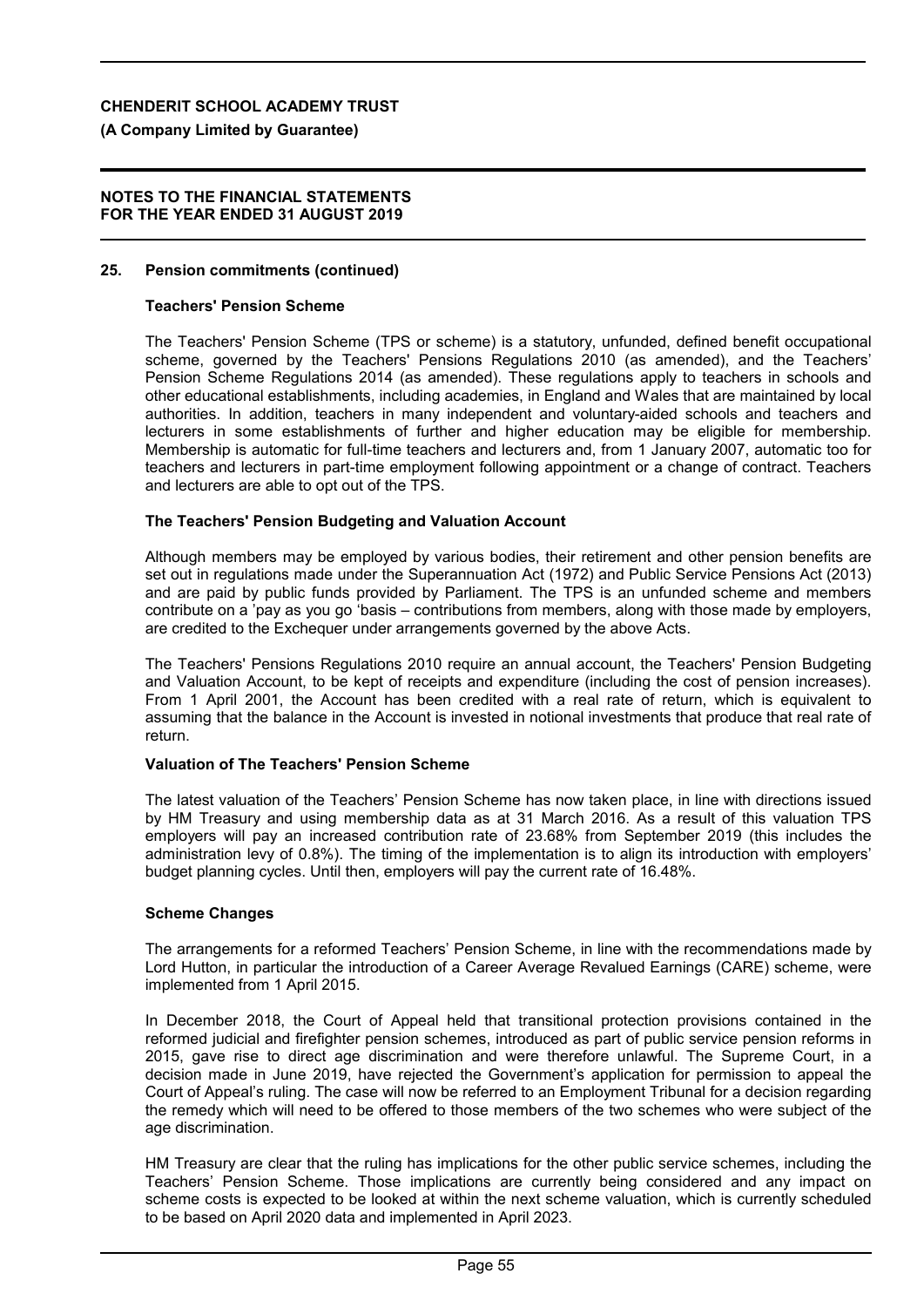## **(A Company Limited by Guarantee)**

### **NOTES TO THE FINANCIAL STATEMENTS FOR THE YEAR ENDED 31 AUGUST 2019**

## **25. Pension commitments (continued)**

The employer's pension costs paid to TPS in the year amounted to £418,495 *(2018 - £409,642)*.

A copy of the valuation report and supporting documentation is on the Teachers' Pensions website.

Under the definitions set out in FRS 102, the TPS is an unfunded multi-employer pension scheme. The Academy Trust has accounted for its contributions to the scheme as if it were a defined contribution scheme. The Academy Trust has set out above the information available on the scheme.

## **Local Government Pension Scheme**

The LGPS is a funded defined benefit pension scheme, with the assets held in separate trusteeadministered funds. The total contribution made for the year ended 31 August 2019 was £153,000 *(2018 - £166,000)*, of which employer's contributions totalled £120,000 *(2018 - £132,000)* and employees' contributions totalled £33,000 *(2018 - £34,000)*. The agreed contribution rates for future years are 23.6 per cent for employers and 5.5 per cent for employees.

Parliament has agreed, at the request of the Secretary of State for Education, to a guarantee that, in the event of Academy closure, outstanding Local Government Pension Scheme liabilities would be met by the Department for Education. The guarantee came into force on 18 July 2013.

### **Principal actuarial assumptions**

|                                                    | 2019<br>% | 2018<br>% |
|----------------------------------------------------|-----------|-----------|
| Discount rate for scheme liabilities               | 1.80      | 2.80      |
| Expected return on scheme assets at 31 August      | 1.80      | 2.80      |
| Rate of increase in salaries                       | 2.60      | 2.70      |
| Rate of increase for pensions in payment/inflation | 2.30      | 2.40      |

The current mortality assumptions include sufficient allowance for future improvements in mortality rates. The assumed life expectations on retirement age 65 are:

|                       | 2019<br>Years | 2018<br>Years |
|-----------------------|---------------|---------------|
| <b>Retiring today</b> |               |               |
| Males                 | 21.2          | 22.1          |
| Females               | 23.2          | 24.2          |
| Retiring in 20 years  |               |               |
| Males                 | 22.3          | 23.9          |
| Females               | 24.7          | 26.1          |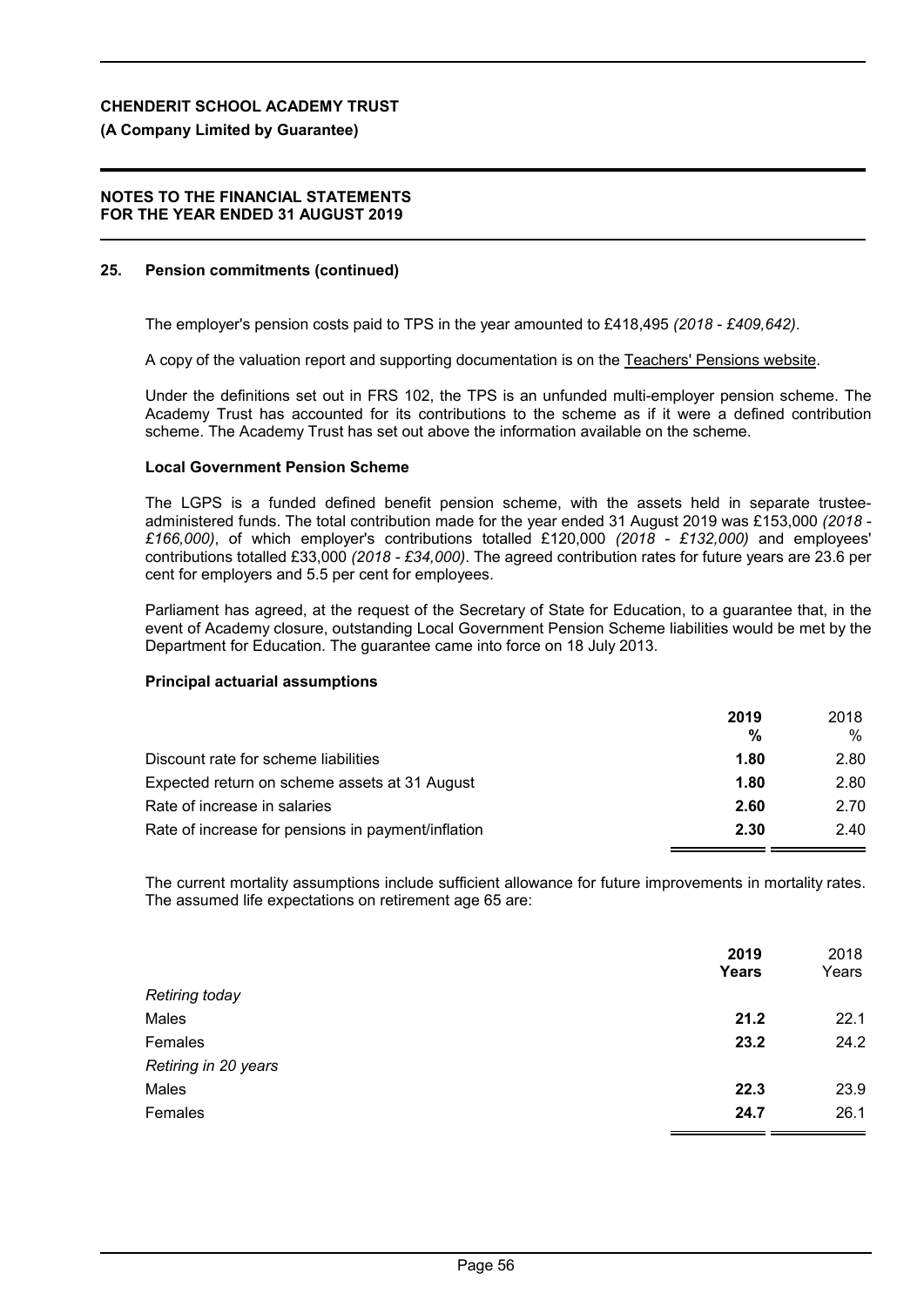**(A Company Limited by Guarantee)**

### **NOTES TO THE FINANCIAL STATEMENTS FOR THE YEAR ENDED 31 AUGUST 2019**

### **25. Pension commitments (continued)**

### **Sensitivity analysis**

|                                           | 2019    | 2018<br>£ |
|-------------------------------------------|---------|-----------|
| 0.5% decrease in Real Discount Rate       | 476.000 | 360,000   |
| 0.5% increase in the Salary Increase Rate | 48.000  | 40.000    |
| 0.5% increase in the Penion Increase Rate | 420,000 | 316,000   |

The Academy Trust's share of the assets in the scheme was:

|                                     | 2019<br>£ | 2018<br>£ |
|-------------------------------------|-----------|-----------|
| Equities                            | 1,976,000 | 1,860,000 |
| <b>Bonds</b>                        | 467,000   | 377,000   |
| Property                            | 247,000   | 201,000   |
| Cash and other liquid assets        | 55,000    | 75,000    |
| <b>Total market value of assets</b> | 2,745,000 | 2,513,000 |

The actual return on scheme assets was £127,000 *(2018 - £125,000)*.

The amounts recognised in the Statement of Financial Activities are as follows:

|                                                                  | 2019<br>£ | 2018<br>£ |
|------------------------------------------------------------------|-----------|-----------|
| Current service cost                                             | (212,000) | (244,000) |
| Past service cost                                                | (9,000)   |           |
| Interest income                                                  | 72.000    | 58,000    |
| Interest cost                                                    | (89,000)  | (77,000)  |
| Total amount recognised in the Statement of Financial Activities | (238,000) | (263,000) |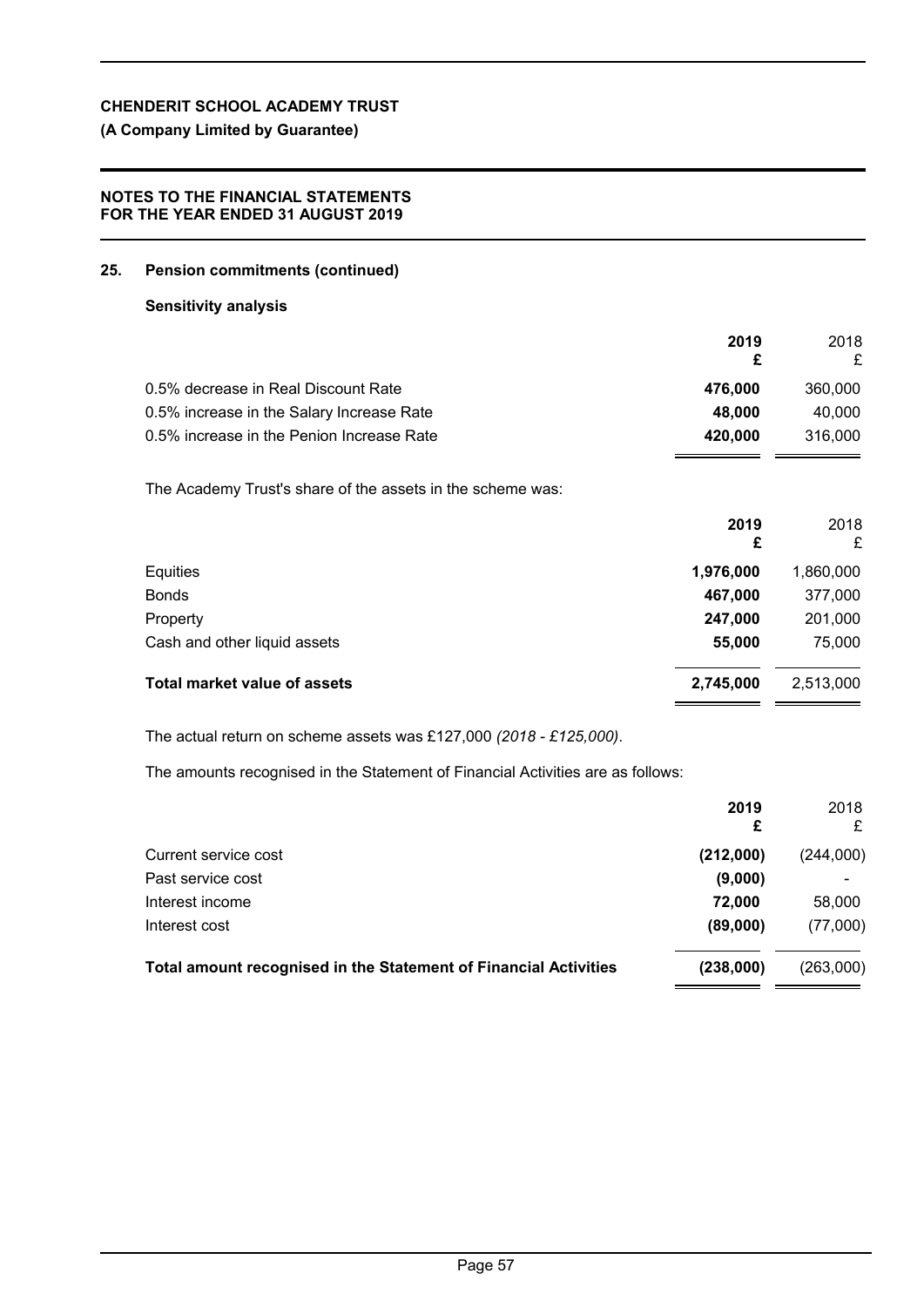## **(A Company Limited by Guarantee)**

### **NOTES TO THE FINANCIAL STATEMENTS FOR THE YEAR ENDED 31 AUGUST 2019**

### **25. Pension commitments (continued)**

Changes in the present value of the defined benefit obligations were as follows:

|                          | 2019<br>£ | 2018<br>£ |
|--------------------------|-----------|-----------|
| At 1 September           | 3,066,000 | 2,968,000 |
| Interest cost            | 89,000    | 77,000    |
| Employee contributions   | 33,000    | 34,000    |
| Actuarial losses/(gains) | 552,000   | (211,000) |
| Benefits paid            | (48,000)  | (46,000)  |
| Current service cost     | 212,000   | 244,000   |
| Past service costs       | 9,000     |           |
| At 31 August             | 3,913,000 | 3,066,000 |

Changes in the fair value of the Academy Trust's share of scheme assets were as follows:

|                               | 2019<br>£ | 2018<br>£ |
|-------------------------------|-----------|-----------|
| At 1 September                | 2,513,000 | 2,268,000 |
| Interest income               | 72,000    | 58,000    |
| Actuarial gains               | 55,000    | 67,000    |
| <b>Employer contributions</b> | 120,000   | 132,000   |
| Employee contributions        | 33,000    | 34,000    |
| Benefits paid                 | (48,000)  | (46,000)  |
| At 31 August                  | 2,745,000 | 2,513,000 |

### **26. Operating lease commitments**

At 31 August 2019 the Academy Trust had commitments to make future minimum lease payments under non-cancellable operating leases as follows:

|                       | 2019<br>£ | 2018<br>£ |
|-----------------------|-----------|-----------|
| Within 1 year         | 14,129    | 11,053    |
| Between 1 and 5 years | 41,447    | 23,960    |
|                       | 55,576    | 35,013    |